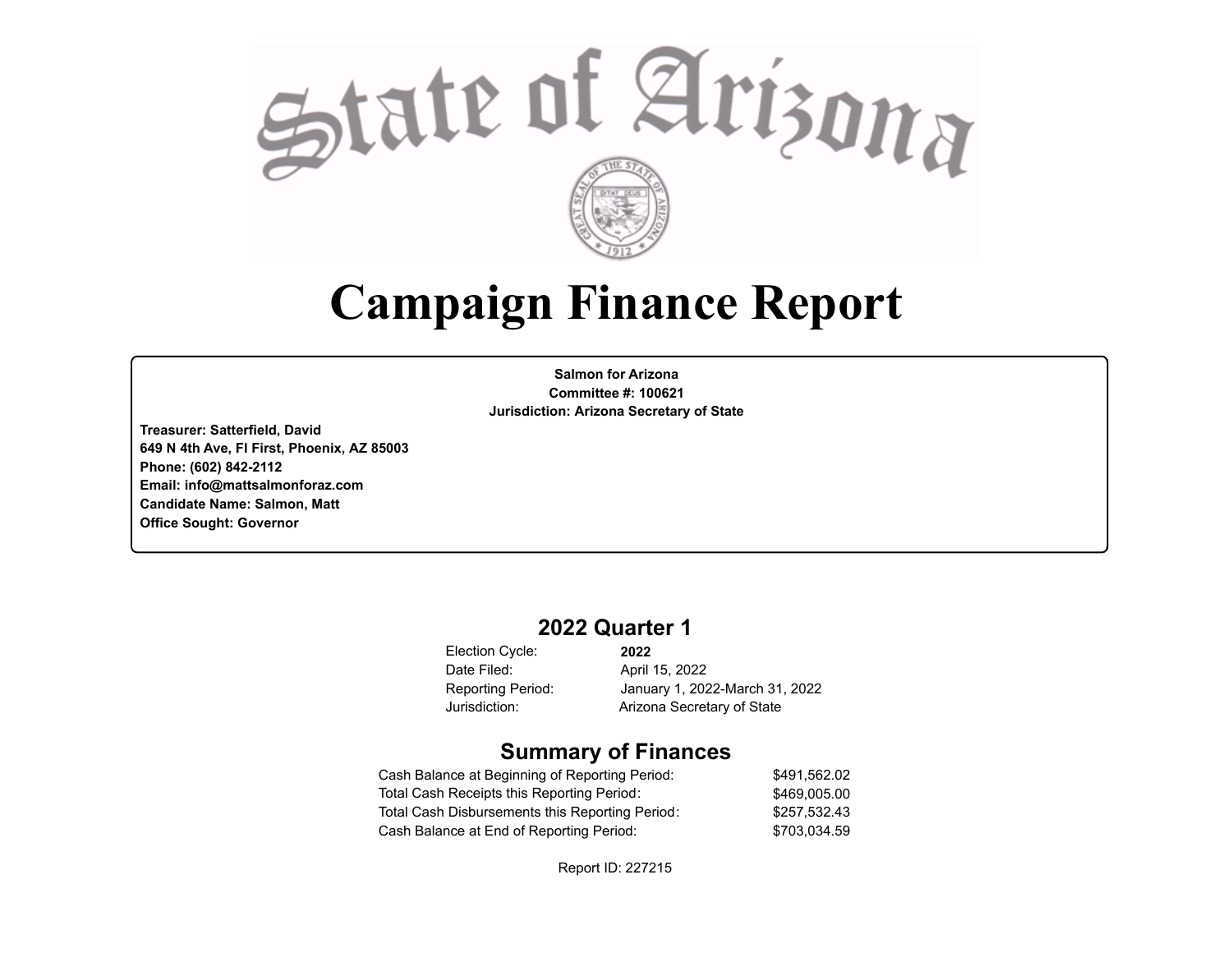### **100621 Salmon for Arizona Quarter 1**

### **Summary of Activity** Filed on 04/15/2022

**Jurisdiction:** Arizona Secretary of State Covers 01/01/2022 to 03/31/2022

| <b>Income</b>                                    | <b>Schedule</b> |              | <b>This Period</b> |              |                      |
|--------------------------------------------------|-----------------|--------------|--------------------|--------------|----------------------|
|                                                  |                 | Cash         | Other              | Total        | <b>Total to Date</b> |
| <b>Personal and Family Contributions</b>         | C <sub>1</sub>  | \$0.00       | \$0.00             | \$0.00       | \$0.00               |
| Individual Contributions                         | C <sub>2</sub>  | \$460,812,00 | \$5,800.00         | \$466,612.00 | \$1,605,143.34       |
| <b>Contributions from Political Committees</b>   | C3a.b.c         | \$3,300.00   | \$0.00             | \$3,300.00   | \$12,400.00          |
| <b>Business Contributions</b>                    | C4a,b,c         | \$0.00       | \$0.00             | \$0.00       | \$0.00               |
| <b>Small Contributions</b>                       | C <sub>5</sub>  | \$4,893.00   | \$0.00             | \$4,893.00   | \$37,138.40          |
| <b>CCEC Funding and Matching</b>                 | C <sub>6</sub>  | \$0.00       | \$0.00             | \$0.00       | \$0.00]              |
| <b>Qualifying Contributions</b>                  | C <sub>7</sub>  | \$0.00]      | \$0.00             | \$0.00       | \$0.00               |
| Loans Made to this Committee                     | L1              | \$0.00]      | \$0.00             | \$0.00       | \$0.00]              |
| Other Receipts, including Interest and Dividends | R <sub>1</sub>  | \$0.00       | \$0.00             | \$0.00       | \$0.00               |
| Transfers from Other Committees                  | T <sub>1</sub>  | \$0.00       | \$0.00             | \$0.00       | \$0.00               |
| Cash Surplus from Previous Committee             | S <sub>1</sub>  | \$0.00]      | \$0.00             | \$0.00       | \$0.00               |
| <b>Total Income</b>                              |                 | \$469,005,00 | \$5,800.00         | \$474,805,00 | \$1,654,681.74]      |

| <b>Expenditures</b>                            | <b>Schedule</b> |              | <b>This Period</b> |              |                      |
|------------------------------------------------|-----------------|--------------|--------------------|--------------|----------------------|
|                                                |                 | Cash         | Other              | Total        | <b>Total to Date</b> |
| <b>Operating Expenses</b>                      | E <sub>1</sub>  | \$256,580.83 | \$0.00             | \$256,580.83 | \$939,025.81         |
| Independent & Ballot Measure Expenditures      | E2a,b,c         | \$0.00       | \$0.00             | \$0.00       | \$0.00               |
| Contributions to Committees/Businesses         | E3a - E3f       | \$200.00     | \$0.00             | \$200.00     | \$1,964.00           |
| <b>Small Expenses</b>                          | E <sub>4</sub>  | \$751.60     | \$0.00             | \$751.60     | \$2,975.00           |
| <b>Transfers to Other Committees</b>           |                 | \$0.00]      | \$0.00             | \$0.00       | \$0.00               |
| Loans Made by This Committee                   | L2              | \$0.00       | \$0.00             | \$0.00       | \$0.00               |
| Disposal of Surplus Cash                       | S <sub>1</sub>  | \$0.00       | \$0.00             | \$0.00       | \$0.00               |
| <b>Total Expenditures</b>                      |                 | \$257,532.43 | \$0.00             | \$257,532.43 | \$943,964.81         |
| <b>Bill Payments for Previous Expenditures</b> | D <sub>1</sub>  | \$0.00       |                    | \$0.00       | \$0.00               |
| <b>Total Cash Disbursed</b>                    |                 | \$257,532.43 |                    |              |                      |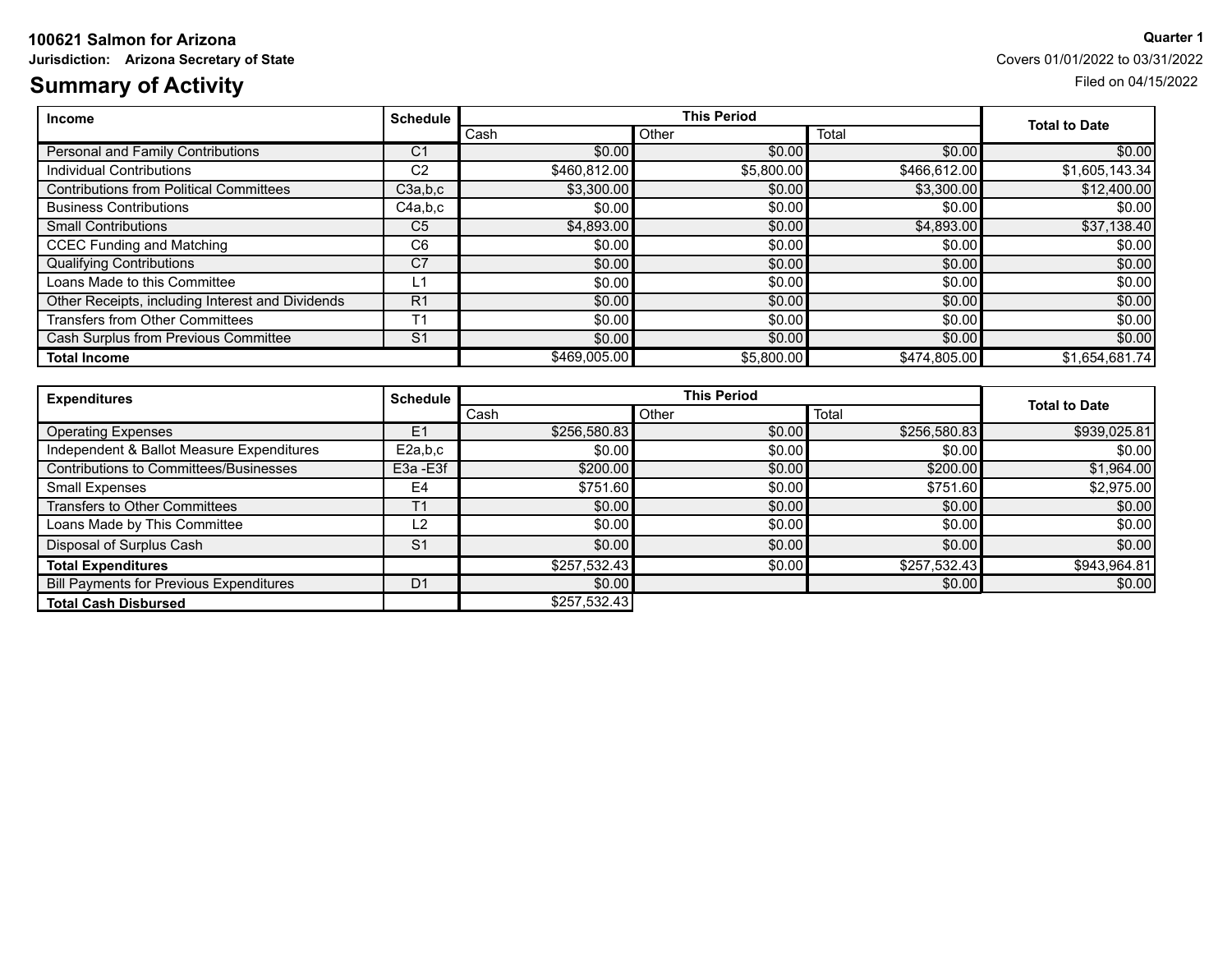| Jurisdiction: Arizona Secretary of State |                                               |             |               | Covers 01/01/2022 to 03/31/2022 |
|------------------------------------------|-----------------------------------------------|-------------|---------------|---------------------------------|
|                                          | <b>Schedule C2 - Individual contributions</b> | <b>Date</b> | <b>Amount</b> | <b>Cycle To Date</b>            |
| Name:                                    | Mckinley, Wayne                               | 01/01/2022  | \$100.00      | \$600.00                        |
| <b>Address:</b>                          | 22839 N 21st St, Phoenix, AZ 85024            |             | Cash          |                                 |
| Occupation:                              | Retired, Retired                              |             |               |                                 |
| Name:                                    | Turner, Merle                                 | 01/04/2022  | \$1,000.00    | \$2,000.00                      |
| <b>Address:</b>                          | 862 N Butte Av, Chandler, AZ 85226            |             | Cash          |                                 |
| Occupation:                              | Physician, Apricus Healthcare                 |             |               |                                 |
| Name:                                    | Ellett, David                                 | 01/05/2022  | \$25.00       | \$125.00                        |
| <b>Address:</b>                          | 5019 S Turbine, Mesa, AZ 85212                |             | Cash          |                                 |
| <b>Occupation:</b>                       | Retired, Retired                              |             |               |                                 |
| Name:                                    | Rimel, Pamela                                 | 01/07/2022  | \$25.00       | \$100.00                        |
| <b>Address:</b>                          | 3065 N 63rd Cir, Mesa, AZ 85215               |             | Cash          |                                 |
| <b>Occupation:</b>                       | Retired, Retired                              |             |               |                                 |
| Name:                                    | Roberts, Marci                                | 01/07/2022  | \$2,500.00    | \$2,500.00                      |
| <b>Address:</b>                          | 3416 E Dartmouth St, Mesa, AZ 85213           |             | Cash          |                                 |
| Occupation:                              | Requested, Requested                          |             |               |                                 |
| Name:                                    | Rosenstein, Sheila                            | 01/07/2022  | \$(100.00)    | \$5,300.00                      |
| <b>Address:</b>                          | 23233 N Pima Rd, Scottsdale, AZ 85255         |             | Cash          |                                 |
| Occupation:                              | Retired, Retired                              |             |               |                                 |
| Trans. Type:                             | <b>Refunded Contribution</b>                  |             |               |                                 |
| Memo:                                    | Partial Refund                                |             |               |                                 |
| <b>Original Date:</b>                    | 11/04/2021                                    |             |               |                                 |
| <b>Original Amount:</b>                  | \$1,100.00                                    |             |               |                                 |
| Name:                                    | Youtsey, Steven                               | 01/07/2022  | \$ (50.00)    | \$5,300.00                      |
| <b>Address:</b>                          | 7855 S River Parkway, Tempe, AZ 85284         |             | Cash          |                                 |
| Occupation:                              | CEO, PCT Intl                                 |             |               |                                 |
| Trans. Type:                             | <b>Refunded Contribution</b>                  |             |               |                                 |
| Memo:                                    | <b>Partial Refund</b>                         |             |               |                                 |
| <b>Original Date:</b>                    | 12/15/2021<br>\$5,050.00                      |             |               |                                 |
| <b>Original Amount:</b><br>Name:         | Dolan, William                                | 01/09/2022  | \$1,000.00    | \$5,300.00                      |
| <b>Address:</b>                          | 1040 E Osborn Rd, Phoenix, AZ 85014           |             | Cash          |                                 |
| Occupation:                              | Retired, Retired                              |             |               |                                 |
| Name:                                    | Williamson, Gordon                            | 01/10/2022  | \$50.00       | \$285.00                        |
| <b>Address:</b>                          | 25370 401st Ave, Mitchell, SD 57301           |             | Cash          |                                 |
| Occupation:                              | Farmer, Self-Employed                         |             |               |                                 |
|                                          |                                               |             | \$25.00       | \$100.00                        |
| Name:                                    | Baumgartner, Kristin                          | 01/11/2022  | Cash          |                                 |
| <b>Address:</b>                          | 5150 W Johnny Guitar Rd, Prescott, AZ 86305   |             |               |                                 |
| Occupation:                              | Retired, Retired                              |             |               |                                 |

3

**Quarter 1**

### **100621 Salmon for Arizona**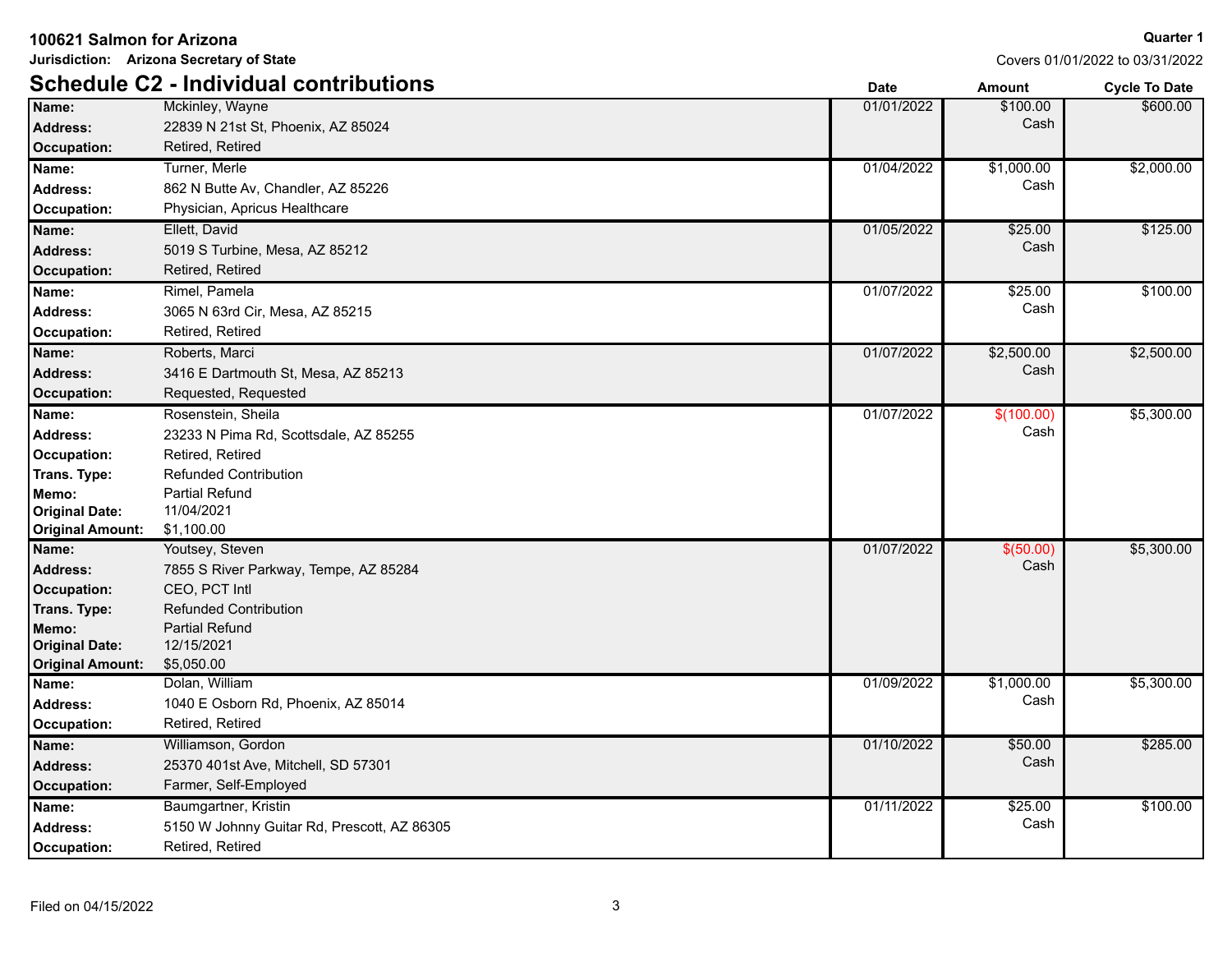| 100621 Salmon for Arizona |  |  |  |  |
|---------------------------|--|--|--|--|
|---------------------------|--|--|--|--|

**Jurisdiction: Arizona Secretary of State**

|                 | <b>Schedule C2 - Individual contributions</b> | <b>Date</b> | <b>Amount</b> | <b>Cycle To Date</b> |
|-----------------|-----------------------------------------------|-------------|---------------|----------------------|
| Name:           | Boggs, Shelli                                 | 01/13/2022  | \$50.00       | \$400.00             |
| <b>Address:</b> | 22565 S Gold Canyon Ct, Queen Creek, AZ 85142 |             | Cash          |                      |
| Occupation:     | N/A, N/A                                      |             |               |                      |
| Name:           | Crimin, Tracy                                 | 01/13/2022  | \$25.00       | \$25.00              |
| <b>Address:</b> | 1905 W Phillips St, Kaysville, UT 84037       |             | Cash          |                      |
| Occupation:     | housewife, self                               |             |               |                      |
| Name:           | Gulick, Nathaniel                             | 01/13/2022  | \$25.00       | \$25.00              |
| <b>Address:</b> | 1815 W Sunnyslope Ln, Phoenix, AZ 85021       |             | Cash          |                      |
| Occupation:     | Land Developer, Meritage Homes                |             |               |                      |
| Name:           | Kimball, George                               | 01/13/2022  | \$1,000.00    | \$1,000.00           |
| Address:        | 42543 W Avella Dr, Maricopa, AZ 85138         |             | Cash          |                      |
| Occupation:     | Manager, Rangemasters                         |             |               |                      |
| Name:           | Bosley, Melanie                               | 01/14/2022  | \$100.00      | \$800.00             |
| <b>Address:</b> | 2465 North Horne, Mesa, AZ 85203              |             | Cash          |                      |
| Occupation:     | Management, Century Marine                    |             |               |                      |
| Name:           | King, Lori                                    | 01/14/2022  | \$100.00      | \$225.00             |
| <b>Address:</b> | 2854 E Decatur St, Mesa, AZ 85213             |             | Cash          |                      |
| Occupation:     | Financial Analyst, General Dynamics           |             |               |                      |
| Name:           | PETERSEN, DAVID                               | 01/14/2022  | \$25.00       | \$125.00             |
| <b>Address:</b> | 623 N Miller St, Mesa, AZ 85203               |             | Cash          |                      |
| Occupation:     | Sales, Self                                   |             |               |                      |
| Name:           | Courtright, Donald                            | 01/16/2022  | \$25.00       | \$150.00             |
| <b>Address:</b> | 7838 E Nopal Ave, Mesa, AZ 85209              |             | Cash          |                      |
| Occupation:     | retired, Retired                              |             |               |                      |
| Name:           | Ritter, Susan                                 | 01/16/2022  | \$100.00      | \$2,500.00           |
| <b>Address:</b> | 313 West Temple Court, Gilbert, AZ 85233      |             | Cash          |                      |
| Occupation:     | Retired, Retired                              |             |               |                      |
| Name:           | MCCLURE, Marian                               | 01/17/2022  | \$125.00      | \$125.00             |
| <b>Address:</b> | 1841 N Forty Niner Dr, Tucson, AZ 85749       |             | Cash          |                      |
| Occupation:     | Retired, Retired                              |             |               |                      |
| Name:           | Hazen, Brandt                                 | 01/19/2022  | \$1,000.00    | \$3,000.00           |
| Address:        | 2200 E River Rd, Ste 126, Tucson, AZ 85718    |             | Cash          |                      |
| Occupation:     | Property manager, Hazen Enterprises           |             |               |                      |
| Name:           | Ricks, Kari                                   | 01/19/2022  | \$20.00       | \$120.00             |
| <b>Address:</b> | 7961 N Lime Star Dr, Tucson, AZ 85743         |             | Cash          |                      |
| Occupation:     | Dental Hygienist, Dr Brown                    |             |               |                      |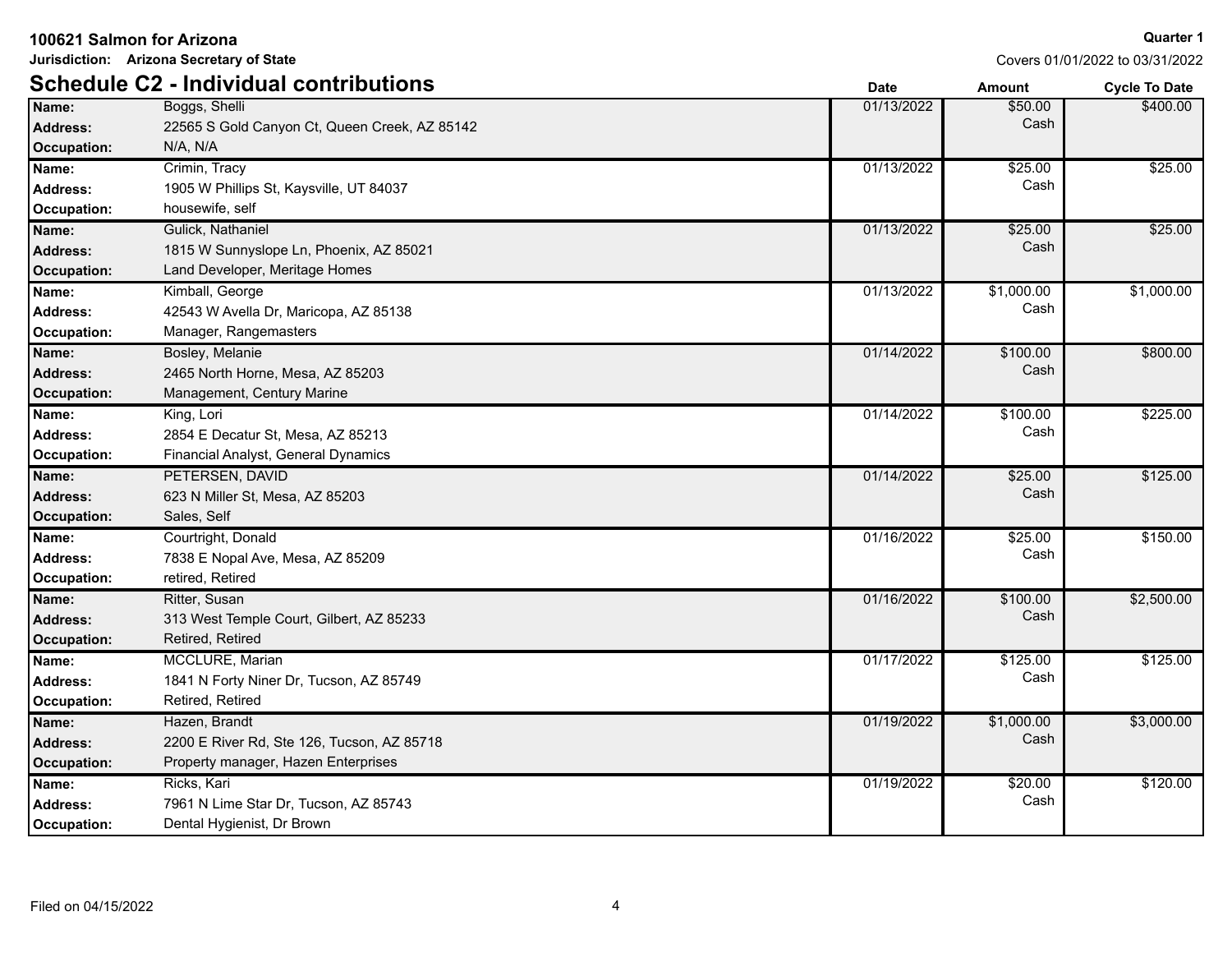|--|

**Jurisdiction: Arizona Secretary of State**

|                    | <b>Schedule C2 - Individual contributions</b> | <b>Date</b> | <b>Amount</b> | <b>Cycle To Date</b> |
|--------------------|-----------------------------------------------|-------------|---------------|----------------------|
| Name:              | Golla, Charles                                | 01/20/2022  | \$150.00      | \$150.00             |
| Address:           | 5244 S Mingus PI, chandler, AZ 85249          |             | Cash          |                      |
| Occupation:        | Operations, Intel                             |             |               |                      |
| Name:              | Jernukian, Gina                               | 01/20/2022  | \$64.00       | \$64.00              |
| Address:           | 3511 E Coolidge St, Phoenix, AZ 85018         |             | Cash          |                      |
| <b>Occupation:</b> | Permanent Make-up artist, Self                |             |               |                      |
| Name:              | Ash, Syrell                                   | 01/21/2022  | \$500.00      | \$500.00             |
| Address:           | 7515 E Sherwood Rd, Snowflake, AZ 85937       |             | Cash          |                      |
| <b>Occupation:</b> | Employed, SCC                                 |             |               |                      |
| Name:              | Dunn, Thomas                                  | 01/21/2022  | \$500.00      | \$500.00             |
| <b>Address:</b>    | 2539 E Augusta Ave, Gilbert, AZ 85298         |             | Cash          |                      |
| <b>Occupation:</b> | President, Arizona Builder's Alliance         |             |               |                      |
| Name:              | Nelson, Amy                                   | 01/21/2022  | \$1,000.00    | \$1,000.00           |
| Address:           | 3250 E Tere St, Phoenix, AZ 85044             |             | Cash          |                      |
| <b>Occupation:</b> | Homemaker, Self                               |             |               |                      |
| Name:              | Shaffer, Matt                                 | 01/21/2022  | \$200.00      | \$2,732.00           |
| <b>Address:</b>    | 5932 E Ingram St, Mesa, AZ 85205              |             | Cash          |                      |
| Occupation:        | Sales Manager, Dignity Health                 |             |               |                      |
| Name:              | Szukalski, Cheryl                             | 01/21/2022  | \$64.00       | \$64.00              |
| <b>Address:</b>    | 15776 W La Paloma Dr, Surprise, AZ 85374      |             | Cash          |                      |
| Occupation:        | Retired, Retired                              |             |               |                      |
| Name:              | Hickman, Glenn                                | 01/22/2022  | \$250.00      | \$3,000.00           |
| Address:           | 6515 S Jackrabbit Trl, Buckeye, AZ 85326      |             | Cash          |                      |
| Occupation:        | Owner, Hickman Eggs                           |             |               |                      |
| Name:              | Manry, Jim                                    | 01/23/2022  | \$25.00       | \$100.00             |
| Address:           | 4929 E dallas St, Mesa, AZ 85205              |             | Cash          |                      |
| Occupation:        | Retired, Retired                              |             |               |                      |
| Name:              | Salmon, Bob                                   | 01/23/2022  | \$500.00      | \$500.00             |
| Address:           | 15985 Midland Valley Wy, Monument, CO 80132   |             | Cash          |                      |
| Occupation:        | Retired, Retired                              |             |               |                      |
| Name:              | Brown, Charlie                                | 01/24/2022  | \$100.00      | \$900.00             |
| Address:           | 3661 E Nance Cir, Mesa, AZ 85215              |             | Cash          |                      |
| Occupation:        | Retired, Retired                              |             |               |                      |
| Name:              | Cooley, Michael                               | 01/25/2022  | \$500.00      | \$500.00             |
| <b>Address:</b>    | 3013 E Farmdale Ave, Mesa, AZ 85204           |             | Cash          |                      |
| Occupation:        | Manager, Madera Trading                       |             |               |                      |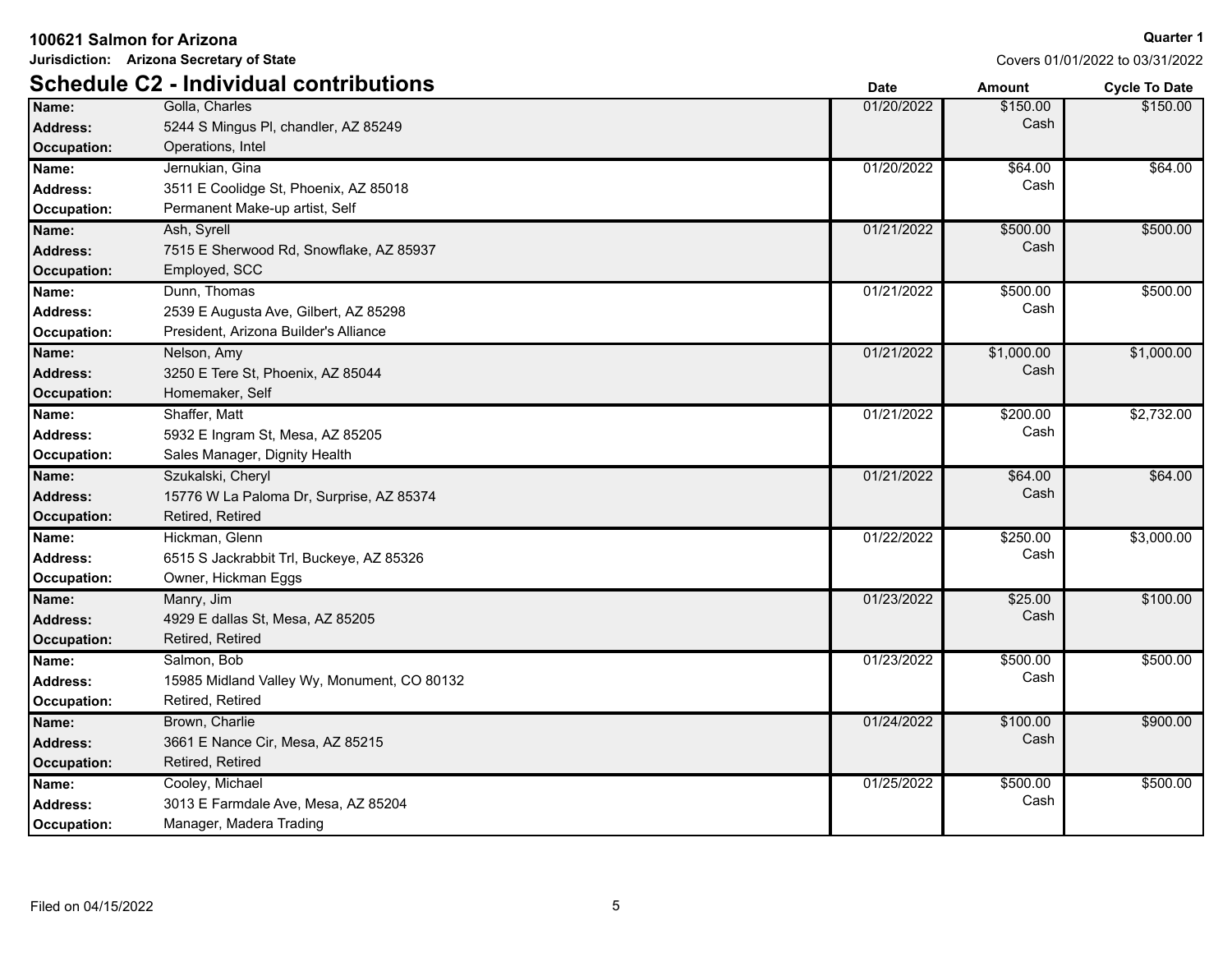**Jurisdiction: Arizona Secretary of State**

### **Quarter 1**

|                 | <b>Schedule C2 - Individual contributions</b>  | <b>Date</b> | <b>Amount</b> | <b>Cycle To Date</b> |
|-----------------|------------------------------------------------|-------------|---------------|----------------------|
| Name:           | Dorn, Kristin                                  | 01/25/2022  | \$100.00      | \$100.00             |
| Address:        | 8374 E San Sebastian, Scottsdale, AZ 85258     |             | Cash          |                      |
| Occupation:     | Insurance, Self                                |             |               |                      |
| Name:           | Hansen, William                                | 01/25/2022  | \$2,000.00    | \$2,000.00           |
| <b>Address:</b> | 1006 E Corbin Creek Cv, Murray, UT 84121       |             | Cash          |                      |
| Occupation:     | Retired, Retired                               |             |               |                      |
| Name:           | McNeil, Brian                                  | 01/25/2022  | \$100.00      | \$100.00             |
| Address:        | 8406 W Northview Ave, Glendale, AZ 85305       |             | Cash          |                      |
| Occupation:     | Consultant, Self                               |             |               |                      |
| Name:           | Williamson, Son Hee                            | 01/25/2022  | \$500.00      | \$500.00             |
| <b>Address:</b> | 4229 E Hale St, Mesa, AZ 85205                 |             | Cash          |                      |
| Occupation:     | Retired, Homemaker                             |             |               |                      |
| Name:           | HARDY, THAYNE                                  | 01/26/2022  | \$50.00       | \$200.00             |
| <b>Address:</b> | 1271 W Calle Privada, Sahuarita, AZ 85629      |             | Cash          |                      |
| Occupation:     | MANAGER/CONTROLLER, AMPHENOL OPTIMIZE          |             |               |                      |
| Name:           | LIN. ALBERT                                    | 01/26/2022  | \$25.00       | \$250.00             |
| <b>Address:</b> | 1714 S River Dr, Tempe, AZ 85281               |             | Cash          |                      |
| Occupation:     | Retired, Retired                               |             |               |                      |
| Name:           | Braverman, Steve                               | 01/27/2022  | \$360.00      | \$3,360.00           |
| <b>Address:</b> | 21036 North 112th Street, Scottsdale, AZ 85255 |             | Cash          |                      |
| Occupation:     | Finance, Saichel Capital Management            |             |               |                      |
| Name:           | Kim, Chuck                                     | 01/27/2022  | \$100.00      | \$700.00             |
| <b>Address:</b> | 1443 W Sherri Dr, Gilbert, AZ 85233            |             | Cash          |                      |
| Occupation:     | Marketing, Self                                |             |               |                      |
| Name:           | Reader, Helen                                  | 01/27/2022  | \$250.00      | \$250.00             |
| Address:        | 2242 N Sinagua, Mesa, AZ 85203                 |             | Cash          |                      |
| Occupation:     | Patient Care, Dr Reader                        |             |               |                      |
| Name:           | Barney, Gail                                   | 01/28/2022  | \$100.00      | \$200.00             |
| Address:        | 22448 E Queen Creek Rd, Queen Creek, AZ 85242  |             | Cash          |                      |
| Occupation:     | Retired, Retired                               |             |               |                      |
| Name:           | Barney, Gail                                   | 01/28/2022  | \$100.00      | \$200.00             |
| <b>Address:</b> | 22448 E Queen Creek Rd, Queen Creek, AZ 85242  |             | Cash          |                      |
| Occupation:     | Retired, Retired                               |             |               |                      |
| Name:           | <b>BEARDALL, DALE</b>                          | 01/28/2022  | \$100.00      | \$800.00             |
| <b>Address:</b> | 2665 E Mallory St, Mesa, AZ 85213              |             | Cash          |                      |
| Occupation:     | Retired, Retired                               |             |               |                      |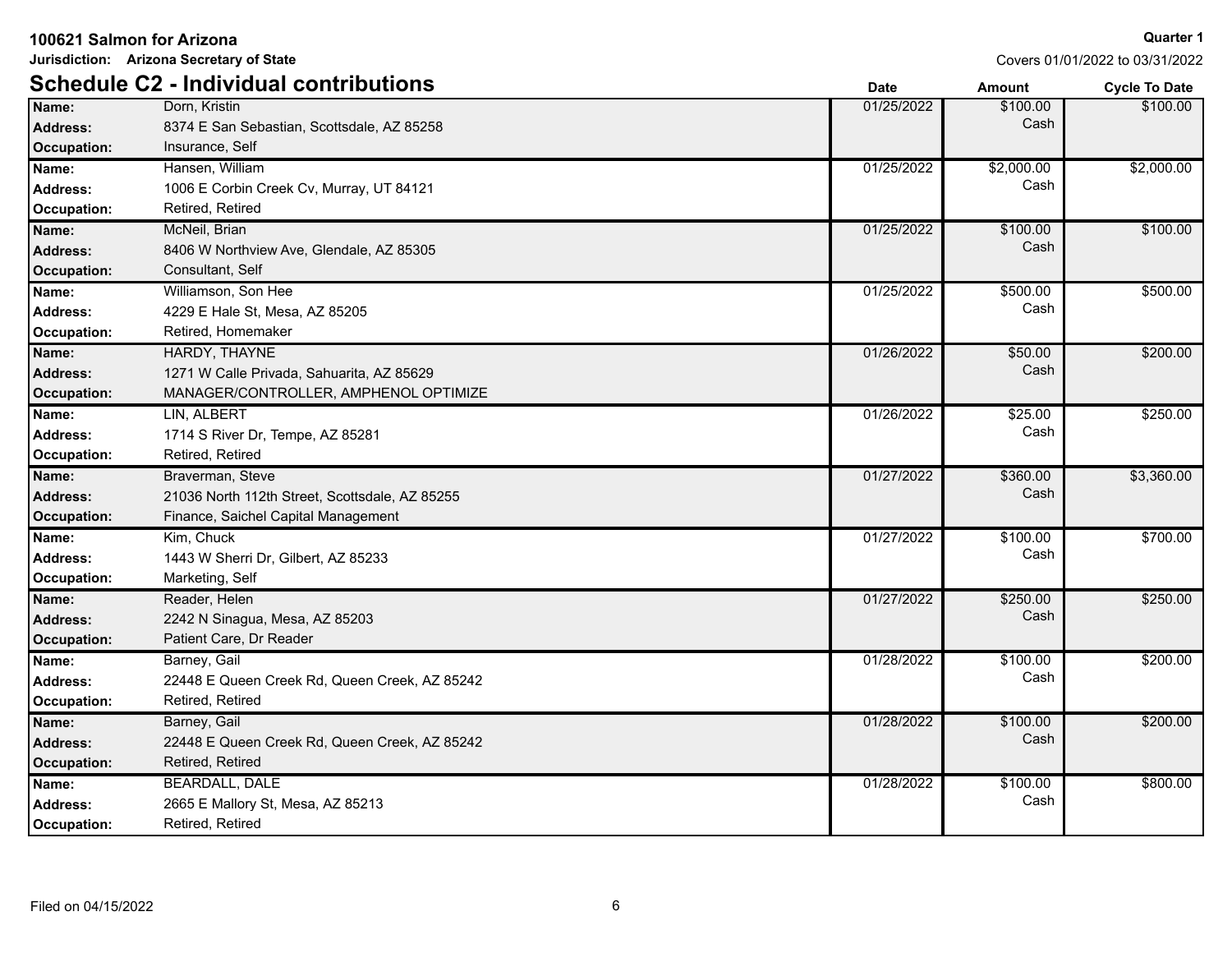**Jurisdiction: Arizona Secretary of State**

|                    | <b>Schedule C2 - Individual contributions</b>   | <b>Date</b> | <b>Amount</b> | <b>Cycle To Date</b> |
|--------------------|-------------------------------------------------|-------------|---------------|----------------------|
| Name:              | Metzer, Gary                                    | 01/28/2022  | \$25.00       | \$75.00              |
| <b>Address:</b>    | 3 Rustic View Ct., The Woodlands, TX 77381      |             | Cash          |                      |
| Occupation:        | Retired, Retired                                |             |               |                      |
| Name:              | O'Meara, Sara                                   | 01/29/2022  | \$1,000.00    | \$2,000.00           |
| Address:           | 6135 E McDonald Dr, Paradise Valley, AZ 85253   |             | Cash          |                      |
| <b>Occupation:</b> | Chairman/CEO, Childhelp                         |             |               |                      |
| Name:              | Riggs, Frank                                    | 01/29/2022  | \$1,000.00    | \$2,000.00           |
| <b>Address:</b>    | 13035 W Ballad Dr, Sun City West, AZ 85375      |             | Cash          |                      |
| Occupation:        | Member BOEC, State of AZ                        |             |               |                      |
| Name:              | Bartlett, Sandra                                | 01/30/2022  | \$25.00       | \$50.00              |
| <b>Address:</b>    | 1153 W Gilbert, Gilbert, AZ 85233               |             | Cash          |                      |
| Occupation:        | Retired, Retired                                |             |               |                      |
| Name:              | Baumbach, Mary                                  | 01/30/2022  | \$100.00      | \$600.00             |
| <b>Address:</b>    | 14025 E. TAMAYA, PHOENIX, AZ 85044              |             | Cash          |                      |
| Occupation:        | Retired, Retired                                |             |               |                      |
| Name:              | <b>Brimhall, Denis</b>                          | 01/30/2022  | \$25.00       | \$175.00             |
| <b>Address:</b>    | 7814 E Portobello Ave, Mesa, AZ 85212           |             | Cash          |                      |
| Occupation:        | Retired, Retired                                |             |               |                      |
| Name:              | Hancock, James                                  | 01/30/2022  | \$25.00       | \$225.00             |
| Address:           | 12330 Scarcella Ln, Meadows PI, TX 77477        |             | Cash          |                      |
| Occupation:        | Retired, Retired                                |             |               |                      |
| Name:              | Breeden, John                                   | 01/31/2022  | \$100.00      | \$100.00             |
| <b>Address:</b>    | 3728 E Harrison St. Gilbert, AZ 85295           |             | Cash          |                      |
| Occupation:        | Retired, Retired                                |             |               |                      |
| Name:              | McLaughlin, Hugh                                | 01/31/2022  | \$50.00       | \$150.00             |
| Address:           | 4293 N Winchester Rd, Apache Junction, AZ 85119 |             | Cash          |                      |
| Occupation:        | retired, retired                                |             |               |                      |
| Name:              | Sorenson, William                               | 01/31/2022  | \$50.00       | \$200.00             |
| <b>Address:</b>    | 1049 S 81st Way, Mesa, AZ 85208                 |             | Cash          |                      |
| Occupation:        | Retired, Retired                                |             |               |                      |
| Name:              | King, Lori                                      | 02/01/2022  | \$50.00       | \$225.00             |
| <b>Address:</b>    | 2854 E Decatur St, Mesa, AZ 85213               |             | Cash          |                      |
| Occupation:        | Financial Analyst, General Dynamics             |             |               |                      |
| Name:              | Koszyk, Jeff                                    | 02/02/2022  | \$250.00      | \$250.00             |
| Address:           | 3740 E Harrison St, Gilbert, AZ 85295           |             | Cash          |                      |
| Occupation:        | Promotional Products, Self                      |             |               |                      |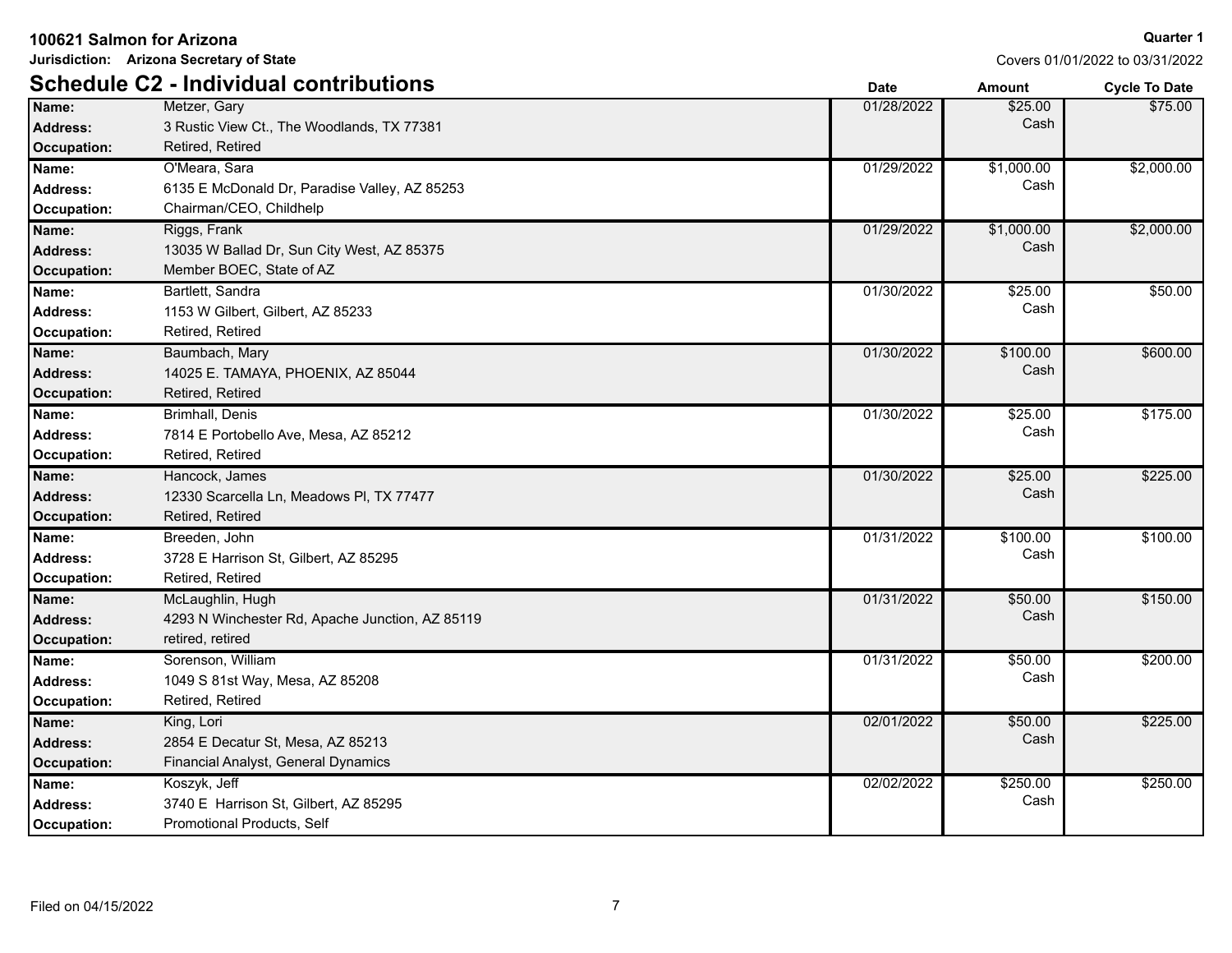**Jurisdiction: Arizona Secretary of State**

### **Quarter 1**

|                    | <b>Schedule C2 - Individual contributions</b>              | <b>Date</b> | <b>Amount</b> | <b>Cycle To Date</b> |
|--------------------|------------------------------------------------------------|-------------|---------------|----------------------|
| Name:              | Lee, Tracy                                                 | 02/02/2022  | \$1,000.00    | \$1,000.00           |
| Address:           | 7115 E Sunnyvale Rd, Paradise Valley, AZ 85253             |             | Cash          |                      |
| Occupation:        | Retired, Retired                                           |             |               |                      |
| Name:              | Morgan, David                                              | 02/02/2022  | \$2,500.00    | \$2,500.00           |
| Address:           | 4805 North Greentree Drive West, Litchfield Park, AZ 85340 |             | Cash          |                      |
| <b>Occupation:</b> | Retired, Retired                                           |             |               |                      |
| Name:              | Papp, Harry                                                | 02/03/2022  | \$5,300.00    | \$5,300.00           |
| <b>Address:</b>    | 2201 E Camelback Rd, Ste 220, Phoenix, AZ 85016            |             | Cash          |                      |
| Occupation:        | Managing Partner, L.Roy Papp & associates                  |             |               |                      |
| Name:              | Adams, Deborah                                             | 02/04/2022  | \$1,000.00    | \$1,000.00           |
| <b>Address:</b>    | 6050 E Corrine Dr, Scottsdale, AZ 85254                    |             | Cash          |                      |
| Occupation:        | CPA, Self                                                  |             |               |                      |
| Name:              | Breeding, Elizabeth                                        | 02/04/2022  | \$50.00       | \$150.00             |
| Address:           | 1417 Trinidad Avenue NE, Washington, DC 20002              |             | Cash          |                      |
| Occupation:        | Communications, National Turkey Federation                 |             |               |                      |
| Name:              | Breinholt, Kelly                                           | 02/04/2022  | \$200.00      | \$200.00             |
| Address:           | 2323 W University Dr, Tempe, AZ 85281                      |             | Cash          |                      |
| Occupation:        | Homemaker, Homemaker                                       |             |               |                      |
| Name:              | Breinholt, Leroy                                           | 02/04/2022  | \$2,800.00    | \$5,300.00           |
| Address:           | 2323 W University Dr, Tempe, AZ 85281                      |             | Cash          |                      |
| Occupation:        | Real Estate, L&K Consulting                                |             |               |                      |
| Name:              | Chase, Arthur                                              | 02/04/2022  | \$1,500.00    | \$4,000.00           |
| Address:           | 2465 S Finch St, Chandler, AZ 85286                        |             | Cash          |                      |
| Occupation:        | Restaurant Manager, WMM, Inc                               |             |               |                      |
| Name:              | Griggs, Kerry                                              | 02/04/2022  | \$1,500.00    | \$3,500.00           |
| Address:           | 1850 N Central Ave, Ste 2400, Phoenix, AZ 85004            |             | Cash          |                      |
| Occupation:        | Attorney, Cavanaugh Law Firm                               |             |               |                      |
| Name:              | Lamoreaux, Edwin                                           | 02/04/2022  | \$500.00      | \$1,200.00           |
| <b>Address:</b>    | PO Box 186, Gilbert, AZ 85299                              |             | Cash          |                      |
| Occupation:        | Retired, Retired                                           |             |               |                      |
| Name:              | Lamoreaux, Linda                                           | 02/04/2022  | \$500.00      | \$500.00             |
| <b>Address:</b>    | PO Box 186, Gilbert, AZ 85299                              |             | Cash          |                      |
| Occupation:        | Retired, Retired                                           |             |               |                      |
| Name:              | Metzer, Gary                                               | 02/04/2022  | \$25.00       | \$75.00              |
| <b>Address:</b>    | 3 Rustic View Ct., The Woodlands, TX 77381                 |             | Cash          |                      |
| Occupation:        | Retired, Retired                                           |             |               |                      |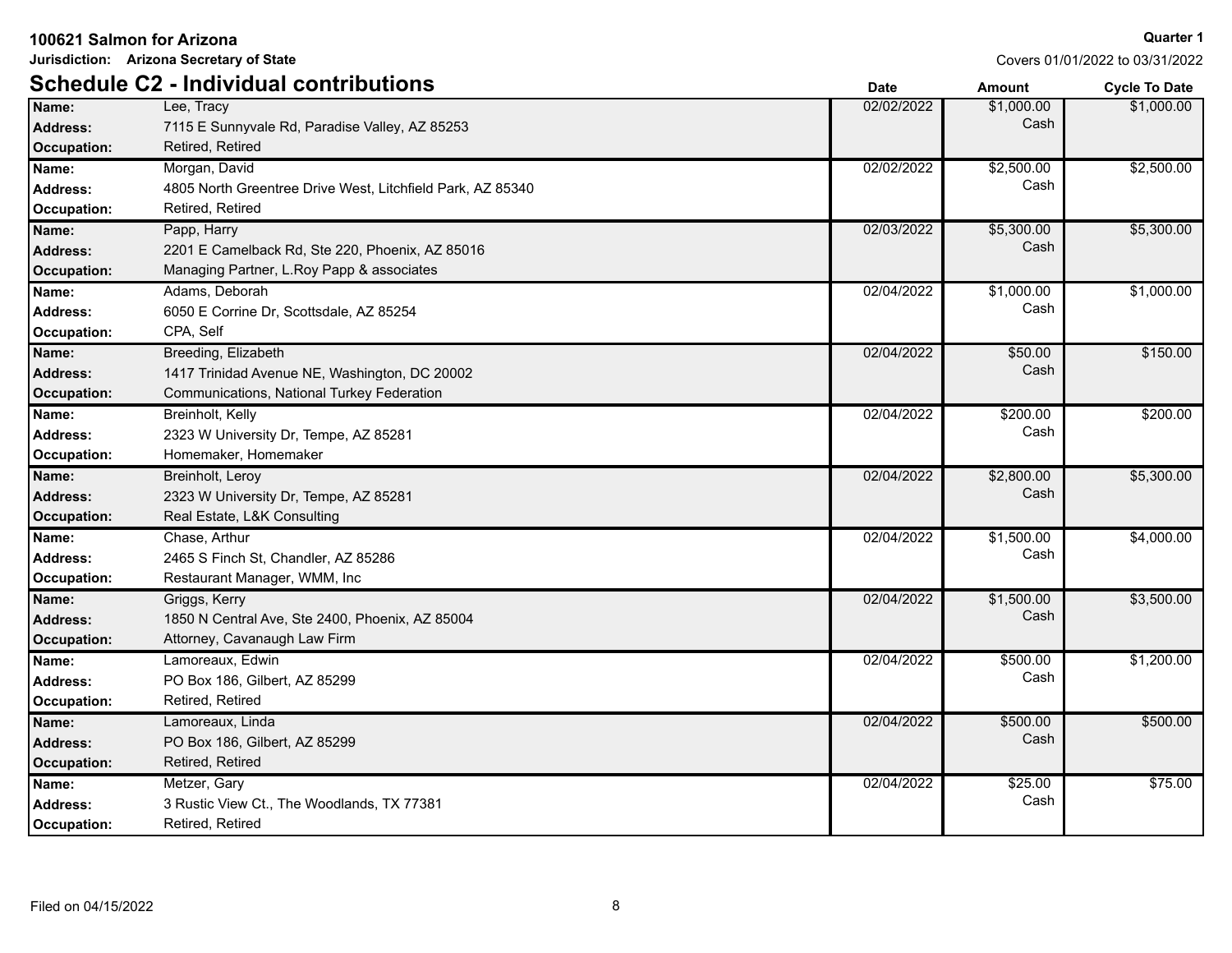| Jurisdiction: Arizona Secretary of State |                                                  |             |               | Covers 01/01/2022 to 03/31/2022 |
|------------------------------------------|--------------------------------------------------|-------------|---------------|---------------------------------|
|                                          | <b>Schedule C2 - Individual contributions</b>    | <b>Date</b> | <b>Amount</b> | <b>Cycle To Date</b>            |
| Name:                                    | Ptashkin, Mark                                   | 02/04/2022  | \$100.00      | \$100.00                        |
| <b>Address:</b>                          | 11020 N 157th Dr, Surprise, AZ 85379             |             | Cash          |                                 |
| Occupation:                              | Inspector, City of Buckeye                       |             |               |                                 |
| Name:                                    | Shaffer, Matt                                    | 02/04/2022  | \$32.00       | \$2,732.00                      |
| <b>Address:</b>                          | 5932 E Ingram St, Mesa, AZ 85205                 |             | Cash          |                                 |
| Occupation:                              | Sales Manager, Dignity Health                    |             |               |                                 |
| Name:                                    | Ellett, David                                    | 02/05/2022  | \$25.00       | \$125.00                        |
| <b>Address:</b>                          | 5019 S Turbine, Mesa, AZ 85212                   |             | Cash          |                                 |
| <b>Occupation:</b>                       | Retired, Retired                                 |             |               |                                 |
| Name:                                    | Kompani, Kamron                                  | 02/06/2022  | \$25.00       | \$25.00                         |
| <b>Address:</b>                          | 3900 Fairfax Dr, Unit 420, Arlington, VA 22203   |             | Cash          |                                 |
| Occupation:                              | Deputy Director, Students, Federalist Society    |             |               |                                 |
| Name:                                    | McMullen, Barbara                                | 02/06/2022  | \$500.00      | \$1,000.00                      |
| <b>Address:</b>                          | 9822 N 77th St, Scottsdale, AZ 85258             |             | Cash          |                                 |
| <b>Occupation:</b>                       | retired, Retired                                 |             |               |                                 |
| Name:                                    | Rimel, Pamela                                    | 02/07/2022  | \$25.00       | \$100.00                        |
| <b>Address:</b>                          | 3065 N 63rd Cir, Mesa, AZ 85215                  |             | Cash          |                                 |
| Occupation:                              | Retired, Retired                                 |             |               |                                 |
| Name:                                    | Paschke, Dennis                                  | 02/08/2022  | \$500.00      | \$750.00                        |
| Address:                                 | 15914 S 34th Dr, Phoenix, AZ 85045               |             | Cash          |                                 |
| Occupation:                              | Executive Director, Recovery Cafe AZ             |             |               |                                 |
| Name:                                    | Arnson, Derek                                    | 02/09/2022  | \$32.00       | \$1,032.00                      |
| <b>Address:</b>                          | 3317 S Higley Rd, Ste 114-424, Gilbert, AZ 85297 |             | Cash          |                                 |
| Occupation:                              | Retired, Retired                                 |             |               |                                 |
| Name:                                    | Khaykin, Oleg                                    | 02/09/2022  | \$2,500.00    | \$5,000.00                      |
| <b>Address:</b>                          | 11622 E Bloomfield Dr, Scottsdale, AZ 85259      |             | Cash          |                                 |
| <b>Occupation:</b>                       | CEO, Viavi Solutions                             |             |               |                                 |
| Name:                                    | Khaykin, Oleg                                    | 02/09/2022  | \$2,500.00    | \$5,000.00                      |
| <b>Address:</b>                          | 11622 E Bloomfield Dr, Scottsdale, AZ 85259      |             | Cash          |                                 |
| Occupation:                              | CEO, Viavi Solutions                             |             |               |                                 |
| Name:                                    | Kostopoulos, Rick                                | 02/09/2022  | \$250.00      | \$2,950.00                      |
| <b>Address:</b>                          | 38006 N Boulder View Dr, Scottsdale, AZ 85262    |             | Cash          |                                 |
| <b>Occupation:</b>                       | Richard Kostopoulos, Self                        |             |               |                                 |
| Name:                                    | Wudel, John & Nancy                              | 02/09/2022  | \$500.00      | \$500.00                        |
| Address:                                 | 5345 E McLellan Rd, Unit 120, Mesa, AZ 85205     |             | Cash          |                                 |
| Occupation:                              | Private Business Owner & Author, Self            |             |               |                                 |

**100621 Salmon for Arizona**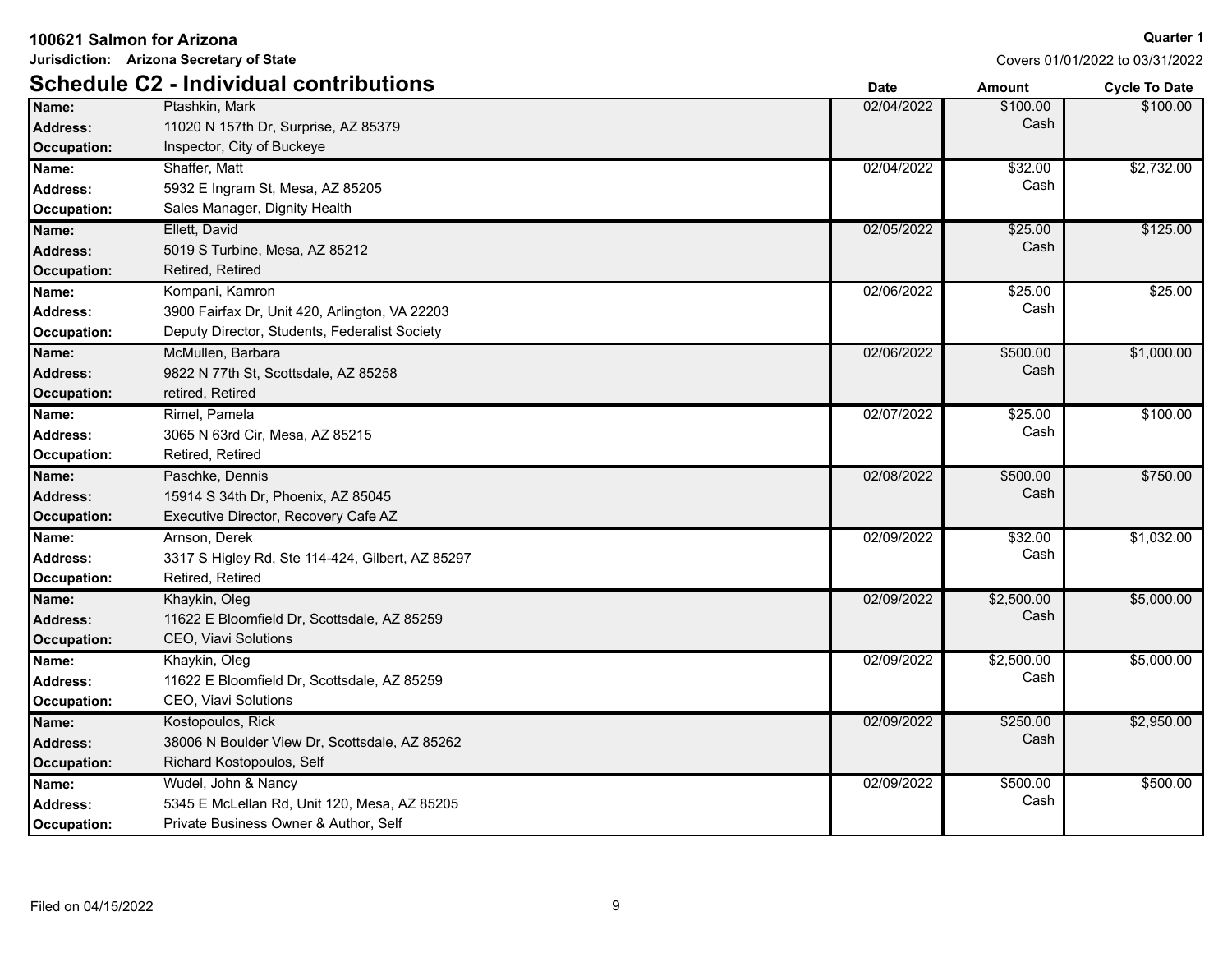|                    | Jurisdiction: Arizona Secretary of State       | Covers 01/01/2022 to 03/31/2022 |               |                      |
|--------------------|------------------------------------------------|---------------------------------|---------------|----------------------|
|                    | <b>Schedule C2 - Individual contributions</b>  | <b>Date</b>                     | <b>Amount</b> | <b>Cycle To Date</b> |
| Name:              | Skinner, Daniel                                | 02/10/2022                      | \$2,500.00    | \$2,500.00           |
| <b>Address:</b>    | 2632 N Hall Cir, Mesa, AZ 85203                |                                 | Cash          |                      |
| Occupation:        | Dermatologist, Skin Cancer Specialists         |                                 |               |                      |
| Name:              | Williamson, Gordon                             | 02/10/2022                      | \$50.00       | \$285.00             |
| Address:           | 25370 401st Ave, Mitchell, SD 57301            |                                 | Cash          |                      |
| Occupation:        | Farmer, Self-Employed                          |                                 |               |                      |
| Name:              | Baumgartner, Kristin                           | 02/11/2022                      | \$25.00       | \$100.00             |
| <b>Address:</b>    | 5150 W Johnny Guitar Rd, Prescott, AZ 86305    |                                 | Cash          |                      |
| <b>Occupation:</b> | Retired, Retired                               |                                 |               |                      |
| Name:              | Schroeder, C Michael                           | 02/11/2022                      | \$500.00      | \$500.00             |
| <b>Address:</b>    | 100 N Primrose Pt, Sedona, AZ 86336            |                                 | Cash          |                      |
| Occupation:        | Retired, N/A                                   |                                 |               |                      |
| Name:              | Schroeder, Christine                           | 02/11/2022                      | \$500.00      | \$500.00             |
| <b>Address:</b>    | 100 N Primrose Pt, Sedona, AZ 86336            |                                 | Cash          |                      |
| Occupation:        | Retired, Retired                               |                                 |               |                      |
| Name:              | Braverman, Steve                               | 02/12/2022                      | \$500.00      | \$3,360.00           |
| <b>Address:</b>    | 21036 North 112th Street, Scottsdale, AZ 85255 |                                 | Cash          |                      |
| Occupation:        | Finance, Saichel Capital Management            |                                 |               |                      |
| Name:              | Halepota, Maqbool                              | 02/12/2022                      | \$1,000.00    | \$1,000.00           |
| <b>Address:</b>    | 6441 E McDonald Dr, Paradise Valley, AZ 85253  |                                 | Cash          |                      |
| Occupation:        | Physician, PALO VERDE CANCER CENTER SCOTTSDALE |                                 |               |                      |
| Name:              | Kehaly, Pam                                    | 02/12/2022                      | \$1,000.00    | \$1,000.00           |
| <b>Address:</b>    | 9147 N Kober Rd, Paradise Valley, AZ 85253     |                                 | Cash          |                      |
| Occupation:        | CEO, BCBS AZ                                   |                                 |               |                      |
| Name:              | King, Lori                                     | 02/12/2022                      | \$50.00       | \$225.00             |
| <b>Address:</b>    | 2854 E Decatur St, Mesa, AZ 85213              |                                 | Cash          |                      |
| <b>Occupation:</b> | Financial Analyst, General Dynamics            |                                 |               |                      |
| Name:              | Boggs, Shelli                                  | 02/13/2022                      | \$50.00       | \$400.00             |
| Address:           | 22565 S Gold Canyon Ct, Queen Creek, AZ 85142  |                                 | Cash          |                      |
| Occupation:        | N/A, N/A                                       |                                 |               |                      |
| Name:              | Walter, Sandy                                  | 02/13/2022                      | \$100.00      | \$1,600.00           |
| <b>Address:</b>    | 10440 E Irwin Cir, Mesa, AZ 85209              |                                 | Cash          |                      |
| <b>Occupation:</b> | Retired, Retired                               |                                 |               |                      |
| Name:              | Bosley, Melanie                                | 02/14/2022                      | \$100.00      | \$800.00             |
| Address:           | 2465 North Horne, Mesa, AZ 85203               |                                 | Cash          |                      |
| <b>Occupation:</b> | Management, Century Marine                     |                                 |               |                      |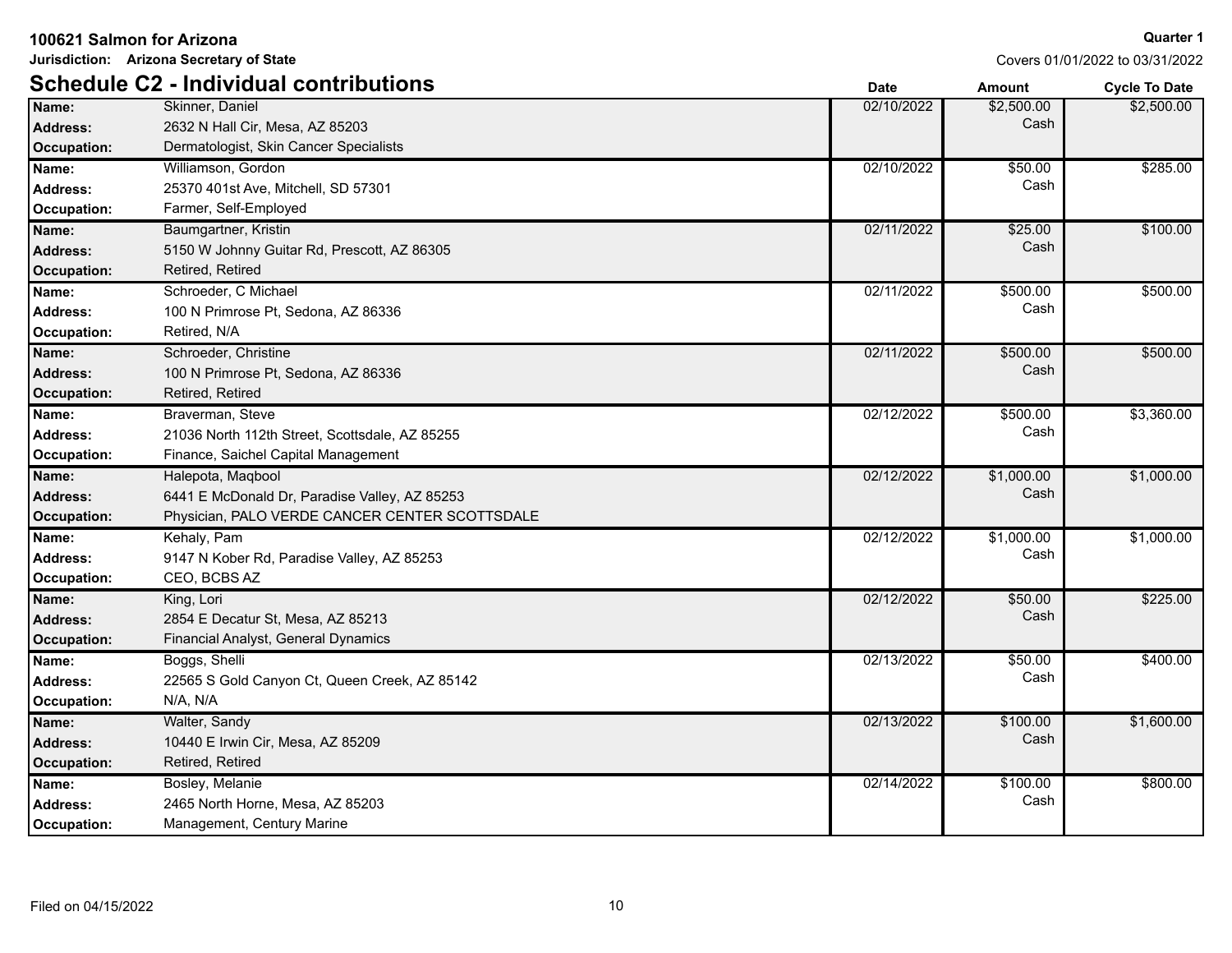| Jurisdiction: Arizona Secretary of State |                                                  | Covers 01/01/2022 to 03/31/2022 |               |               |
|------------------------------------------|--------------------------------------------------|---------------------------------|---------------|---------------|
|                                          | <b>Schedule C2 - Individual contributions</b>    | <b>Date</b>                     | <b>Amount</b> | Cycle To Date |
| Name:                                    | Fuller, Chuck                                    | 02/14/2022                      | \$1,000.00    | \$1,000.00    |
| <b>Address:</b>                          | 10703 S Forest Ave, Jenks, OK 74037              |                                 | Cash          |               |
| <b>Occupation:</b>                       | CEO/Managing Director, Bridgecreek Investments   |                                 |               |               |
| Name:                                    | Gunnell, Gary                                    | 02/14/2022                      | \$1,000.00    | \$1,000.00    |
| Address:                                 | 543 N 39th Wy, Mesa, AZ 85205                    |                                 | Cash          |               |
| Occupation:                              | Agent, Farnsworth Realty Mgt                     |                                 |               |               |
| Name:                                    | PETERSEN, DAVID                                  | 02/14/2022                      | \$25.00       | \$125.00      |
| Address:                                 | 623 N Miller St, Mesa, AZ 85203                  |                                 | Cash          |               |
| <b>Occupation:</b>                       | Sales, Self                                      |                                 |               |               |
| Name:                                    | Ransco, James                                    | 02/14/2022                      | \$5,000.00    | \$5,000.00    |
| Address:                                 | 7801 E Gray Road Suite 190, Scottsdale, AZ 85260 |                                 | Cash          |               |
| Occupation:                              | retired, retired                                 |                                 |               |               |
| Name:                                    | Crites, Diana                                    | 02/15/2022                      | \$200.00      | \$200.00      |
| <b>Address:</b>                          | 553 E Palo Verde St, # Yuma, Yuma, AZ 85365      |                                 | Cash          |               |
| <b>Occupation:</b>                       | Real Estate Broker, Crites & Associates          |                                 |               |               |
| Name:                                    | Ahlstrom, Craig                                  | 02/16/2022                      | \$2,500.00    | \$2,500.00    |
| <b>Address:</b>                          | 2613 N Ridge, Mesa, AZ 85203                     |                                 | Cash          |               |
| Occupation:                              | Real Estete, Springs Realty                      |                                 |               |               |
| Name:                                    | Alber, William                                   | 02/16/2022                      | \$250.00      | \$500.00      |
| <b>Address:</b>                          | 1551 W Grand Canyon Dr, Chandler, AZ 85248       |                                 | Cash          |               |
| <b>Occupation:</b>                       | Retired, Retired                                 |                                 |               |               |
| Name:                                    | Andersen, Diane                                  | 02/16/2022                      | \$250.00      | \$250.00      |
| <b>Address:</b>                          | 300 Leisure World, Mesa, DC 85206                |                                 | Cash          |               |
| Occupation:                              | Retired, Retired                                 |                                 |               |               |
| Name:                                    | Caudle, Ron                                      | 02/16/2022                      | \$500.00      | \$500.00      |
| <b>Address:</b>                          | 2334 Bakerview Rd, Lopez Island, WA 98261        |                                 | Cash          |               |
| <b>Occupation:</b>                       | Retired, Retired                                 |                                 |               |               |
| Name:                                    | Chasteen, Roger                                  | 02/16/2022                      | \$1,000.00    | \$1,000.00    |
| <b>Address:</b>                          | 1800 W Lincoln St, Broken Arrow, OK 74012        |                                 | Cash          |               |
| <b>Occupation:</b>                       | Telecommunications, ABS Communications           |                                 |               |               |
| Name:                                    | Courtright, Donald                               | 02/16/2022                      | \$25.00       | \$150.00      |
| <b>Address:</b>                          | 7838 E Nopal Ave, Mesa, AZ 85209                 |                                 | Cash          |               |
| <b>Occupation:</b>                       | retired, Retired                                 |                                 |               |               |
| Name:                                    | Ingram, Keith                                    | 02/16/2022                      | \$1,500.00    | \$1,500.00    |
| <b>Address:</b>                          | 6094 E Cholla Dr, Paradise Valley, AZ 85253      |                                 | Cash          |               |
| Occupation:                              | Developer, El Dorado Holdings                    |                                 |               |               |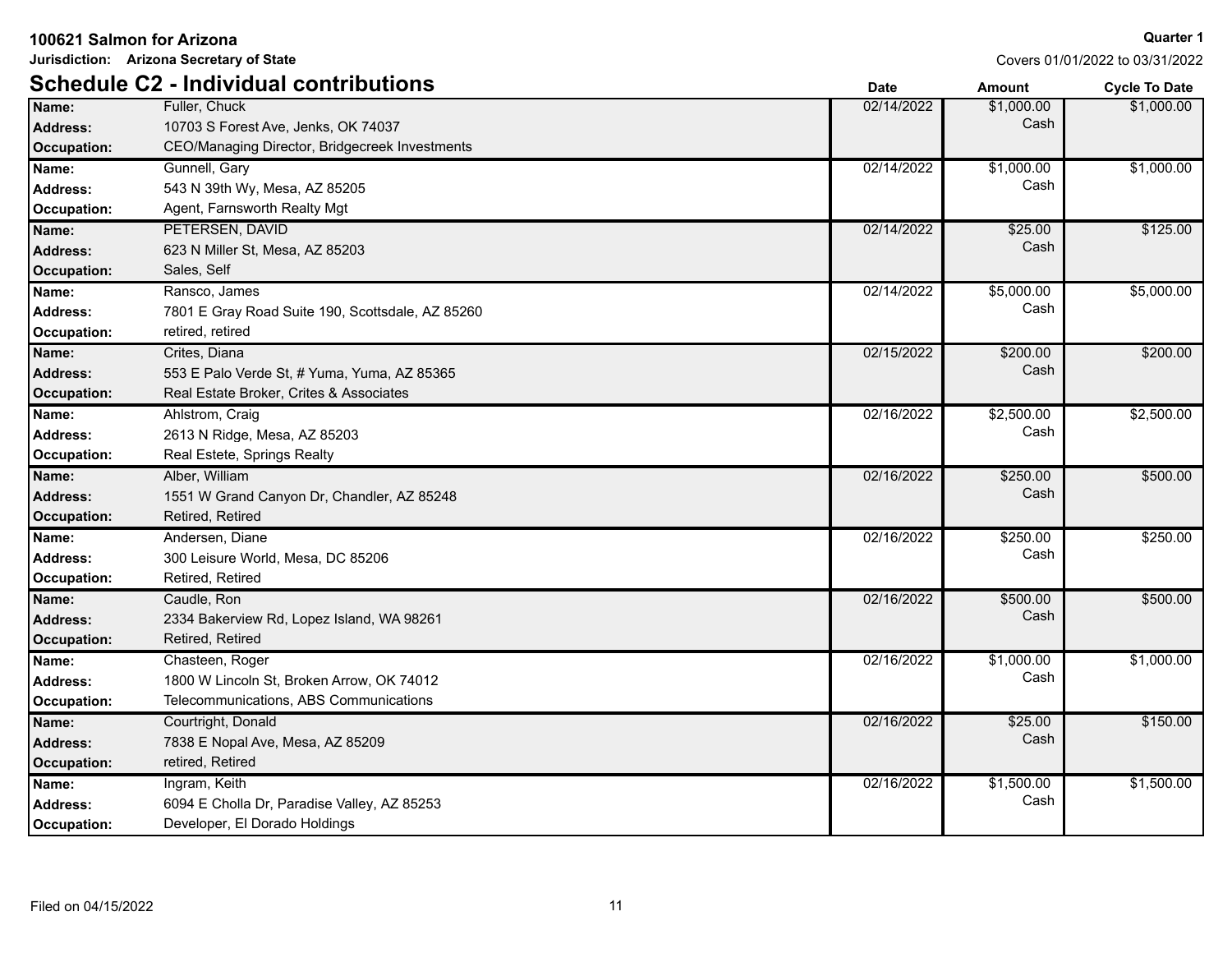| Jurisdiction: Arizona Secretary of State |                                                |             |               | Covers 01/01/2022 to 03/31/2022 |  |
|------------------------------------------|------------------------------------------------|-------------|---------------|---------------------------------|--|
|                                          | <b>Schedule C2 - Individual contributions</b>  | <b>Date</b> | <b>Amount</b> | <b>Cycle To Date</b>            |  |
| Name:                                    | Paschke, Dennis                                | 02/16/2022  | \$250.00      | \$750.00                        |  |
| <b>Address:</b>                          | 15914 S 34th Dr, Phoenix, AZ 85045             |             | Cash          |                                 |  |
| Occupation:                              | Executive Director, Recovery Cafe AZ           |             |               |                                 |  |
| Name:                                    | Ritter, Douglas                                | 02/16/2022  | \$500.00      | \$3,500.00                      |  |
| <b>Address:</b>                          | 313 West Temple Ct, Gilbert, AZ 85233          |             | Cash          |                                 |  |
| Occupation:                              | Retired, Retired                               |             |               |                                 |  |
| Name:                                    | Ritter, Susan                                  | 02/16/2022  | \$100.00      | \$2,500.00                      |  |
| <b>Address:</b>                          | 313 West Temple Court, Gilbert, AZ 85233       |             | Cash          |                                 |  |
| <b>Occupation:</b>                       | Retired, Retired                               |             |               |                                 |  |
| Name:                                    | Schinke, Charles                               | 02/16/2022  | \$100.00      | \$400.00                        |  |
| <b>Address:</b>                          | 2458 S Salida del Sol, Chandler, AZ 85286      |             | Cash          |                                 |  |
| Occupation:                              | Risk Management, Chase                         |             |               |                                 |  |
| Name:                                    | Slechta, Jody                                  | 02/16/2022  | \$1,000.00    | \$1,000.00                      |  |
| <b>Address:</b>                          | 6920 E Russell St, Mesa, AZ 85207              |             | Cash          |                                 |  |
| <b>Occupation:</b>                       | Retired, Retired                               |             |               |                                 |  |
| Name:                                    | Thangarathinam, Thiru                          | 02/16/2022  | \$5,300.00    | \$5,300.00                      |  |
| Address:                                 | 3762 S White Dr., Chandler, AZ 85286           |             | Cash          |                                 |  |
| Occupation:                              | CEO, MST Solutions                             |             |               |                                 |  |
| Name:                                    | Voyles, Mark                                   | 02/16/2022  | \$50.00       | \$250.00                        |  |
| <b>Address:</b>                          | 870 W Erie St, Chandler, AZ 85225              |             | Cash          |                                 |  |
| <b>Occupation:</b>                       | Retired, Retired                               |             |               |                                 |  |
| Name:                                    | Walter, Sandy                                  | 02/16/2022  | \$500.00      | \$1,600.00                      |  |
| Address:                                 | 10440 E Irwin Cir, Mesa, AZ 85209              |             | Cash          |                                 |  |
| Occupation:                              | Retired, Retired                               |             |               |                                 |  |
| Name:                                    | Watters, Stacia                                | 02/16/2022  | \$1,000.00    | \$1,000.00                      |  |
| <b>Address:</b>                          | 621 E encinas Ave, Gilbert, AZ 85234           |             | Cash          |                                 |  |
| <b>Occupation:</b>                       | Homemaker, Homemaker                           |             |               |                                 |  |
| Name:                                    | Mabrey, Scott                                  | 02/17/2022  | \$750.00      | \$750.00                        |  |
| <b>Address:</b>                          | 11917 S Canton Ave, Tulsa, OK 74137            |             | Cash          |                                 |  |
| <b>Occupation:</b>                       | Banking, Mabrey Bank                           |             |               |                                 |  |
| Name:                                    | Yazdani, Ebrahim                               | 02/17/2022  | \$250.00      | \$250.00                        |  |
| <b>Address:</b>                          | 100 I St SE, Apt 807, Washington, DC 20003     |             | Cash          |                                 |  |
| <b>Occupation:</b>                       | Federal policy Director, TechNet               |             |               |                                 |  |
| Name:                                    | Braverman, Steve                               | 02/18/2022  | \$2,500.00    | \$3,360.00                      |  |
| <b>Address:</b>                          | 21036 North 112th Street, Scottsdale, AZ 85255 |             | Cash          |                                 |  |
| Occupation:                              | Finance, Saichel Capital Management            |             |               |                                 |  |

**100621 Salmon for Arizona**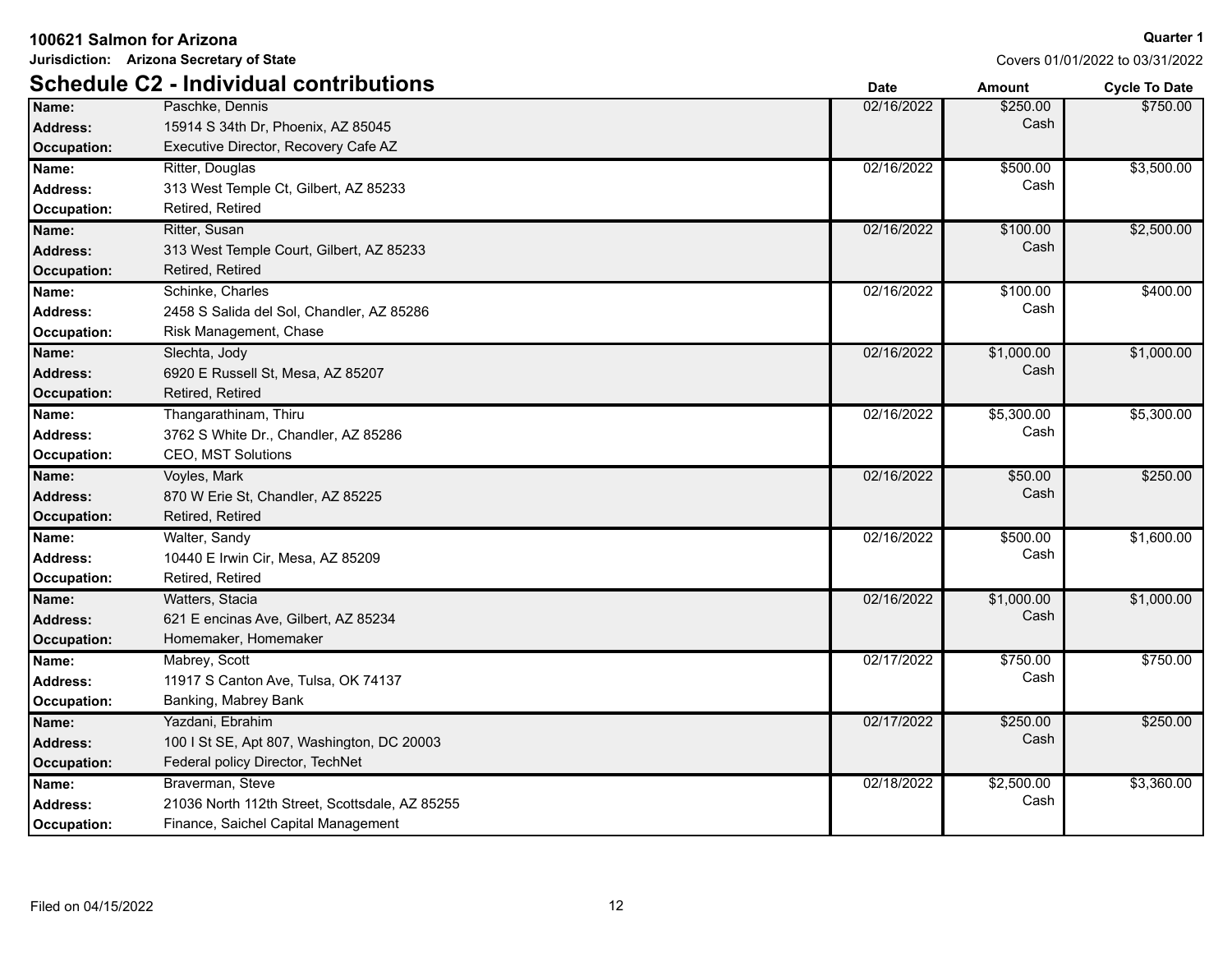| Jurisdiction: Arizona Secretary of State |                                                              |             | Covers 01/01/2022 to 03/31/2022 |                      |
|------------------------------------------|--------------------------------------------------------------|-------------|---------------------------------|----------------------|
|                                          | <b>Schedule C2 - Individual contributions</b>                | <b>Date</b> | Amount                          | <b>Cycle To Date</b> |
| Name:                                    | Brinkerhoff, Douglas                                         | 02/18/2022  | \$500.00                        | \$500.00             |
| Address:                                 | 445 W Knox Rd, Gilbert, AZ 85233                             |             | Cash                            |                      |
| <b>Occupation:</b>                       | Hospital CMO, Cobre Valley                                   |             |                                 |                      |
| Name:                                    | Kim, Huyn                                                    | 02/18/2022  | \$500.00                        | \$500.00             |
| Address:                                 | PO Box 13494, Chandler, AZ 85248                             |             | Cash                            |                      |
| Occupation:                              | Agent, Huyn C Kim Insurance                                  |             |                                 |                      |
| Name:                                    | Ricks, Kari                                                  | 02/19/2022  | \$20.00                         | \$120.00             |
| <b>Address:</b>                          | 7961 N Lime Star Dr, Tucson, AZ 85743                        |             | Cash                            |                      |
| Occupation:                              | Dental Hygienist, Dr Brown                                   |             |                                 |                      |
| Name:                                    | Alvarez, Ruben                                               | 02/21/2022  | \$500.00                        | \$500.00             |
| <b>Address:</b>                          | 1555 E Ocotillo Rd, Apt 21, Phoenix, AZ 85014                |             | Cash                            |                      |
| Occupation:                              | business owner, self                                         |             |                                 |                      |
| Name:                                    | Bae, Gary                                                    | 02/21/2022  | \$2,500.00                      | \$2,500.00           |
| <b>Address:</b>                          | 6941 South Crystal Way Chandler AZ 85249, Chandler, AZ 85249 |             | Cash                            |                      |
| Occupation:                              | Owner, Compass Public Affairs Group                          |             |                                 |                      |
| Name:                                    | Molera, Jamie                                                | 02/21/2022  | \$2,300.00                      | \$3,300.00           |
| Address:                                 | 1030 E Hiddenview Dr, Phoenix, AZ 85048                      |             | Cash                            |                      |
| Occupation:                              | Partner, Molera Alvarez Group                                |             |                                 |                      |
| Name:                                    | Hickman, Glenn                                               | 02/22/2022  | \$250.00                        | \$3,000.00           |
| Address:                                 | 6515 S Jackrabbit Trl, Buckeye, AZ 85326                     |             | Cash                            |                      |
| <b>Occupation:</b>                       | Owner, Hickman Eggs                                          |             |                                 |                      |
| Name:                                    | Williams, Quinn                                              | 02/22/2022  | \$1,000.00                      | \$2,000.00           |
| <b>Address:</b>                          | 9731 N 56th St, Paradise Valley, AZ 85253                    |             | Cash                            |                      |
| Occupation:                              | Partner, Greenberg & Traurig, LLP                            |             |                                 |                      |
| Name:                                    | Williams, Quinn                                              | 02/22/2022  | \$1,000.00                      | \$2,000.00           |
| <b>Address:</b>                          | 9731 N 56th St, Paradise Valley, AZ 85253                    |             | Cash                            |                      |
| <b>Occupation:</b>                       | Partner, Greenberg & Traurig, LLP                            |             |                                 |                      |
| Name:                                    | Barkley, Janet                                               | 02/23/2022  | \$2,000.00                      | \$2,000.00           |
| <b>Address:</b>                          | 20660 N 40th St, Unit 2121, Phoenix, AZ 85050                |             | Cash                            |                      |
| <b>Occupation:</b>                       | Accountant, Hilty's                                          |             |                                 |                      |
| Name:                                    | Manry, Jim                                                   | 02/23/2022  | \$25.00                         | \$100.00             |
| <b>Address:</b>                          | 4929 E dallas St, Mesa, AZ 85205                             |             | Cash                            |                      |
| <b>Occupation:</b>                       | Retired, Retired                                             |             |                                 |                      |
| Name:                                    | Brown, Charlie                                               | 02/24/2022  | \$100.00                        | \$900.00             |
| <b>Address:</b>                          | 3661 E Nance Cir, Mesa, AZ 85215                             |             | Cash                            |                      |
| Occupation:                              | Retired, Retired                                             |             |                                 |                      |

**100621 Salmon for Arizona**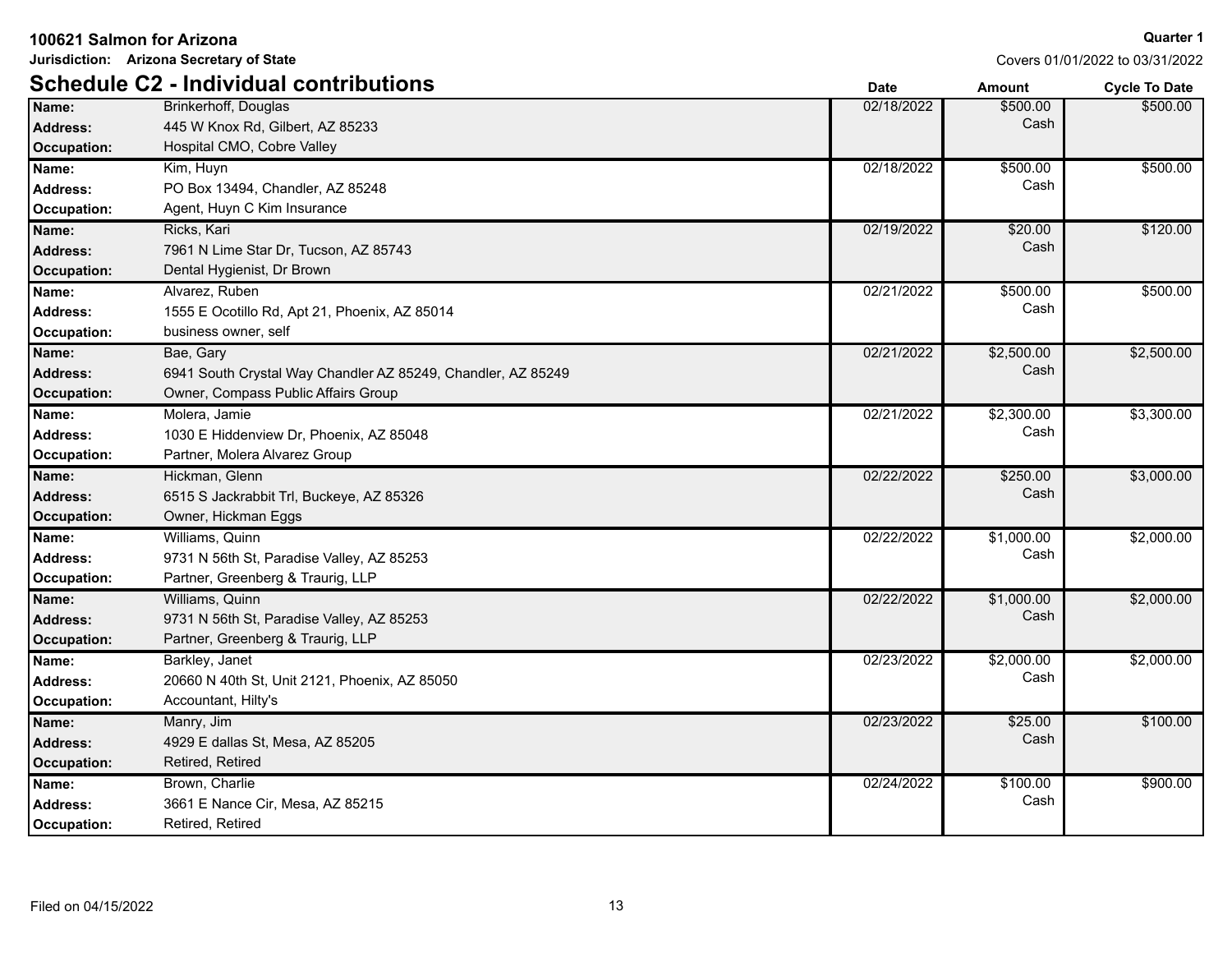**Jurisdiction: Arizona Secretary of State**

|                    | <b>Schedule C2 - Individual contributions</b>    | <b>Date</b> | Amount         | <b>Cycle To Date</b> |
|--------------------|--------------------------------------------------|-------------|----------------|----------------------|
| Name:              | Eaton, David                                     | 02/24/2022  | \$1,500.00     | \$1,500.00           |
| <b>Address:</b>    | 4949 E Lincoln Dr, #2, Paradise Valley, AZ 85253 |             | Cash           |                      |
| Occupation:        | Partner, JDM Partners                            |             |                |                      |
| Name:              | Armstrong, Bryan                                 | 02/25/2022  | \$50.00        | \$50.00              |
| <b>Address:</b>    | 3474 E gemini PI, Chandler, AZ 85249             |             | Cash           |                      |
| Occupation:        | Retired, Retired                                 |             |                |                      |
| Name:              | Cornell, Paul                                    | 02/25/2022  | \$250.00       | \$250.00             |
| <b>Address:</b>    | 10625 S Erie Ave, Tulsa, OK 74137                |             | Cash           |                      |
| <b>Occupation:</b> | <b>Managing Partner, Premier Solutions</b>       |             |                |                      |
| Name:              | Gardner, Michael                                 | 02/25/2022  | \$1,000.00     | \$1,000.00           |
| <b>Address:</b>    | 16202 S 36th St, Phoenix, AZ 85048               |             | Cash           |                      |
| <b>Occupation:</b> | Govt Affairs Consultant, Triadvocates            |             |                |                      |
| Name:              | JAYNE, CLANCY                                    | 02/25/2022  | \$5,000.00     | \$5,000.00           |
| <b>Address:</b>    | 20018 N 18th Ave, Phoenix, AZ 85027              |             | Goods/Services |                      |
| Occupation:        | Retired, Retired                                 |             |                |                      |
| Trans. Type:       | In-Kind Contribution                             |             |                |                      |
| Memo:              | Advertising/Signs                                |             |                |                      |
| Name:              | Moenk, Audry                                     | 02/25/2022  | \$250.00       | \$250.00             |
| <b>Address:</b>    | 4675 E Mach Four Place, Yuma, AZ 85365           |             | Cash           |                      |
| <b>Occupation:</b> | Retired, Retired                                 |             |                |                      |
| Name:              | HARDY, THAYNE                                    | 02/26/2022  | \$50.00        | \$200.00             |
| <b>Address:</b>    | 1271 W Calle Privada, Sahuarita, AZ 85629        |             | Cash           |                      |
| Occupation:        | MANAGER/CONTROLLER, AMPHENOL OPTIMIZE            |             |                |                      |
| Name:              | LIN, ALBERT                                      | 02/26/2022  | \$25.00        | \$250.00             |
| <b>Address:</b>    | 1714 S River Dr, Tempe, AZ 85281                 |             | Cash           |                      |
| Occupation:        | Retired, Retired                                 |             |                |                      |
| Name:              | Kim, Chuck                                       | 02/27/2022  | \$100.00       | \$700.00             |
| <b>Address:</b>    | 1443 W Sherri Dr, Gilbert, AZ 85233              |             | Cash           |                      |
| <b>Occupation:</b> | Marketing, Self                                  |             |                |                      |
| Name:              | Schumacher, Jason                                | 02/27/2022  | \$1,000.00     | \$1,000.00           |
| <b>Address:</b>    | 15150 Kingstree Dr, Dallas, TX 75248             |             | Cash           |                      |
| Occupation:        | Partner, O'Melveny & Myers LLC                   |             |                |                      |
| Name:              | Baumbach, Mary                                   | 02/28/2022  | \$100.00       | \$300.00             |
| <b>Address:</b>    | 4025 E Tamaya St, Phoenix, AZ 85044              |             | Cash           |                      |
| Occupation:        | Retired, Retired                                 |             |                |                      |
| Name:              | <b>BEARDALL, DALE</b>                            | 02/28/2022  | \$100.00       | \$800.00             |
| <b>Address:</b>    | 2665 E Mallory St, Mesa, AZ 85213                |             | Cash           |                      |
| Occupation:        | Retired, Retired                                 |             |                |                      |
|                    |                                                  |             |                |                      |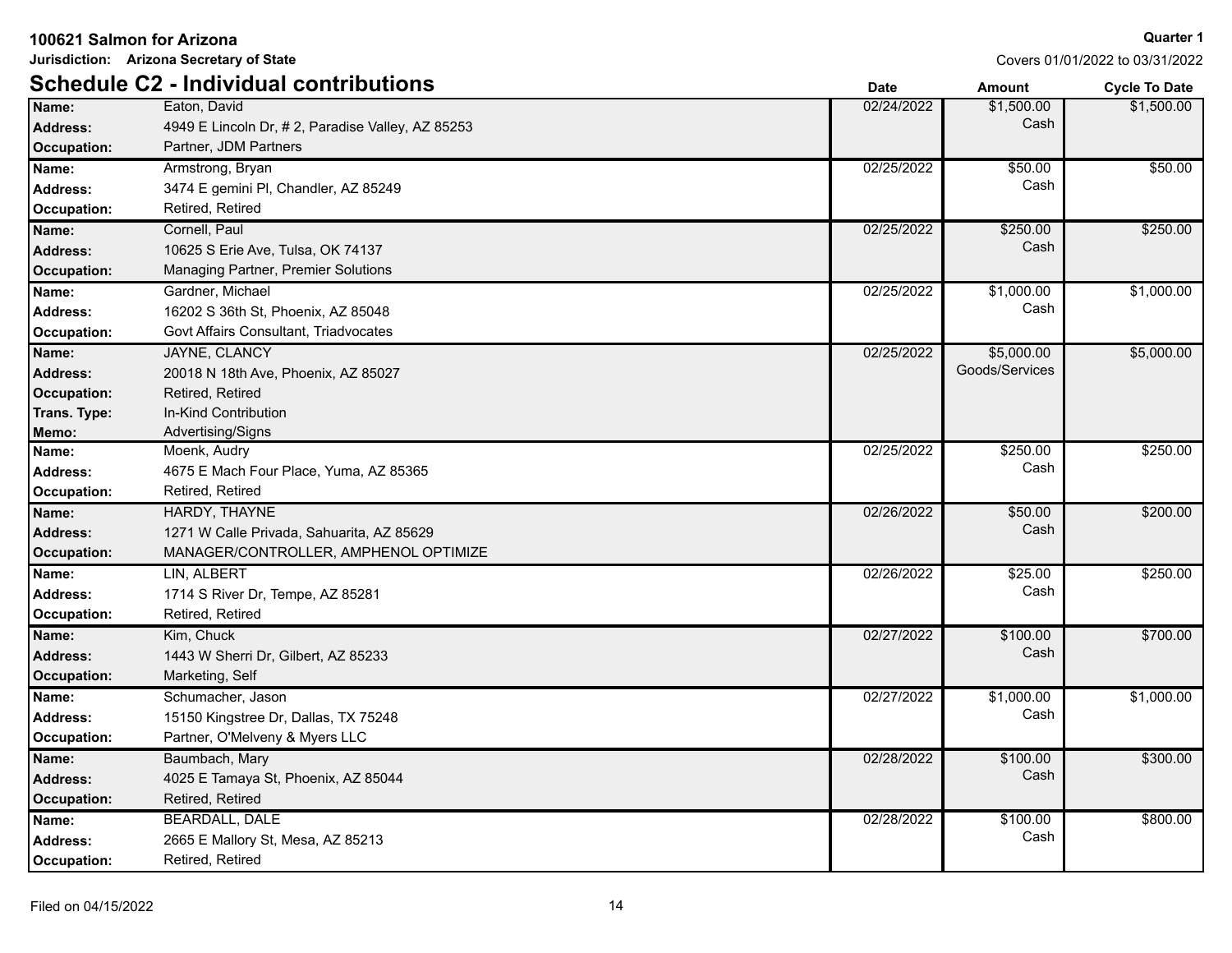| 100621 Salmon for Arizona | Jurisdiction: Arizona Secretary of State      |             |               | Quarter                        |
|---------------------------|-----------------------------------------------|-------------|---------------|--------------------------------|
|                           |                                               |             |               | Covers 01/01/2022 to 03/31/202 |
|                           | <b>Schedule C2 - Individual contributions</b> | <b>Date</b> | <b>Amount</b> | <b>Cycle To Date</b>           |
| Name:                     | Braswell, David                               | 02/28/2022  | \$100.00      | \$200.00                       |
| <b>Address:</b>           | 114 W Canterbury Ln, Phoenix, AZ 85023        |             | Cash          |                                |
| <b>Occupation:</b>        | CEO - Co-Founder, Upslope Solutions LLC       |             |               |                                |
| Name:                     | Brimhall, Denis                               | 02/28/2022  | \$25.00       | \$175.00                       |
| <b>Address:</b>           | 7814 E Portobello Ave, Mesa, AZ 85212         |             | Cash          |                                |
| <b>Occupation:</b>        | Retired, Retired                              |             |               |                                |
| Name:                     | Hancock, James                                | 02/28/2022  | \$25.00       | \$225.00                       |
| <b>Address:</b>           | 12330 Scarcella Ln, Meadows PI, TX 77477      |             | Cash          |                                |
| <b>Occupation:</b>        | Retired, Retired                              |             |               |                                |
| Name:                     | Spencer, Karen                                | 02/28/2022  | \$2,500.00    | \$2,500.00                     |
| Address:                  | 11639 E 27th PI, Yuma, AZ 85367               |             | Cash          |                                |
| <b>Occupation:</b>        | Real-estate, Self-employed                    |             |               |                                |
| Name:                     | Williamson, Gordon                            | 02/28/2022  | \$ (50.00)    | \$285.00                       |
| <b>Address:</b>           | 25370 401st Ave, Mitchell, SD 57301           |             | Cash          |                                |
| <b>Occupation:</b>        | Farmer, Self-Employed                         |             |               |                                |
| Trans. Type:              | <b>Refunded Contribution</b>                  |             |               |                                |
| <b>Original Date:</b>     | 02/10/2022                                    |             |               |                                |
| <b>Original Amount:</b>   | \$50.00                                       |             |               |                                |
| Name:                     | Williamson, Gordon                            | 02/28/2022  | \$ (50.00)    | \$285.00                       |
| <b>Address:</b>           | 25370 401st Ave, Mitchell, SD 57301           |             | Cash          |                                |
| Occupation:               | Farmer, Self-Employed                         |             |               |                                |
| Trans. Type:              | <b>Refunded Contribution</b>                  |             |               |                                |
| <b>Original Date:</b>     | 07/10/2021                                    |             |               |                                |
| <b>Original Amount:</b>   | \$50.00                                       |             |               |                                |
| Name:                     | Williamson, Gordon                            | 02/28/2022  | \$(15.00)     | \$285.00                       |
| <b>Address:</b>           | 25370 401st Ave, Mitchell, SD 57301           |             | Cash          |                                |
| <b>Occupation:</b>        | Farmer, Self-Employed                         |             |               |                                |
| Trans. Type:              | <b>Refunded Contribution</b>                  |             |               |                                |
| <b>Original Date:</b>     | 01/10/2022                                    |             |               |                                |
| <b>Original Amount:</b>   | \$50.00                                       |             |               |                                |
| Name:                     | Finkel, James                                 | 03/01/2022  | \$2,000.00    | \$2,000.00                     |
| <b>Address:</b>           | 2720 Brockington Dr, Las Vegas, NV 89120      |             | Cash          |                                |
| <b>Occupation:</b>        | Logistics, 2020 Insight                       |             |               |                                |
| Name:                     | Helmer, Mark                                  | 03/01/2022  | \$1,000.00    | \$1,000.00                     |
| <b>Address:</b>           | 2541 S Delaware Ave, Tulsa, OK 74114          |             | Cash          |                                |

**Occupation:** Self, Savoy

**Occupation:** Real Estate, Rope Helmer Group Kelamis, Evan

13423 S 68th East Ave, Bixby, OK 74008 **Address:** Cash **Name:** 03/01/2022 \$500.00

### **arter 1** 1/2022

\$500.00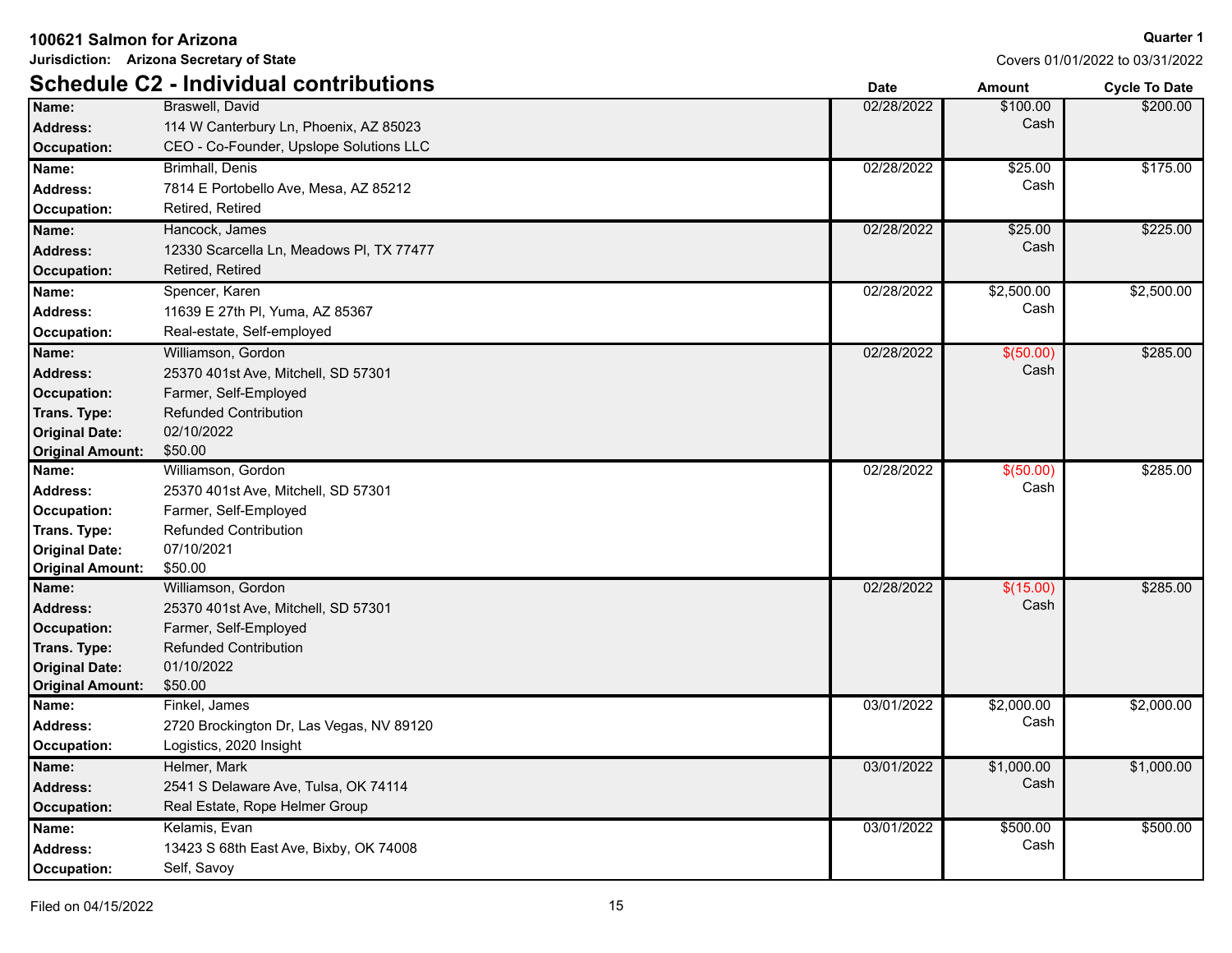**Jurisdiction: Arizona Secretary of State**

|                    | <b>Schedule C2 - Individual contributions</b>      | <b>Date</b> | <b>Amount</b> | <b>Cycle To Date</b> |
|--------------------|----------------------------------------------------|-------------|---------------|----------------------|
| Name:              | Oslund, Tanya                                      | 03/02/2022  | \$100.00      | \$1,200.00           |
| <b>Address:</b>    | 10409 E Windflower Ct, Sun Lakes, AZ 85248         |             | Cash          |                      |
| <b>Occupation:</b> | Retired, Retired                                   |             |               |                      |
| Name:              | Brown, Siegmumd                                    | 03/03/2022  | \$500.00      | \$500.00             |
| <b>Address:</b>    | 2103 E 37th St, Tulsa, OK 74105                    |             | Cash          |                      |
| Occupation:        | Food and BeverageContractor, Servegroup            |             |               |                      |
| Name:              | Claborn, David                                     | 03/03/2022  | \$2,500.00    | \$2,500.00           |
| <b>Address:</b>    | 5328 E View Pkwy, Yuma, AZ 85365                   |             | Cash          |                      |
| <b>Occupation:</b> | Founder, Quail Construction                        |             |               |                      |
| Name:              | Largent, Steve                                     | 03/03/2022  | \$1,000.00    | \$1,000.00           |
| <b>Address:</b>    | 2914 E 44th PI, Tulsa, OK 74105                    |             | Cash          |                      |
| Occupation:        | Retired, Retired                                   |             |               |                      |
| Name:              | Robinson, Julie                                    | 03/03/2022  | \$500.00      | \$500.00             |
| <b>Address:</b>    | 9668 E Topaz Dr, Scottsdale, AZ 85258              |             | Cash          |                      |
| <b>Occupation:</b> | CEO, Jani-King SW                                  |             |               |                      |
| Name:              | Rupe, Anne                                         | 03/03/2022  | \$500.00      | \$500.00             |
| <b>Address:</b>    | 3131 S florence Ct. #161, Tulsa, OK 74105          |             | Cash          |                      |
| Occupation:        | Retired, Retired                                   |             |               |                      |
| Name:              | Arnson, Derek                                      | 03/04/2022  | \$1,000.00    | \$1,032.00           |
| <b>Address:</b>    | 3317 S Higley Rd, Ste 114-424, Gilbert, AZ 85297   |             | Cash          |                      |
| <b>Occupation:</b> | Retired, Retired                                   |             |               |                      |
| Name:              | Bartlett, Michael                                  | 03/04/2022  | \$500.00      | \$500.00             |
| <b>Address:</b>    | 11017 S Joplin Pl, Tulsa, OK 74137                 |             | Cash          |                      |
| Occupation:        | Director Product and Supply, Compression Solutions |             |               |                      |
| Name:              | Bartlett, Sandra                                   | 03/04/2022  | \$50.00       | \$175.00             |
| <b>Address:</b>    | 1153 W Breckenridge Ave, Gilbert, AZ 85233         |             | Cash          |                      |
| <b>Occupation:</b> | Retired, Retired                                   |             |               |                      |
| Name:              | Buerge, Austin                                     | 03/04/2022  | \$250.00      | \$250.00             |
| <b>Address:</b>    | 2604 Terwilleger Blvd, Tulsa, OK 74114             |             | Cash          |                      |
| Occupation:        | CEO, Grand Bank                                    |             |               |                      |
| Name:              | Canecchia, Anthony                                 | 03/04/2022  | \$2,500.00    | \$3,500.00           |
| <b>Address:</b>    | 1446 W Lake Mirage Ct, Gilbert, AZ 85233           |             | Cash          |                      |
| <b>Occupation:</b> | Brewer, San Tan Brewing                            |             |               |                      |
| Name:              | Coats, Beverly                                     | 03/04/2022  | \$5,300.00    | \$5,300.00           |
| <b>Address:</b>    | 2125 University Park Dr, Okemos, MI 48864          |             | Cash          |                      |
| Occupation:        | Homemaker, Self                                    |             |               |                      |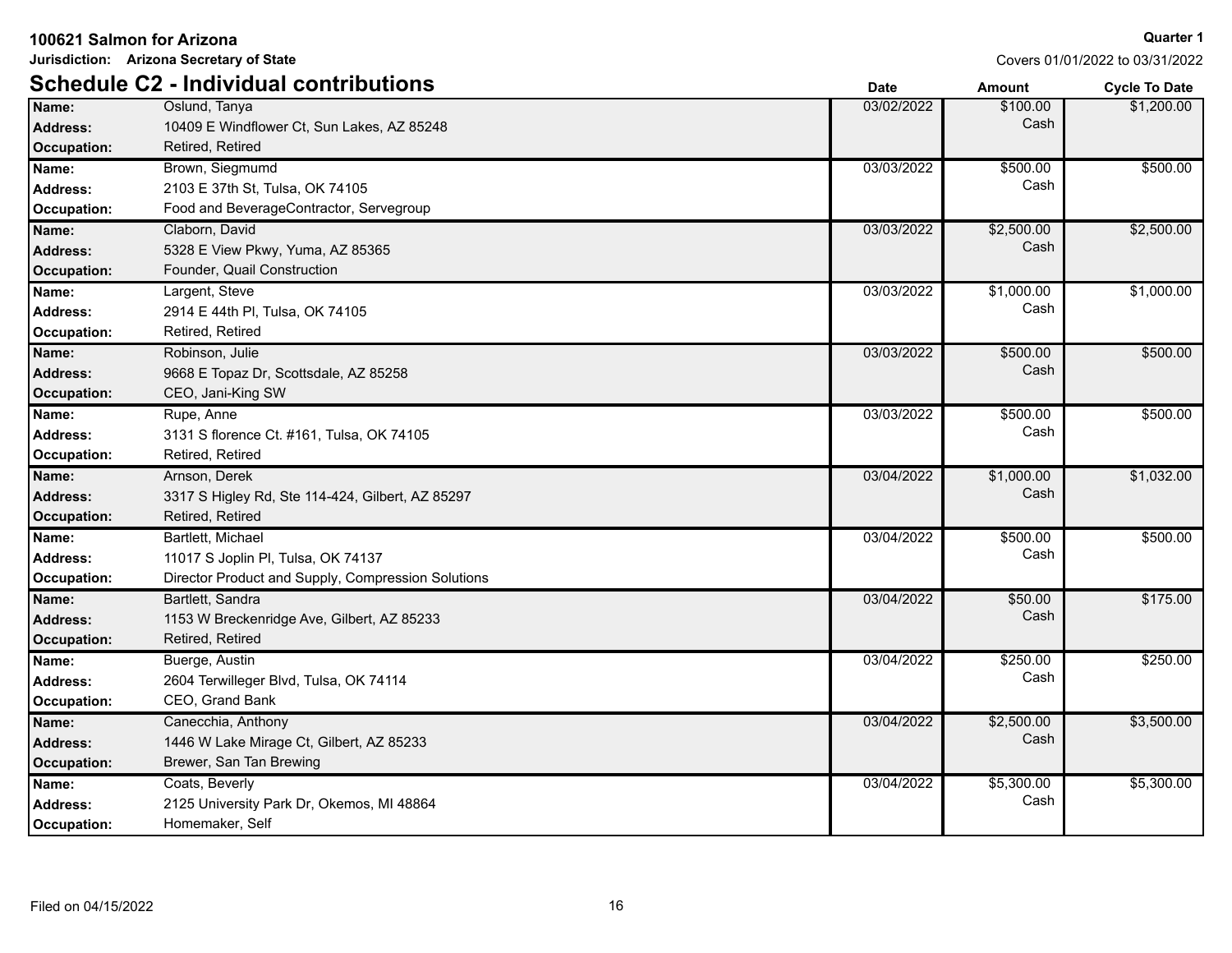| 100621 Salmon for Arizona |                                               | <b>Quarter 1</b> |               |                                 |
|---------------------------|-----------------------------------------------|------------------|---------------|---------------------------------|
|                           | Jurisdiction: Arizona Secretary of State      |                  |               | Covers 01/01/2022 to 03/31/2022 |
|                           | <b>Schedule C2 - Individual contributions</b> | <b>Date</b>      | <b>Amount</b> | <b>Cycle To Date</b>            |
| Name:                     | Coats, William                                | 03/04/2022       | \$5,300.00    | \$5,300.00                      |
| Address:                  | 2125 University Park Dr, Okemos, MI 48864     |                  | Cash          |                                 |
| Occupation:               | CEO, The Leona Group                          |                  |               |                                 |
| Name:                     | Cobb, Elliott                                 | 03/04/2022       | \$2,000.00    | \$4,000.00                      |
| Address:                  | 8884 E Sands Dr, Scottsdale, AZ 85255         |                  | Cash          |                                 |
| Occupation:               | Retired, Retired                              |                  |               |                                 |
| Name:                     | Cobb, Elliott                                 | 03/04/2022       | \$2,000.00    | \$4,000.00                      |
| <b>Address:</b>           | 8884 E Sands Dr, Scottsdale, AZ 85255         |                  | Cash          |                                 |
| <b>Occupation:</b>        | Retired, Retired                              |                  |               |                                 |
| Name:                     | Durnil, Lari                                  | 03/04/2022       | \$250.00      | \$250.00                        |
| Address:                  | 4222 S Victor Av, Tulsa, OK 74105             |                  | Cash          |                                 |
| Occupation:               | Teacher, Town and Country School              |                  |               |                                 |
| Name:                     | <b>FLAKE, KENT</b>                            | 03/04/2022       | \$500.00      | \$500.00                        |
| <b>Address:</b>           | 3737 E Decatur St, Mesa, OK 85205             |                  | Cash          |                                 |
| <b>Occupation:</b>        | Lease Negotiator, Crown Castle                |                  |               |                                 |
| Name:                     | Hatch, Joe                                    | 03/04/2022       | \$500.00      | \$500.00                        |
| <b>Address:</b>           | 2653 E Emelita Av, Mesa, AZ 85204             |                  | Cash          |                                 |
| Occupation:               | Sales, Farnsworth Realty and Management       |                  |               |                                 |
| Name:                     | Haywood, Bruce                                | 03/04/2022       | \$250.00      | \$250.00                        |
| <b>Address:</b>           | 1460 E 1350 N, Heber City, UT 84032           |                  | Cash          |                                 |
| <b>Occupation:</b>        | Owner, Heywood Holdings Inc.                  |                  |               |                                 |
| Name:                     | Hoffman, Jamie                                | 03/04/2022       | \$500.00      | \$500.00                        |
| <b>Address:</b>           | 2498 N 83rd Place, Scottsdale, AZ 85251       |                  | Cash          |                                 |
| Occupation:               | General Manager, San Tan Brewing              |                  |               |                                 |
| Name:                     | Hughes, Dave                                  | 03/04/2022       | \$500.00      | \$500.00                        |
| <b>Address:</b>           | PO Box 700153, Tulsa, OK 74170                |                  | Cash          |                                 |
| <b>Occupation:</b>        | BOD, McElory Manufactoring                    |                  |               |                                 |
| Name:                     | King, Lori                                    | 03/04/2022       | \$25.00       | \$225.00                        |
| <b>Address:</b>           | 2854 E Decatur St, Mesa, AZ 85213             |                  | Cash          |                                 |
| Occupation:               | Financial Analyst, General Dynamics           |                  |               |                                 |
| Name:                     | Lakin, Adrian                                 | 03/04/2022       | \$250.00      | \$250.00                        |
| <b>Address:</b>           | 9808 S Knoxville Ave, Tulsa, OK 74137         |                  | Cash          |                                 |
| <b>Occupation:</b>        | Fitness Instructor, Self                      |                  |               |                                 |
| Name:                     | Meyer, Chris                                  | 03/04/2022       | \$1,000.00    | \$1,000.00                      |
| <b>Address:</b>           | 10926 S Kingston, Tulsa, OK 74137             |                  | Cash          |                                 |
| Occupation:               | President, Turner Roofing                     |                  |               |                                 |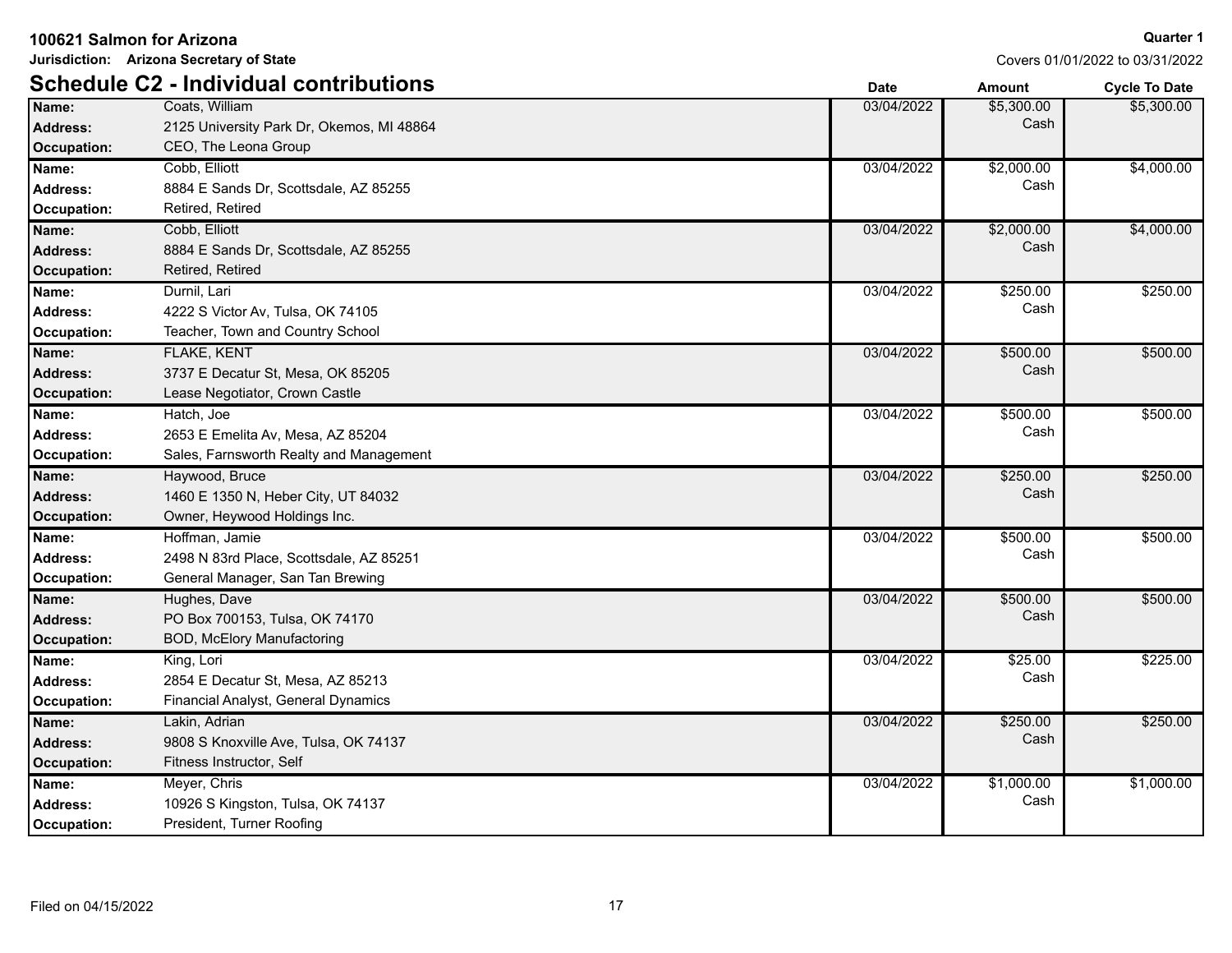| 100621 Salmon for Arizona                      |                                                                                                  | <b>Quarter 1</b> |                    |                                 |
|------------------------------------------------|--------------------------------------------------------------------------------------------------|------------------|--------------------|---------------------------------|
|                                                | Jurisdiction: Arizona Secretary of State                                                         |                  |                    | Covers 01/01/2022 to 03/31/2022 |
|                                                | <b>Schedule C2 - Individual contributions</b>                                                    | <b>Date</b>      | <b>Amount</b>      | <b>Cycle To Date</b>            |
| Name:<br><b>Address:</b><br>Occupation:        | Nichols, James<br>3309 E Isabella Av, Mesa, AZ 85204<br>Controller, Farnsworth Companies         | 03/04/2022       | \$250.00<br>Cash   | \$250.00                        |
| Name:<br><b>Address:</b><br>Occupation:        | Perkins, Joseph<br>18937 E Va-a Del Verde, Queen Creek, AZ 85142<br>Contractor, J P and Sons     | 03/04/2022       | \$250.00<br>Cash   | \$250.00                        |
| Name:<br><b>Address:</b><br><b>Occupation:</b> | Rawlings, Christy<br>2520 Woodward Blvd, Tulsa, OK 74114<br><b>Owner, Prime Force Recruiters</b> | 03/04/2022       | \$1,000.00<br>Cash | \$1,000.00                      |
| Name:<br>Address:<br>Occupation:               | Riggs, Craig<br>2741 E Nora St, Mesa, AZ 85213<br>Retired, Retired                               | 03/04/2022       | \$300.00<br>Cash   | \$650.00                        |
| Name:<br>Address:<br><b>Occupation:</b>        | Sterling, Heather<br>1434 W Bahia Ct, Gilbert, AZ 85233<br>CFO/Partner, SanTan Brewing           | 03/04/2022       | \$500.00<br>Cash   | \$500.00                        |
| Name:<br><b>Address:</b><br>Occupation:        | Swank, Eric<br>2110 E 4th St, Tulsa, OK 74104<br>CEO and President, RAE Corp                     | 03/04/2022       | \$500.00<br>Cash   | \$500.00                        |
| Name:<br><b>Address:</b><br>Occupation:        | Urban, Lori<br>17900 N Hayden Rd # 3010, Scottsdale, AZ 85255<br>Travel Agent, Self              | 03/04/2022       | \$250.00<br>Cash   | \$450.00                        |
| Name:<br><b>Address:</b><br>Occupation:        | Watters, Stacia<br>621 E encinas Av, Gilbert, AZ 85234<br>Homemaker, Self                        | 03/04/2022       | \$1,000.00<br>Cash | \$1,000.00                      |
| Name:<br><b>Address:</b><br>Occupation:        | Ellett. David<br>5019 S Turbine, Mesa, AZ 85212<br>Retired, Retired                              | 03/05/2022       | \$25.00<br>Cash    | \$125.00                        |
| Name:<br><b>Address:</b><br>Occupation:        | Larcher, David<br>5850 N Cameldale Way, Paradise Valley, AZ 85253<br>Owner, Vestar               | 03/05/2022       | \$2,000.00<br>Cash | \$2,000.00                      |
| Name:<br><b>Address:</b><br><b>Occupation:</b> | Caporelli, Jill<br>3757 S Plowman Dr, Yuma, AZ 85365<br>Retired, Retired                         | 03/07/2022       | \$250.00<br>Cash   | \$250.00                        |
| Name:<br><b>Address:</b><br>Occupation:        | Fefles, George<br>6548 N Kilpatrick Av, Lincolnwood, IL 60712<br>Retired, Retired                | 03/07/2022       | \$500.00<br>Cash   | \$500.00                        |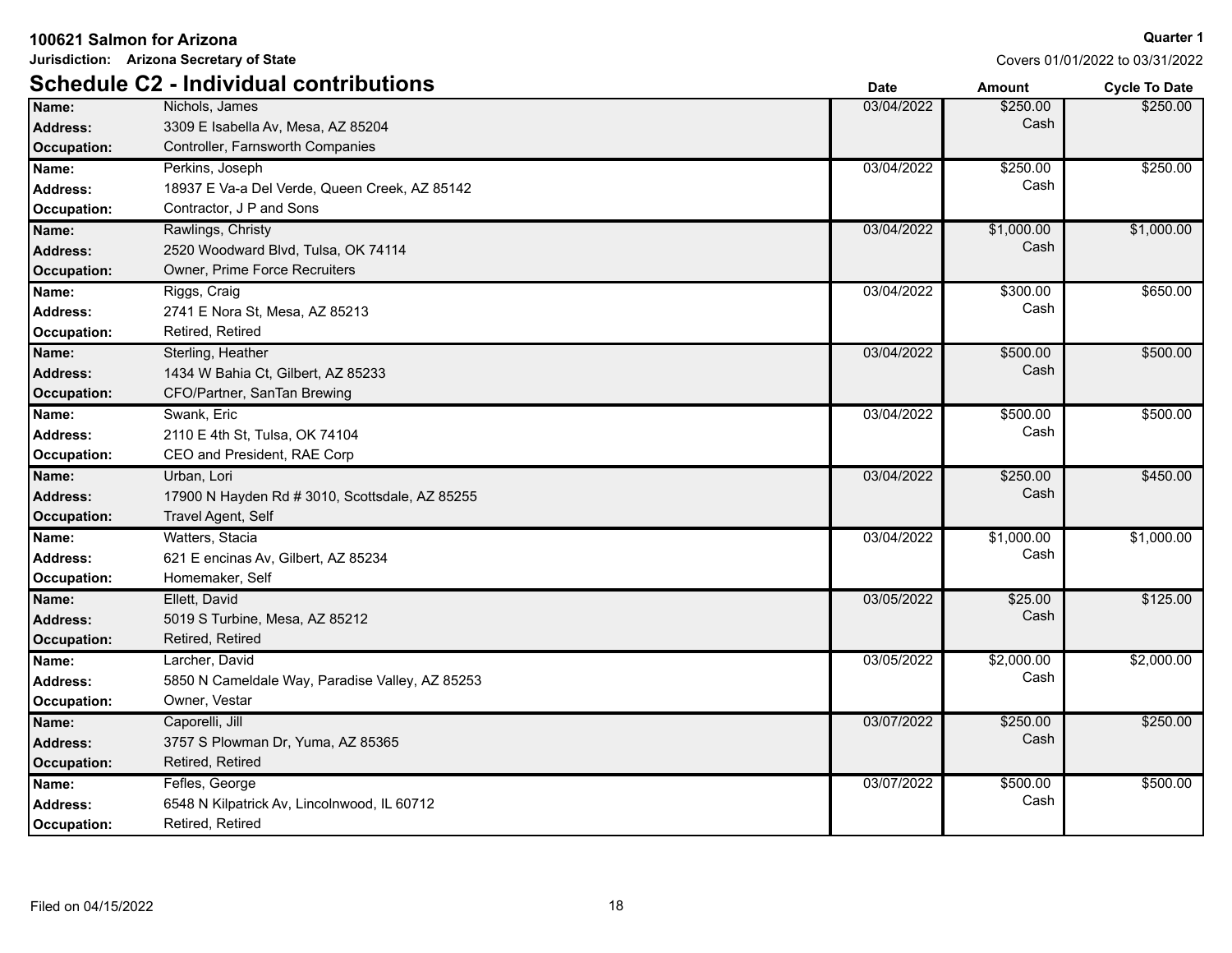| 100621 Salmon for Arizona                |                                                    |             |                | <b>Quarter 1</b>                |
|------------------------------------------|----------------------------------------------------|-------------|----------------|---------------------------------|
| Jurisdiction: Arizona Secretary of State |                                                    |             |                | Covers 01/01/2022 to 03/31/2022 |
|                                          | <b>Schedule C2 - Individual contributions</b>      | <b>Date</b> | Amount         | <b>Cycle To Date</b>            |
| Name:                                    | Rimel, Pamela                                      | 03/07/2022  | \$25.00        | \$100.00                        |
| <b>Address:</b>                          | 3065 N 63rd Cir, Mesa, AZ 85215                    |             | Cash           |                                 |
| <b>Occupation:</b>                       | Retired, Retired                                   |             |                |                                 |
| Name:                                    | Brennan, Greg                                      | 03/09/2022  | \$2,500.00     | \$2,500.00                      |
| <b>Address:</b>                          | 8340 North Thornydale Road, Tucson, AZ 85741       |             | Cash           |                                 |
| Occupation:                              | General Management, Apex                           |             |                |                                 |
| Name:                                    | Bowman, Beth                                       | 03/10/2022  | \$800.00       | \$1,800.00                      |
| <b>Address:</b>                          | 1073 East Palo Verde Street, Yuma, AZ 85365        |             | Goods/Services |                                 |
| <b>Occupation:</b>                       | Owner, Coronation Peak Ranches, Inc                |             |                |                                 |
| Trans. Type:                             | In-Kind Contribution                               |             |                |                                 |
| Memo:                                    | Table and chair rental                             |             |                |                                 |
| Name:                                    | Meyers, Barbara                                    | 03/10/2022  | \$2,000.00     | \$2,000.00                      |
| <b>Address:</b>                          | 7123 E Bluebird Ln, # L, Paradise Valley, AZ 85253 |             | Cash           |                                 |
| <b>Occupation:</b>                       | Retired, Retired                                   |             |                |                                 |
| Name:                                    | Meyers, Phillip                                    | 03/10/2022  | \$2,000.00     | \$2,000.00                      |
| <b>Address:</b>                          | 7123 E Bluebird Ln, Paradise Valley, AZ 85253      |             | Cash           |                                 |
| <b>Occupation:</b>                       | Retired, Retired                                   |             |                |                                 |
| Name:                                    | TOVAR, JESUS                                       | 03/10/2022  | \$5,300.00     | \$5,300.00                      |
| <b>Address:</b>                          | 2261 E 27th Way, Yuma, AZ 85365                    |             | Cash           |                                 |
| <b>Occupation:</b>                       | Farmer, Self                                       |             |                |                                 |
| Name:                                    | Baumgartner, Kristin                               | 03/11/2022  | \$25.00        | \$100.00                        |
| <b>Address:</b>                          | 5150 W Johnny Guitar Rd, Prescott, AZ 86305        |             | Cash           |                                 |
| <b>Occupation:</b>                       | Retired, Retired                                   |             |                |                                 |
| Name:                                    | Berg, David                                        | 03/11/2022  | \$1,000.00     | \$1,000.00                      |
| <b>Address:</b>                          | 13048 N 14th Way, Phoenix, AZ 85022                |             | Cash           |                                 |
| <b>Occupation:</b>                       | President, Redirect Health                         |             |                |                                 |
| Name:                                    | Boggs, Shelli                                      | 03/11/2022  | \$50.00        | \$400.00                        |
| <b>Address:</b>                          | 22565 S Gold Canyon Ct, Queen Creek, AZ 85142      |             | Cash           |                                 |
| <b>Occupation:</b>                       | N/A, N/A                                           |             |                |                                 |
| Name:                                    | Hull-Gallemore, Melissa                            | 03/11/2022  | \$2,500.00     | \$2,500.00                      |
| <b>Address:</b>                          | 2179 W 24th St, Yuma, AZ 85364                     |             | Cash           |                                 |
| Occupation:                              | Author, Self                                       |             |                |                                 |
| Name:                                    | Weisz, George                                      | 03/11/2022  | \$5,300.00     | \$5,300.00                      |
| <b>Address:</b>                          | 11631 E Aster Dr, Scottsdale, AZ 85259             |             | Cash           |                                 |
| <b>Occupation:</b>                       | Investor/Consultant, Self-Employed                 |             |                |                                 |
| Name:                                    | Bosley, Melanie                                    | 03/14/2022  | \$100.00       | \$800.00                        |
| <b>Address:</b>                          | 2465 North Horne, Mesa, AZ 85203                   |             | Cash           |                                 |
| Occupation:                              | Management, Century Marine                         |             |                |                                 |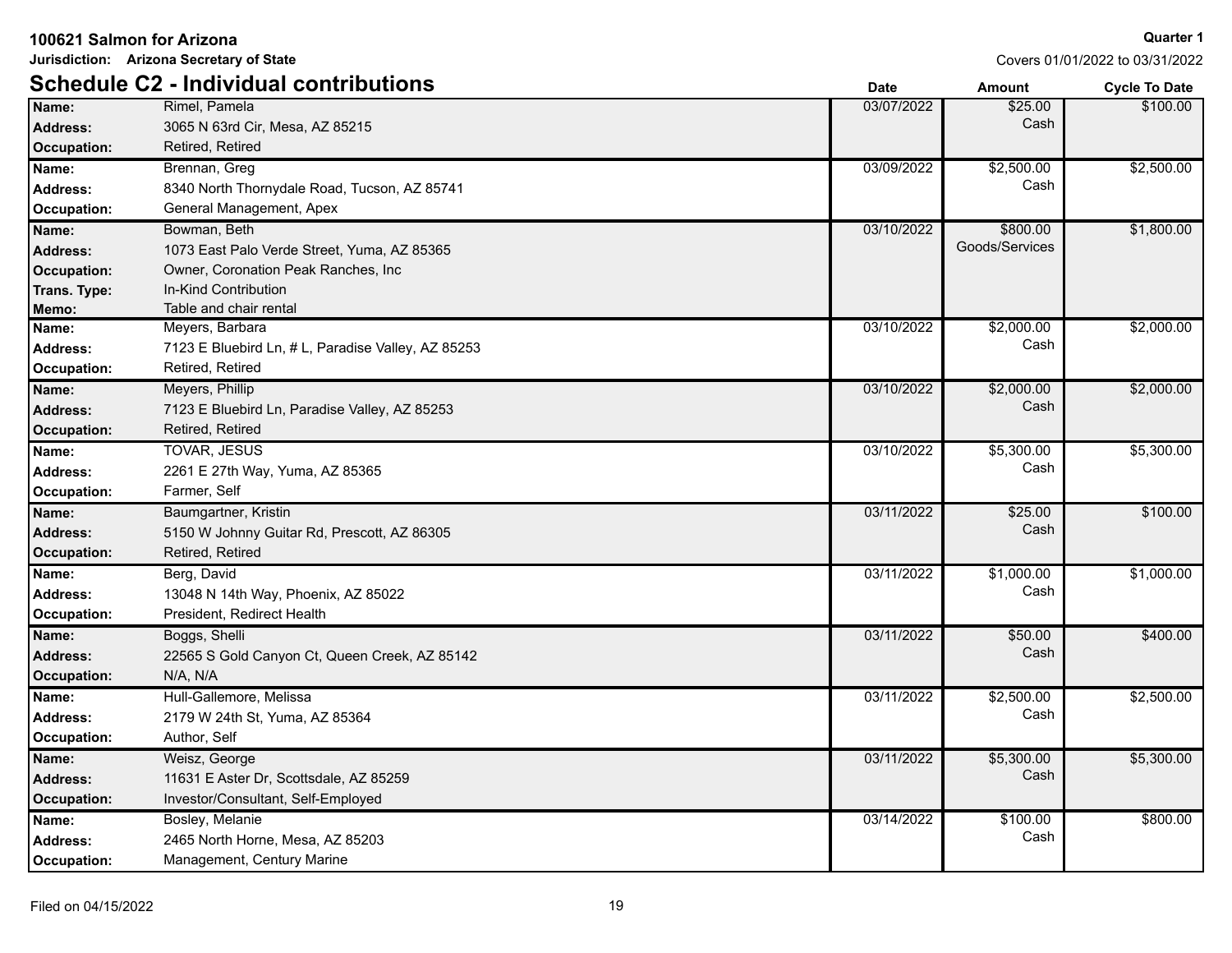| 100621 Salmon for Arizona |                                                |             |               | <b>Quarter 1</b>                |
|---------------------------|------------------------------------------------|-------------|---------------|---------------------------------|
|                           | Jurisdiction: Arizona Secretary of State       |             |               | Covers 01/01/2022 to 03/31/2022 |
|                           | <b>Schedule C2 - Individual contributions</b>  | <b>Date</b> | <b>Amount</b> | <b>Cycle To Date</b>            |
| Name:                     | Creasman, John                                 | 03/14/2022  | \$1,000.00    | \$4,000.00                      |
| Address:                  | 1130 N Loma Vis, Mesa, AZ 85213                |             | Cash          |                                 |
| Occupation:               | Retired, Retired                               |             |               |                                 |
| Name:                     | PETERSEN, DAVID                                | 03/14/2022  | \$25.00       | \$125.00                        |
| <b>Address:</b>           | 623 N Miller St, Mesa, AZ 85203                |             | Cash          |                                 |
| Occupation:               | Sales, Self                                    |             |               |                                 |
| Name:                     | Bentz, Mark                                    | 03/15/2022  | \$5,300.00    | \$5,300.00                      |
| <b>Address:</b>           | 10824 N 53rd St, Scottsdale, AZ 85254          |             | Cash          |                                 |
| <b>Occupation:</b>        | CEO, Red Mountain Weightloss                   |             |               |                                 |
| Name:                     | Dana, Matt                                     | 03/15/2022  | \$1,000.00    | \$2,000.00                      |
| Address:                  | 3716 E Palm St, Mesa, AZ 85215                 |             | Cash          |                                 |
| <b>Occupation:</b>        | Tax Attorney, Dana Whiting Law                 |             |               |                                 |
| Name:                     | Dana, Nancy                                    | 03/15/2022  | \$1,000.00    | \$2,000.00                      |
| Address:                  | 3716 E Palm St, Mesa, AZ 85215                 |             | Cash          |                                 |
| <b>Occupation:</b>        | Homemaker, Self                                |             |               |                                 |
| Name:                     | Dittlof, Ryan                                  | 03/15/2022  | \$1,000.00    | \$1,000.00                      |
| Address:                  | 28835 N 46th Way, Cave Creek, AZ 85331         |             | Cash          |                                 |
| Occupation:               | Student, ASU                                   |             |               |                                 |
| Name:                     | Morris, Miles                                  | 03/15/2022  | \$1,500.00    | \$1,500.00                      |
| Address:                  | 4280 W County 12 1/2 Street, Yuma, AZ 85365    |             | Cash          |                                 |
| <b>Occupation:</b>        | Owner, Morris Air                              |             |               |                                 |
| Name:                     | Shoen, Charlene                                | 03/15/2022  | \$5,300.00    | \$5,300.00                      |
| Address:                  | 715 S Country Club Dr, Mesa, AZ 85210          |             | Cash          |                                 |
| <b>Occupation:</b>        | Retired, Retired                               |             |               |                                 |
| Name:                     | Updike, Galen                                  | 03/15/2022  | \$50.00       | \$325.00                        |
| <b>Address:</b>           | 703 N Orange Cir, Mesa, AZ 85201               |             | Cash          |                                 |
| <b>Occupation:</b>        | Retired, Retired                               |             |               |                                 |
| Name:                     | Wright, Angela                                 | 03/15/2022  | \$5,300.00    | \$5,300.00                      |
| <b>Address:</b>           | 7067 W cielo Grande, Peoria, AZ 85383          |             | Cash          |                                 |
| <b>Occupation:</b>        | Nurse, Retired                                 |             |               |                                 |
| Name:                     | Wright, Derek                                  | 03/15/2022  | \$5,300.00    | \$5,300.00                      |
| <b>Address:</b>           | 7067 W Cielo Grande, Peoria, AZ 85383          |             | Cash          |                                 |
| <b>Occupation:</b>        | President & Managing Partner, Suntec Concrete  |             |               |                                 |
| Name:                     | <b>BOSCO, AMANDA</b>                           | 03/16/2022  | \$2,000.00    | \$2,000.00                      |
| <b>Address:</b>           | 6120 E. CABALLO LN., PARADISE VALLEY, AZ 85253 |             | Cash          |                                 |
| Occupation:               | Homemaker, none                                |             |               |                                 |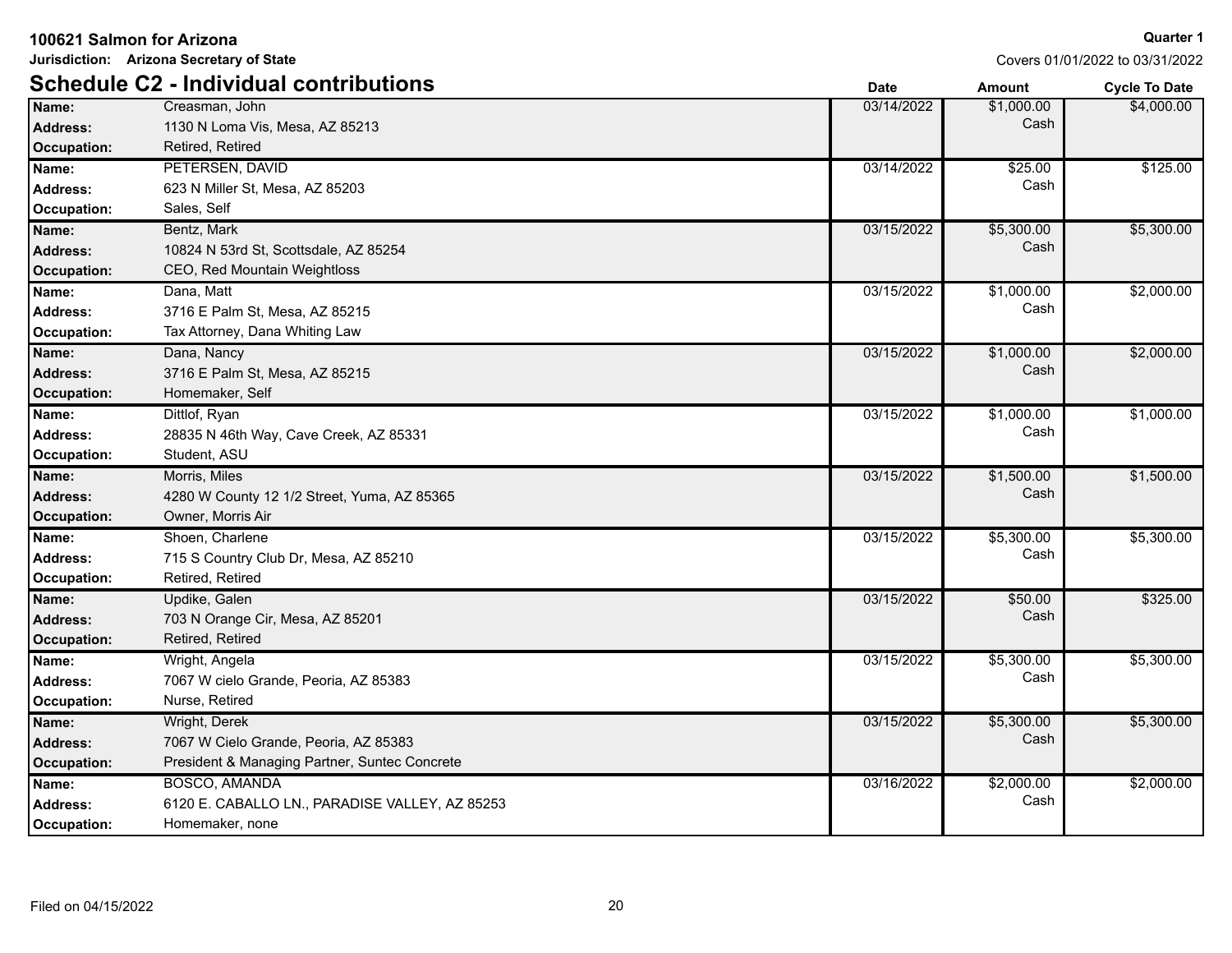|                    | 100621 Salmon for Arizona                      |             |               | Quarter                        |
|--------------------|------------------------------------------------|-------------|---------------|--------------------------------|
|                    | Jurisdiction: Arizona Secretary of State       |             |               | Covers 01/01/2022 to 03/31/202 |
|                    | <b>Schedule C2 - Individual contributions</b>  | <b>Date</b> | <b>Amount</b> | <b>Cycle To Date</b>           |
| Name:              | <b>BOSCO, MARK</b>                             | 03/16/2022  | \$2,000.00    | \$2,000.00                     |
| <b>Address:</b>    | 6120 E Caballo Ln, Paradise Valley, AZ 85253   |             | Cash          |                                |
| Occupation:        | ATTORNEY, TIFFANY AND BOSCO                    |             |               |                                |
| Name:              | Courtright, Donald                             | 03/16/2022  | \$25.00       | \$150.00                       |
| Address:           | 7838 E Nopal Ave, Mesa, AZ 85209               |             | Cash          |                                |
| <b>Occupation:</b> | retired, Retired                               |             |               |                                |
| Name:              | Kingston, David                                | 03/16/2022  | \$500.00      | \$500.00                       |
| <b>Address:</b>    | 8224 Round Hills Cir, Las Vegas, NV 89113      |             | Cash          |                                |
| <b>Occupation:</b> | Retired, Retired                               |             |               |                                |
| Name:              | Ritter, Susan                                  | 03/16/2022  | \$100.00      | \$2,500.00                     |
| <b>Address:</b>    | 313 West Temple Court, Gilbert, AZ 85233       |             | Cash          |                                |
| <b>Occupation:</b> | Retired, Retired                               |             |               |                                |
| Name:              | Efune, Brad                                    | 03/17/2022  | \$2,000.00    | \$2,000.00                     |
| <b>Address:</b>    | 4014 N 40th St, Phoenix, AZ 85018              |             | Cash          |                                |
| <b>Occupation:</b> | President, Olgin Efune                         |             |               |                                |
| Name:              | Efune, Daniel                                  | 03/17/2022  | \$4,000.00    | \$4,000.00                     |
| <b>Address:</b>    | 14201 N 87th St, Ste 121, Scottsdale, AZ 85260 |             | Cash          |                                |
| Occupation:        | Real Estate Developer, Nextgen Apartments      |             |               |                                |
| Name:              | Youngblood, Larry                              | 03/17/2022  | \$5,300.00    | \$5,300.00                     |
| <b>Address:</b>    | 4122 E. Ashurst Dr, Phoenix, AZ 85048          |             | Cash          |                                |
| <b>Occupation:</b> | Retired, Retired                               |             |               |                                |
| Name:              | Youngblood, Margie                             | 03/17/2022  | \$5,300.00    | \$5,300.00                     |
| <b>Address:</b>    | 4122 E Ash, Phoenix, AZ 85048                  |             | Cash          |                                |
| <b>Occupation:</b> | Homemaker, Self                                |             |               |                                |
| Name:              | Dana, Matt                                     | 03/18/2022  | \$1,000.00    | \$2,000.00                     |
| <b>Address:</b>    | 3716 E Palm St, Mesa, AZ 85215                 |             | Cash          |                                |
| <b>Occupation:</b> | Attorney, Dana Whiting                         |             |               |                                |
| Name:              | Dana, Nancy                                    | 03/18/2022  | \$1,000.00    | \$2,000.00                     |
| <b>Address:</b>    | 3716 E Palm St, Mesa, AZ 85215                 |             | Cash          |                                |
| Occupation:        | Homemaker, Self                                |             |               |                                |
| Name:              | <b>STARING, TIM</b>                            | 03/18/2022  | \$500.00      | \$500.00                       |

3898 S Saguaro Monument, Tucson, AZ 85730 **Address:** Cash

Address: 478 Green Mountain Rd, Mahwah, NJ 07430 **Address:** Andreas Manual Manual Manual Manual Cash **Name:** 03/19/2022 \$25.00 \$2,000.00

\$150.00

\$500.00

\$2,500.00

\$4,000.00

\$5,300.00

\$5,300.00

\$2,000.00

\$2,000.00

\$500.00

\$25.00

01/01/2022 to 03/31/2022

**Occupation:** OWNER, TRS CONSTRUCTION Harrison, Austin

**Occupation:** Shift Leader, Chick-fil-A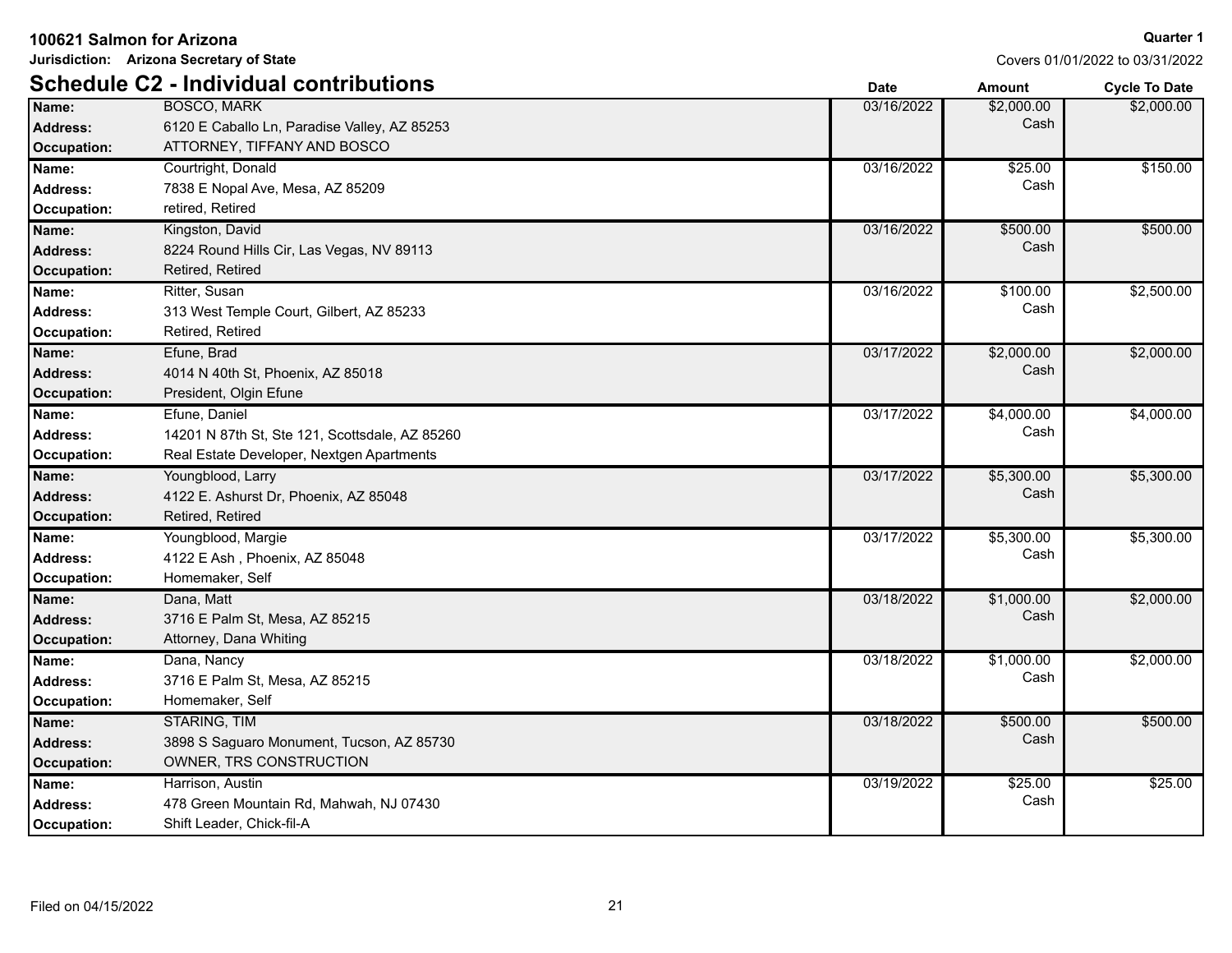**Jurisdiction: Arizona Secretary of State**

|                 | <b>Schedule C2 - Individual contributions</b>           | <b>Date</b> | <b>Amount</b> | <b>Cycle To Date</b> |
|-----------------|---------------------------------------------------------|-------------|---------------|----------------------|
| Name:           | Ricks, Kari                                             | 03/19/2022  | \$20.00       | \$120.00             |
| <b>Address:</b> | 7961 N Lime Star Dr, Tucson, AZ 85743                   |             | Cash          |                      |
| Occupation:     | Dental Hygienist, Dr Brown                              |             |               |                      |
| Name:           | <b>BARON, ROBERT</b>                                    | 03/21/2022  | \$1,000.00    | \$1,000.00           |
| <b>Address:</b> | 4631 E Solano Dr, Phoenix, AZ 85018                     |             | Cash          |                      |
| Occupation:     | EMERGENCY PHYSICIAN, EMERGENCY PROFESSIONAL SERVICES PC |             |               |                      |
| Name:           | Cline, Wade                                             | 03/21/2022  | \$1,000.00    | \$1,000.00           |
| <b>Address:</b> | 21828 N 27th Av, Phoenix, AZ 85027                      |             | Cash          |                      |
| Occupation:     | Interior Store Owner, Self                              |             |               |                      |
| Name:           | Bier, Carl                                              | 03/22/2022  | \$100.00      | \$100.00             |
| Address:        | 7237 N Pinnacle Pass Dr, Prescott Valley, AZ 86315      |             | Cash          |                      |
| Occupation:     | Retired, Retired                                        |             |               |                      |
| Name:           | Bryant, Danny                                           | 03/22/2022  | \$1,000.00    | \$1,000.00           |
| <b>Address:</b> | 8671 S Frontage Rd, Yuma, AZ 85365                      |             | Cash          |                      |
| Occupation:     | president, pacesetter homes                             |             |               |                      |
| Name:           | Edwards, P. Thomas                                      | 03/22/2022  | \$5,300.00    | \$5,300.00           |
| <b>Address:</b> | 13121 S Avenue D, Yuma, AZ 85365                        |             | Cash          |                      |
| Occupation:     | Cattle Rancher, Self                                    |             |               |                      |
| Name:           | Gleason, Chris                                          | 03/22/2022  | \$5,300.00    | \$5,300.00           |
| <b>Address:</b> | 2638 N camino Principle, Tucson, AZ 85715               |             | Cash          |                      |
| Occupation:     | CEO, NextMed                                            |             |               |                      |
| Name:           | <b>GLEASON, ZEB</b>                                     | 03/22/2022  | \$5,300.00    | \$5,300.00           |
| <b>Address:</b> | 6433 E Santa Aurelia, Tucson, AZ 85715                  |             | Cash          |                      |
| Occupation:     | Homemaker, Self                                         |             |               |                      |
| Name:           | <b>GUERRERO, JESUS</b>                                  | 03/22/2022  | \$5,000.00    | \$5,000.00           |
| <b>Address:</b> | 5455 W Ray Rd, Chandler, AZ 85226                       |             | Cash          |                      |
| Occupation:     | VALLEY WIDE PLASTERING, INC., SELF                      |             |               |                      |
| Name:           | Hickman, Glenn                                          | 03/22/2022  | \$250.00      | \$3,000.00           |
| <b>Address:</b> | 6515 S Jackrabbit Trl, Buckeye, AZ 85326                |             | Cash          |                      |
| Occupation:     | Farmer, Hickman Eggs                                    |             |               |                      |
| Name:           | House, Donn                                             | 03/22/2022  | \$2,000.00    | \$2,000.00           |
| <b>Address:</b> | 6600 E Caron Dr, Paradise Valley, AZ 85253              |             | Cash          |                      |
| Occupation:     | Owner, Hampton Group                                    |             |               |                      |
| Name:           | Jauregui, Mario                                         | 03/22/2022  | \$500.00      | \$500.00             |
| <b>Address:</b> | 412 Henry Chavez Ct, San Luis, AZ 85349                 |             | Cash          |                      |
| Occupation:     | Manager, Spindle Cooling and Warehousing, Llc           |             |               |                      |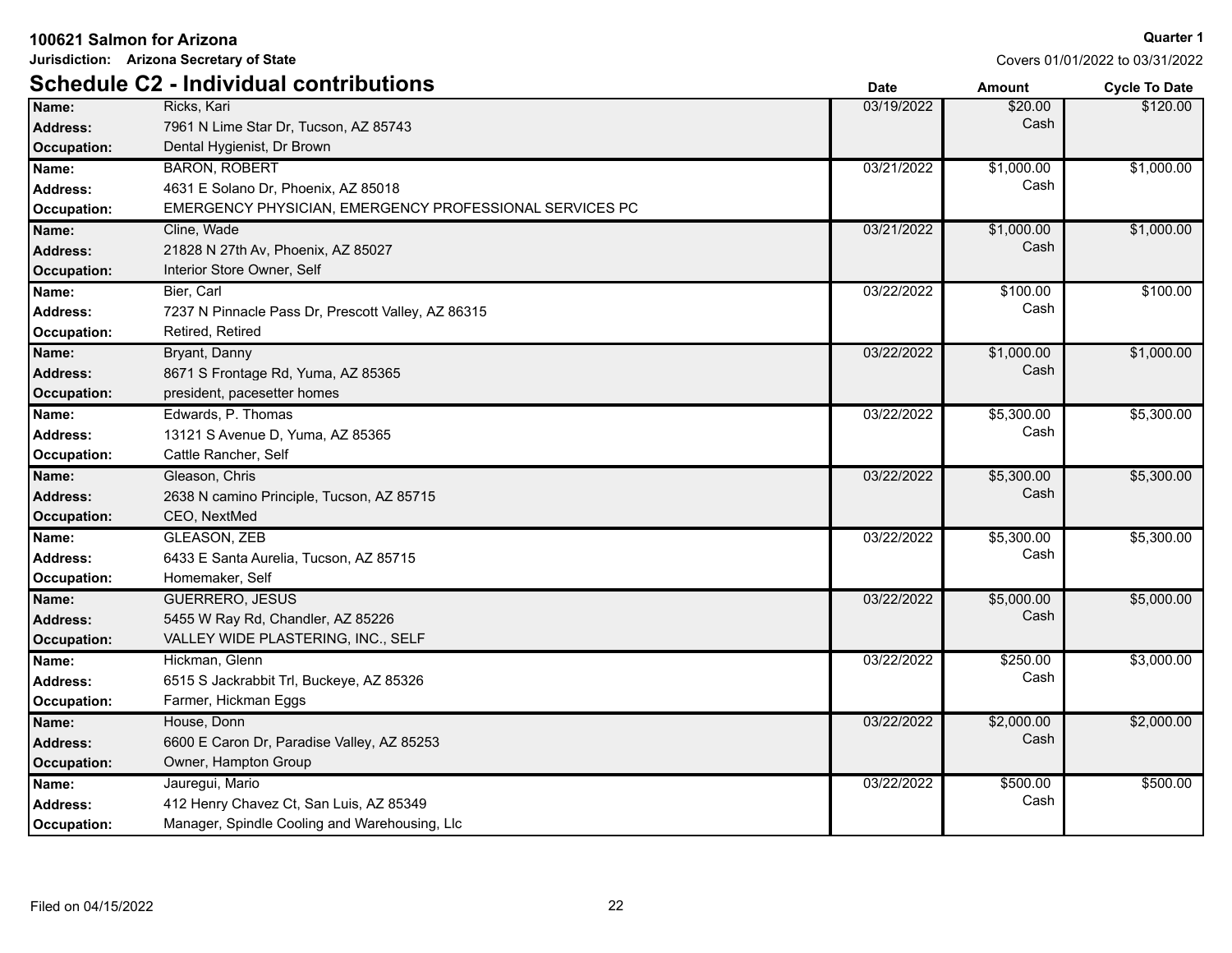|                    | Jurisdiction: Arizona Secretary of State<br>Covers 01/01/2022 to 03/31/2022 |             |            |                      |
|--------------------|-----------------------------------------------------------------------------|-------------|------------|----------------------|
|                    | <b>Schedule C2 - Individual contributions</b>                               | <b>Date</b> | Amount     | <b>Cycle To Date</b> |
| Name:              | Jones, Russell                                                              | 03/22/2022  | \$2,500.00 | \$2,500.00           |
| <b>Address:</b>    | 3644 W Brandi Ln, Yuma, AZ 85364                                            |             | Cash       |                      |
| Occupation:        | Customs Broker, Self                                                        |             |            |                      |
| Name:              | Jones, Tryone                                                               | 03/22/2022  | \$250.00   | \$250.00             |
| <b>Address:</b>    | 4776 E Heavenly Pl, Yuma, AZ 85365                                          |             | Cash       |                      |
| <b>Occupation:</b> | Fudiciary, Yuma County                                                      |             |            |                      |
| Name:              | Larosa, Gerold                                                              | 03/22/2022  | \$300.00   | \$300.00             |
| <b>Address:</b>    | 7354 E 26th St, Yuma, AZ 85365                                              |             | Cash       |                      |
| Occupation:        | Regional Manager, Global Organics/Bio Flora                                 |             |            |                      |
| Name:              | Sorenson, William                                                           | 03/22/2022  | \$50.00    | \$200.00             |
| Address:           | 1049 S 81st Way, Mesa, AZ 85208                                             |             | Cash       |                      |
| Occupation:        | Retired, Retired                                                            |             |            |                      |
| Name:              | Thomson, Brendon                                                            | 03/22/2022  | \$500.00   | \$500.00             |
| <b>Address:</b>    | 325 W Lamar Rd, Phoenix, AZ 85013                                           |             | Cash       |                      |
| <b>Occupation:</b> | Retired, Retired                                                            |             |            |                      |
| Name:              | Townsend, Phillip                                                           | 03/22/2022  | \$1,500.00 | \$3,000.00           |
| Address:           | 4620 S Avenue 7 East, Yuma, AZ 85365                                        |             | Cash       |                      |
| Occupation:        | President, Sunlund Chemical Co., Inc.                                       |             |            |                      |
| Name:              | Urban, Lori                                                                 | 03/22/2022  | \$200.00   | \$450.00             |
| <b>Address:</b>    | 17900 N Hayden Rd # 3010, Scottsdale, AZ 85255                              |             | Cash       |                      |
| <b>Occupation:</b> | Travel Agent, Self                                                          |             |            |                      |
| Name:              | Van de Wiele, Stuart                                                        | 03/22/2022  | \$500.00   | \$500.00             |
| Address:           | 10434 S Sandusky Av, Tulsa, OK 74137                                        |             | Cash       |                      |
| <b>Occupation:</b> | Attorney, Hall C Still                                                      |             |            |                      |
| Name:              | Woodard, Daryl                                                              | 03/22/2022  | \$2,000.00 | \$2,000.00           |
| <b>Address:</b>    | 6132 S Gary Ave, Tulsa, OK 74136                                            |             | Cash       |                      |
| <b>Occupation:</b> | Chairman, Sagenet                                                           |             |            |                      |
| Name:              | Woolf, Leyton Jr                                                            | 03/22/2022  | \$5,000.00 | \$5,000.00           |
| Address:           | 435 N Jasmine Way, Litchfield Park, AZ 85340                                |             | Cash       |                      |
| <b>Occupation:</b> | FARMER, WOOLF ROSES                                                         |             |            |                      |
| Name:              | <b>WOOLF, MARIA</b>                                                         | 03/22/2022  | \$5,000.00 | \$5,000.00           |
| <b>Address:</b>    | 435 N Jasmine Way, Litchfield Park, AZ 85340                                |             | Cash       |                      |
| <b>Occupation:</b> | Homemaker, Homemaker                                                        |             |            |                      |
| Name:              | Bair, Brian                                                                 | 03/23/2022  | \$5,300.00 | \$5,300.00           |
| <b>Address:</b>    | 2150 East Germann Road Ste. 1, Chandler, AZ 85286                           |             | Cash       |                      |
| <b>Occupation:</b> | Offerpad, CEO                                                               |             |            |                      |

**100621 Salmon for Arizona**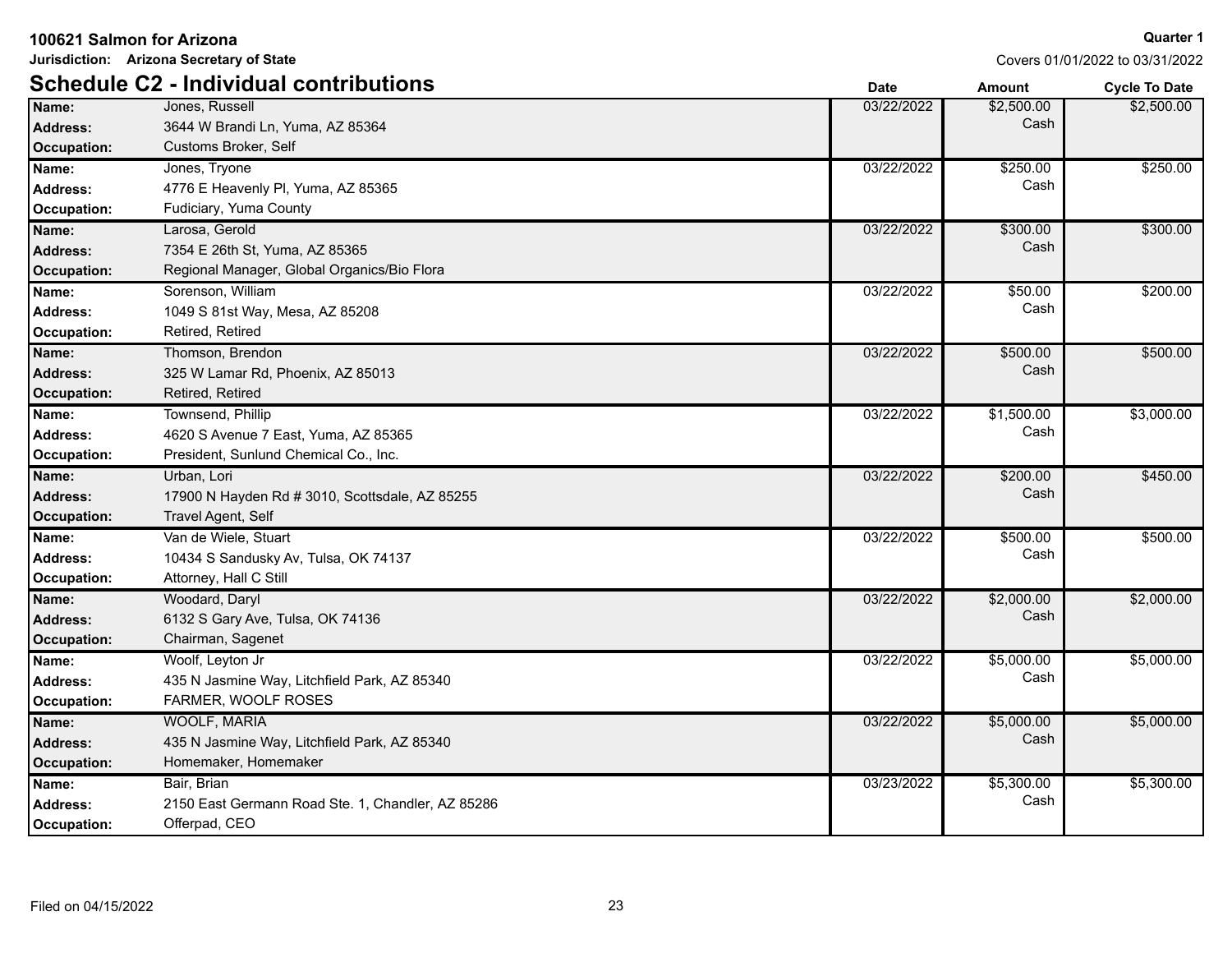| <b>Schedule C2 - Individual contributions</b><br><b>Date</b><br><b>Amount</b><br><b>Cycle To Date</b><br><b>BOYER, MAX</b><br>03/23/2022<br>\$2,500.00<br>\$2,500.00<br>Name:<br>Cash<br><b>Address:</b><br>4036 E Hale Cir, Mesa, AZ 85205<br>ATTORNEY, Boyer Bohn PC<br><b>Occupation:</b><br>03/23/2022<br>\$200.00<br>\$200.00<br>Name:<br>Brenner, Barney<br>Cash<br><b>Address:</b><br>4960 N Wild Life Dr, Tucson, AZ 85745<br>Occupation:<br>Retired, Retired<br>\$5,000.00<br>Calkins, James<br>03/23/2022<br>\$5,000.00<br>Name:<br>Cash<br>Address:<br>3725 S Highway A1A, Melbourne, FL 32951<br>Property Management, Self<br><b>Occupation:</b><br>\$5,000.00<br>\$5,000.00<br>Name:<br>Calkins, Patricia<br>03/23/2022<br>Cash<br><b>Address:</b><br>3725 S Highway A1A, Melbourne, FL 32951<br>Homemaker, Self<br>Occupation:<br>03/23/2022<br>\$25.00<br>\$100.00<br>Name:<br>Manry, Jim<br>Cash<br><b>Address:</b><br>4929 E dallas St, Mesa, AZ 85205<br><b>Occupation:</b><br>Retired, Retired<br>\$2,000.00<br>\$2,000.00<br>Name:<br>Merrill, Anthony<br>03/23/2022<br>Cash<br>Address:<br>2366 E Mahogany PI, Chandler, AZ 85249<br>Attorney, Snell & Wilmer, LLP<br>Occupation:<br>\$250.00<br>\$250.00<br>Bassett, Krystal<br>03/24/2022<br>Name:<br>Cash<br><b>Address:</b><br>4722 N Sanna St, Phoenix, AZ 85028<br>Teacher, N/A<br><b>Occupation:</b><br>\$900.00<br>Name:<br>Brown, Charlie<br>03/24/2022<br>\$100.00<br>Cash<br><b>Address:</b><br>3661 E Nance Cir, Mesa, AZ 85215<br>Occupation:<br>Retired, Retired<br>\$2,000.00<br>CLements, Virginia<br>03/24/2022<br>\$1,000.00<br>Name:<br>Cash<br><b>Address:</b><br>7361 N Finger Rock PI, Tucson, AZ 85718<br>Retired, Retired<br><b>Occupation:</b><br>\$1,200.00<br>\$1,700.00<br>Name:<br>Dolan, Kari<br>03/24/2022<br>Cash<br>1040 E Osborn Rd, Phoenix, AZ 85014<br><b>Address:</b><br>Nurse Practitioner, Phoenix VA Medical Center<br>Occupation:<br>\$800.00<br>\$5,300.00<br>Dolan, William<br>03/24/2022<br>Name:<br>Cash<br>1040 E Osborn Rd, Phoenix, AZ 85014<br><b>Address:</b><br>Retired, Retired<br><b>Occupation:</b><br>\$1,500.00<br>\$1,500.00<br>Name:<br>03/24/2022<br>Falconbridge, Gary<br>Cash<br>8271 East Gelding Drive, Scottsdale, AZ 85260<br><b>Address:</b><br><b>Business Owner, CMS</b><br>Occupation: | Jurisdiction: Arizona Secretary of State<br>Covers 01/01/2022 to 03/31/2022 |  |  |  |
|-----------------------------------------------------------------------------------------------------------------------------------------------------------------------------------------------------------------------------------------------------------------------------------------------------------------------------------------------------------------------------------------------------------------------------------------------------------------------------------------------------------------------------------------------------------------------------------------------------------------------------------------------------------------------------------------------------------------------------------------------------------------------------------------------------------------------------------------------------------------------------------------------------------------------------------------------------------------------------------------------------------------------------------------------------------------------------------------------------------------------------------------------------------------------------------------------------------------------------------------------------------------------------------------------------------------------------------------------------------------------------------------------------------------------------------------------------------------------------------------------------------------------------------------------------------------------------------------------------------------------------------------------------------------------------------------------------------------------------------------------------------------------------------------------------------------------------------------------------------------------------------------------------------------------------------------------------------------------------------------------------------------------------------------------------------------------------------------------------------------------------------------------------------------------------------------------------------------------------------------------------------------------------------------------------------------------------------|-----------------------------------------------------------------------------|--|--|--|
|                                                                                                                                                                                                                                                                                                                                                                                                                                                                                                                                                                                                                                                                                                                                                                                                                                                                                                                                                                                                                                                                                                                                                                                                                                                                                                                                                                                                                                                                                                                                                                                                                                                                                                                                                                                                                                                                                                                                                                                                                                                                                                                                                                                                                                                                                                                                   |                                                                             |  |  |  |
|                                                                                                                                                                                                                                                                                                                                                                                                                                                                                                                                                                                                                                                                                                                                                                                                                                                                                                                                                                                                                                                                                                                                                                                                                                                                                                                                                                                                                                                                                                                                                                                                                                                                                                                                                                                                                                                                                                                                                                                                                                                                                                                                                                                                                                                                                                                                   |                                                                             |  |  |  |
|                                                                                                                                                                                                                                                                                                                                                                                                                                                                                                                                                                                                                                                                                                                                                                                                                                                                                                                                                                                                                                                                                                                                                                                                                                                                                                                                                                                                                                                                                                                                                                                                                                                                                                                                                                                                                                                                                                                                                                                                                                                                                                                                                                                                                                                                                                                                   |                                                                             |  |  |  |
|                                                                                                                                                                                                                                                                                                                                                                                                                                                                                                                                                                                                                                                                                                                                                                                                                                                                                                                                                                                                                                                                                                                                                                                                                                                                                                                                                                                                                                                                                                                                                                                                                                                                                                                                                                                                                                                                                                                                                                                                                                                                                                                                                                                                                                                                                                                                   |                                                                             |  |  |  |
|                                                                                                                                                                                                                                                                                                                                                                                                                                                                                                                                                                                                                                                                                                                                                                                                                                                                                                                                                                                                                                                                                                                                                                                                                                                                                                                                                                                                                                                                                                                                                                                                                                                                                                                                                                                                                                                                                                                                                                                                                                                                                                                                                                                                                                                                                                                                   |                                                                             |  |  |  |
|                                                                                                                                                                                                                                                                                                                                                                                                                                                                                                                                                                                                                                                                                                                                                                                                                                                                                                                                                                                                                                                                                                                                                                                                                                                                                                                                                                                                                                                                                                                                                                                                                                                                                                                                                                                                                                                                                                                                                                                                                                                                                                                                                                                                                                                                                                                                   |                                                                             |  |  |  |
|                                                                                                                                                                                                                                                                                                                                                                                                                                                                                                                                                                                                                                                                                                                                                                                                                                                                                                                                                                                                                                                                                                                                                                                                                                                                                                                                                                                                                                                                                                                                                                                                                                                                                                                                                                                                                                                                                                                                                                                                                                                                                                                                                                                                                                                                                                                                   |                                                                             |  |  |  |
|                                                                                                                                                                                                                                                                                                                                                                                                                                                                                                                                                                                                                                                                                                                                                                                                                                                                                                                                                                                                                                                                                                                                                                                                                                                                                                                                                                                                                                                                                                                                                                                                                                                                                                                                                                                                                                                                                                                                                                                                                                                                                                                                                                                                                                                                                                                                   |                                                                             |  |  |  |
|                                                                                                                                                                                                                                                                                                                                                                                                                                                                                                                                                                                                                                                                                                                                                                                                                                                                                                                                                                                                                                                                                                                                                                                                                                                                                                                                                                                                                                                                                                                                                                                                                                                                                                                                                                                                                                                                                                                                                                                                                                                                                                                                                                                                                                                                                                                                   |                                                                             |  |  |  |
|                                                                                                                                                                                                                                                                                                                                                                                                                                                                                                                                                                                                                                                                                                                                                                                                                                                                                                                                                                                                                                                                                                                                                                                                                                                                                                                                                                                                                                                                                                                                                                                                                                                                                                                                                                                                                                                                                                                                                                                                                                                                                                                                                                                                                                                                                                                                   |                                                                             |  |  |  |
|                                                                                                                                                                                                                                                                                                                                                                                                                                                                                                                                                                                                                                                                                                                                                                                                                                                                                                                                                                                                                                                                                                                                                                                                                                                                                                                                                                                                                                                                                                                                                                                                                                                                                                                                                                                                                                                                                                                                                                                                                                                                                                                                                                                                                                                                                                                                   |                                                                             |  |  |  |
|                                                                                                                                                                                                                                                                                                                                                                                                                                                                                                                                                                                                                                                                                                                                                                                                                                                                                                                                                                                                                                                                                                                                                                                                                                                                                                                                                                                                                                                                                                                                                                                                                                                                                                                                                                                                                                                                                                                                                                                                                                                                                                                                                                                                                                                                                                                                   |                                                                             |  |  |  |
|                                                                                                                                                                                                                                                                                                                                                                                                                                                                                                                                                                                                                                                                                                                                                                                                                                                                                                                                                                                                                                                                                                                                                                                                                                                                                                                                                                                                                                                                                                                                                                                                                                                                                                                                                                                                                                                                                                                                                                                                                                                                                                                                                                                                                                                                                                                                   |                                                                             |  |  |  |
|                                                                                                                                                                                                                                                                                                                                                                                                                                                                                                                                                                                                                                                                                                                                                                                                                                                                                                                                                                                                                                                                                                                                                                                                                                                                                                                                                                                                                                                                                                                                                                                                                                                                                                                                                                                                                                                                                                                                                                                                                                                                                                                                                                                                                                                                                                                                   |                                                                             |  |  |  |
|                                                                                                                                                                                                                                                                                                                                                                                                                                                                                                                                                                                                                                                                                                                                                                                                                                                                                                                                                                                                                                                                                                                                                                                                                                                                                                                                                                                                                                                                                                                                                                                                                                                                                                                                                                                                                                                                                                                                                                                                                                                                                                                                                                                                                                                                                                                                   |                                                                             |  |  |  |
|                                                                                                                                                                                                                                                                                                                                                                                                                                                                                                                                                                                                                                                                                                                                                                                                                                                                                                                                                                                                                                                                                                                                                                                                                                                                                                                                                                                                                                                                                                                                                                                                                                                                                                                                                                                                                                                                                                                                                                                                                                                                                                                                                                                                                                                                                                                                   |                                                                             |  |  |  |
|                                                                                                                                                                                                                                                                                                                                                                                                                                                                                                                                                                                                                                                                                                                                                                                                                                                                                                                                                                                                                                                                                                                                                                                                                                                                                                                                                                                                                                                                                                                                                                                                                                                                                                                                                                                                                                                                                                                                                                                                                                                                                                                                                                                                                                                                                                                                   |                                                                             |  |  |  |
|                                                                                                                                                                                                                                                                                                                                                                                                                                                                                                                                                                                                                                                                                                                                                                                                                                                                                                                                                                                                                                                                                                                                                                                                                                                                                                                                                                                                                                                                                                                                                                                                                                                                                                                                                                                                                                                                                                                                                                                                                                                                                                                                                                                                                                                                                                                                   |                                                                             |  |  |  |
|                                                                                                                                                                                                                                                                                                                                                                                                                                                                                                                                                                                                                                                                                                                                                                                                                                                                                                                                                                                                                                                                                                                                                                                                                                                                                                                                                                                                                                                                                                                                                                                                                                                                                                                                                                                                                                                                                                                                                                                                                                                                                                                                                                                                                                                                                                                                   |                                                                             |  |  |  |
|                                                                                                                                                                                                                                                                                                                                                                                                                                                                                                                                                                                                                                                                                                                                                                                                                                                                                                                                                                                                                                                                                                                                                                                                                                                                                                                                                                                                                                                                                                                                                                                                                                                                                                                                                                                                                                                                                                                                                                                                                                                                                                                                                                                                                                                                                                                                   |                                                                             |  |  |  |
|                                                                                                                                                                                                                                                                                                                                                                                                                                                                                                                                                                                                                                                                                                                                                                                                                                                                                                                                                                                                                                                                                                                                                                                                                                                                                                                                                                                                                                                                                                                                                                                                                                                                                                                                                                                                                                                                                                                                                                                                                                                                                                                                                                                                                                                                                                                                   |                                                                             |  |  |  |
|                                                                                                                                                                                                                                                                                                                                                                                                                                                                                                                                                                                                                                                                                                                                                                                                                                                                                                                                                                                                                                                                                                                                                                                                                                                                                                                                                                                                                                                                                                                                                                                                                                                                                                                                                                                                                                                                                                                                                                                                                                                                                                                                                                                                                                                                                                                                   |                                                                             |  |  |  |
|                                                                                                                                                                                                                                                                                                                                                                                                                                                                                                                                                                                                                                                                                                                                                                                                                                                                                                                                                                                                                                                                                                                                                                                                                                                                                                                                                                                                                                                                                                                                                                                                                                                                                                                                                                                                                                                                                                                                                                                                                                                                                                                                                                                                                                                                                                                                   |                                                                             |  |  |  |
|                                                                                                                                                                                                                                                                                                                                                                                                                                                                                                                                                                                                                                                                                                                                                                                                                                                                                                                                                                                                                                                                                                                                                                                                                                                                                                                                                                                                                                                                                                                                                                                                                                                                                                                                                                                                                                                                                                                                                                                                                                                                                                                                                                                                                                                                                                                                   |                                                                             |  |  |  |
|                                                                                                                                                                                                                                                                                                                                                                                                                                                                                                                                                                                                                                                                                                                                                                                                                                                                                                                                                                                                                                                                                                                                                                                                                                                                                                                                                                                                                                                                                                                                                                                                                                                                                                                                                                                                                                                                                                                                                                                                                                                                                                                                                                                                                                                                                                                                   |                                                                             |  |  |  |
|                                                                                                                                                                                                                                                                                                                                                                                                                                                                                                                                                                                                                                                                                                                                                                                                                                                                                                                                                                                                                                                                                                                                                                                                                                                                                                                                                                                                                                                                                                                                                                                                                                                                                                                                                                                                                                                                                                                                                                                                                                                                                                                                                                                                                                                                                                                                   |                                                                             |  |  |  |
|                                                                                                                                                                                                                                                                                                                                                                                                                                                                                                                                                                                                                                                                                                                                                                                                                                                                                                                                                                                                                                                                                                                                                                                                                                                                                                                                                                                                                                                                                                                                                                                                                                                                                                                                                                                                                                                                                                                                                                                                                                                                                                                                                                                                                                                                                                                                   |                                                                             |  |  |  |
|                                                                                                                                                                                                                                                                                                                                                                                                                                                                                                                                                                                                                                                                                                                                                                                                                                                                                                                                                                                                                                                                                                                                                                                                                                                                                                                                                                                                                                                                                                                                                                                                                                                                                                                                                                                                                                                                                                                                                                                                                                                                                                                                                                                                                                                                                                                                   |                                                                             |  |  |  |
|                                                                                                                                                                                                                                                                                                                                                                                                                                                                                                                                                                                                                                                                                                                                                                                                                                                                                                                                                                                                                                                                                                                                                                                                                                                                                                                                                                                                                                                                                                                                                                                                                                                                                                                                                                                                                                                                                                                                                                                                                                                                                                                                                                                                                                                                                                                                   |                                                                             |  |  |  |
|                                                                                                                                                                                                                                                                                                                                                                                                                                                                                                                                                                                                                                                                                                                                                                                                                                                                                                                                                                                                                                                                                                                                                                                                                                                                                                                                                                                                                                                                                                                                                                                                                                                                                                                                                                                                                                                                                                                                                                                                                                                                                                                                                                                                                                                                                                                                   |                                                                             |  |  |  |
|                                                                                                                                                                                                                                                                                                                                                                                                                                                                                                                                                                                                                                                                                                                                                                                                                                                                                                                                                                                                                                                                                                                                                                                                                                                                                                                                                                                                                                                                                                                                                                                                                                                                                                                                                                                                                                                                                                                                                                                                                                                                                                                                                                                                                                                                                                                                   |                                                                             |  |  |  |
|                                                                                                                                                                                                                                                                                                                                                                                                                                                                                                                                                                                                                                                                                                                                                                                                                                                                                                                                                                                                                                                                                                                                                                                                                                                                                                                                                                                                                                                                                                                                                                                                                                                                                                                                                                                                                                                                                                                                                                                                                                                                                                                                                                                                                                                                                                                                   |                                                                             |  |  |  |
|                                                                                                                                                                                                                                                                                                                                                                                                                                                                                                                                                                                                                                                                                                                                                                                                                                                                                                                                                                                                                                                                                                                                                                                                                                                                                                                                                                                                                                                                                                                                                                                                                                                                                                                                                                                                                                                                                                                                                                                                                                                                                                                                                                                                                                                                                                                                   |                                                                             |  |  |  |
|                                                                                                                                                                                                                                                                                                                                                                                                                                                                                                                                                                                                                                                                                                                                                                                                                                                                                                                                                                                                                                                                                                                                                                                                                                                                                                                                                                                                                                                                                                                                                                                                                                                                                                                                                                                                                                                                                                                                                                                                                                                                                                                                                                                                                                                                                                                                   |                                                                             |  |  |  |
|                                                                                                                                                                                                                                                                                                                                                                                                                                                                                                                                                                                                                                                                                                                                                                                                                                                                                                                                                                                                                                                                                                                                                                                                                                                                                                                                                                                                                                                                                                                                                                                                                                                                                                                                                                                                                                                                                                                                                                                                                                                                                                                                                                                                                                                                                                                                   |                                                                             |  |  |  |
|                                                                                                                                                                                                                                                                                                                                                                                                                                                                                                                                                                                                                                                                                                                                                                                                                                                                                                                                                                                                                                                                                                                                                                                                                                                                                                                                                                                                                                                                                                                                                                                                                                                                                                                                                                                                                                                                                                                                                                                                                                                                                                                                                                                                                                                                                                                                   |                                                                             |  |  |  |
|                                                                                                                                                                                                                                                                                                                                                                                                                                                                                                                                                                                                                                                                                                                                                                                                                                                                                                                                                                                                                                                                                                                                                                                                                                                                                                                                                                                                                                                                                                                                                                                                                                                                                                                                                                                                                                                                                                                                                                                                                                                                                                                                                                                                                                                                                                                                   |                                                                             |  |  |  |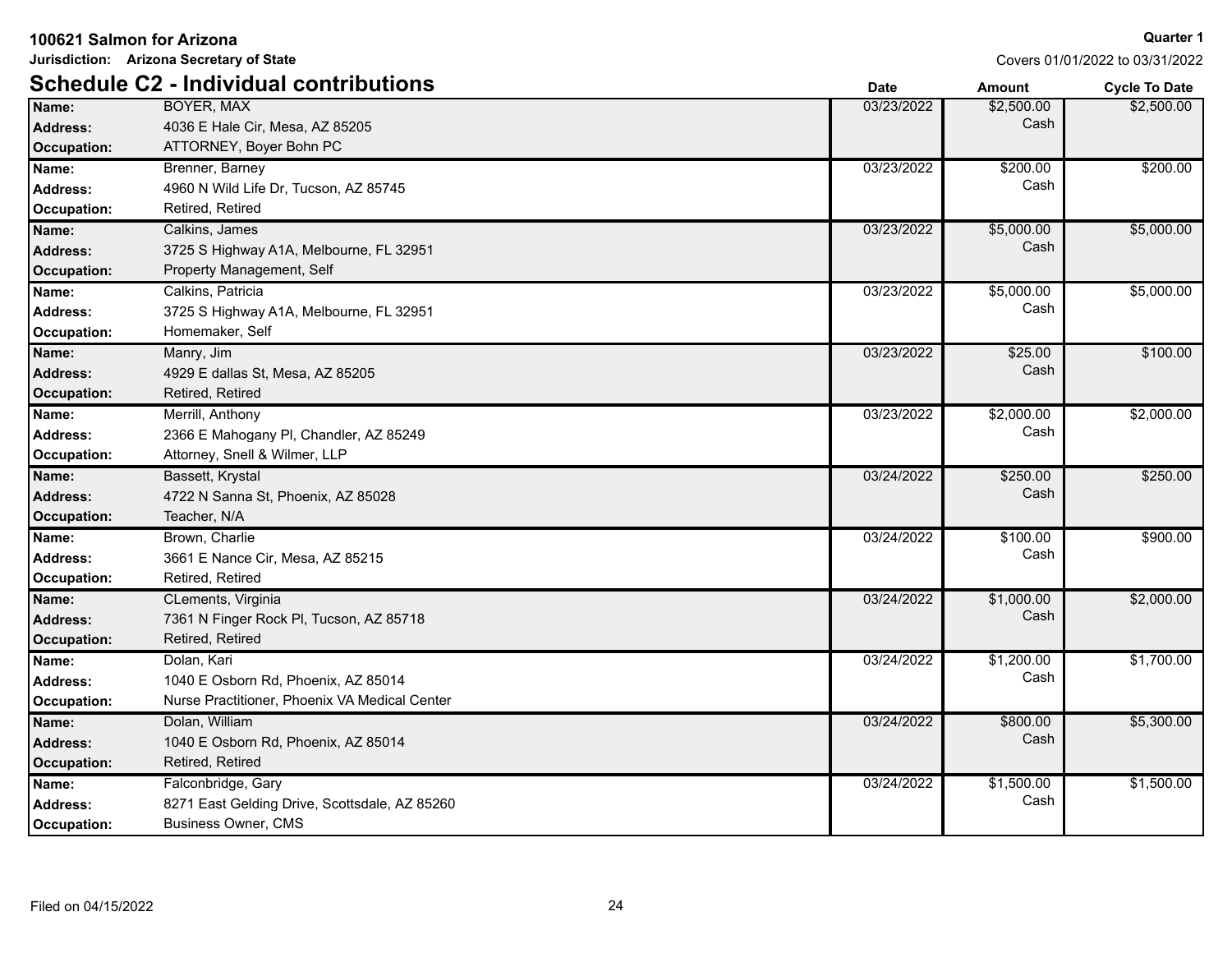**Jurisdiction: Arizona Secretary of State**

|                 | <b>Schedule C2 - Individual contributions</b>   | <b>Date</b> | <b>Amount</b> | <b>Cycle To Date</b> |
|-----------------|-------------------------------------------------|-------------|---------------|----------------------|
| Name:           | Lee, Terry                                      | 03/24/2022  | \$2,000.00    | \$2,000.00           |
| <b>Address:</b> | 3655 W Anthem Way, Anthem, AZ 85086             |             | Cash          |                      |
| Occupation:     | Retired, Retired                                |             |               |                      |
| Name:           | Pew, Janene                                     | 03/24/2022  | \$1,000.00    | \$1,000.00           |
| Address:        | 5001 South Cambium Lane, Mesa, AZ 85212         |             | Cash          |                      |
| Occupation:     | Retired, Retired                                |             |               |                      |
| Name:           | Pew, W. Ralph                                   | 03/24/2022  | \$1,000.00    | \$1,000.00           |
| Address:        | 1744 S Val Vista Drive Ste. 217, Mesa, AZ 85204 |             | Cash          |                      |
| Occupation:     | Attorney, Pew Lake PLC                          |             |               |                      |
| Name:           | Denne, Joshua                                   | 03/25/2022  | \$5,300.00    | \$5,300.00           |
| <b>Address:</b> | 6933 E. Fanfol Drive, Paradise Valley, AZ 85253 |             | Cash          |                      |
| Occupation:     | CRO, SDK                                        |             |               |                      |
| Name:           | Dorland, Christopher                            | 03/25/2022  | \$2,000.00    | \$2,000.00           |
| Address:        | 6325 N Pinnacle Ridge Dr, Tucson, AZ 85718      |             | Cash          |                      |
| Occupation:     | Consultant, Self                                |             |               |                      |
| Name:           | Schlitt, Jennifer                               | 03/25/2022  | \$5,300.00    | \$5,300.00           |
| <b>Address:</b> | 9160 E Del Camino Dr, Scottsdale, AZ 85258      |             | Cash          |                      |
| Occupation:     | Homemaker, Self                                 |             |               |                      |
| Name:           | Schlitt, John                                   | 03/25/2022  | \$5,300.00    | \$5,300.00           |
| <b>Address:</b> | 9160 E Del Camino Dr, Scottsdale, AZ 85258      |             | Cash          |                      |
| Occupation:     | Owner, Luxury Auto Collection                   |             |               |                      |
| Name:           | HARDY, THAYNE                                   | 03/26/2022  | \$50.00       | \$200.00             |
| <b>Address:</b> | 1271 W Calle Privada, Sahuarita, AZ 85629       |             | Cash          |                      |
| Occupation:     | MANAGER/CONTROLLER, AMPHENOL OPTIMIZE           |             |               |                      |
| Name:           | Aboub, George                                   | 03/27/2022  | \$1,000.00    | \$1,000.00           |
| Address:        | 3910 East Equestrian Trail, Phoenix, AZ 85044   |             | Cash          |                      |
| Occupation:     | Dentist, Self                                   |             |               |                      |
| Name:           | Amos, Philip                                    | 03/27/2022  | \$500.00      | \$500.00             |
| <b>Address:</b> | 5931 E San Marino, Tucson, AZ 85715             |             | Cash          |                      |
| Occupation:     | Retired, Self                                   |             |               |                      |
| Name:           | Babeu, Shaun                                    | 03/27/2022  | \$2,000.00    | \$2,000.00           |
| Address:        | 4646 E. Rhyolite Dr., San Tan Valley, AZ 85143  |             | Cash          |                      |
| Occupation:     | Justice of the Peace, Pinal County              |             |               |                      |
| Name:           | Chase, Arthur                                   | 03/27/2022  | \$1,300.00    | \$1,300.00           |
| <b>Address:</b> | 2782 W Jasper Dr, Chandler, AZ 85224            |             | Cash          |                      |
| Occupation:     | Retired, N/A                                    |             |               |                      |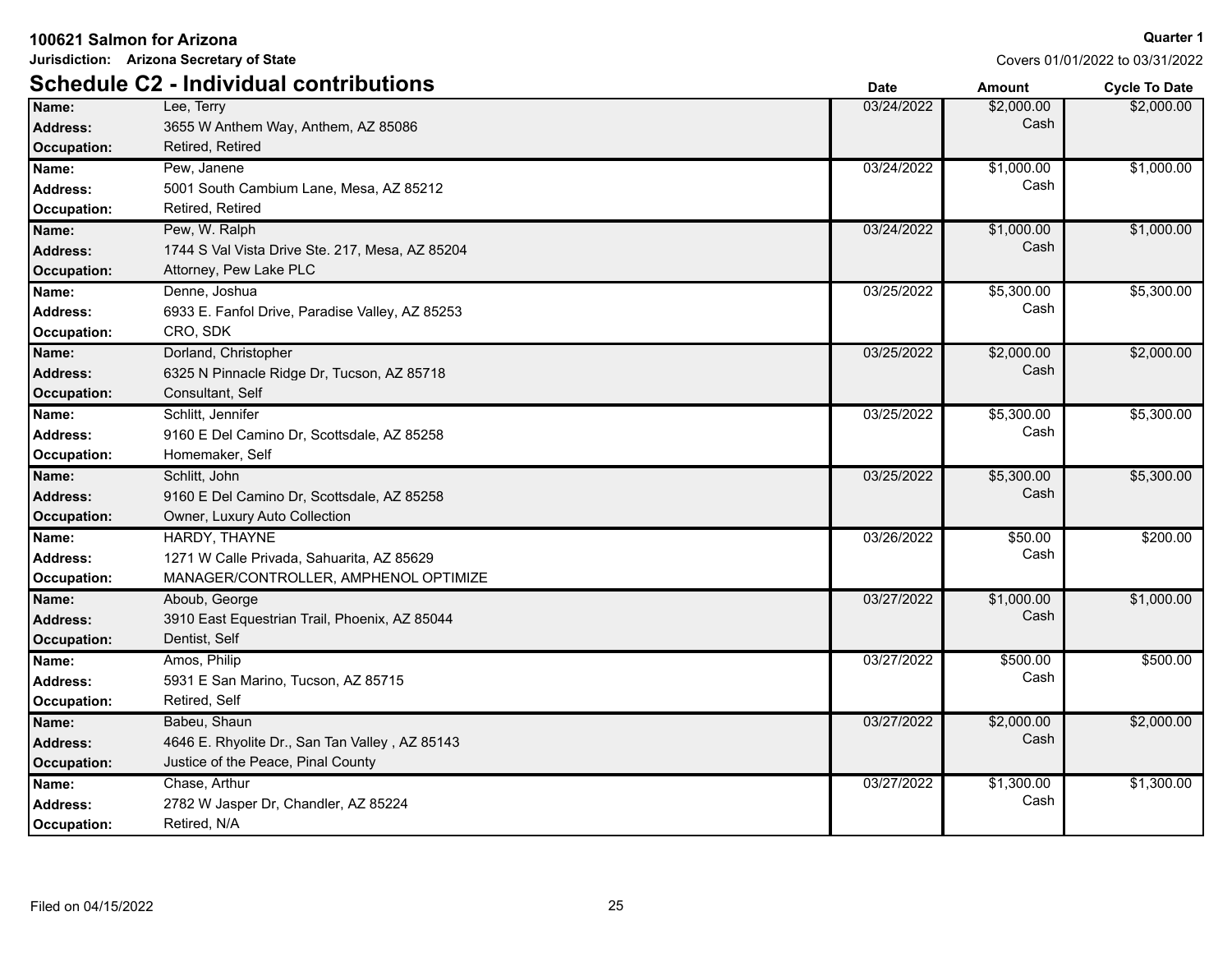| Jurisdiction: Arizona Secretary of State<br>Covers 01/01/2022 to 03/31/2022 |                                                |             |               |                      |
|-----------------------------------------------------------------------------|------------------------------------------------|-------------|---------------|----------------------|
|                                                                             | <b>Schedule C2 - Individual contributions</b>  | <b>Date</b> | <b>Amount</b> | <b>Cycle To Date</b> |
| Name:                                                                       | Kim, Chuck                                     | 03/27/2022  | \$100.00      | \$700.00             |
| <b>Address:</b>                                                             | 1443 W Sherri Dr, Gilbert, AZ 85233            |             | Cash          |                      |
| <b>Occupation:</b>                                                          | Marketing, Self                                |             |               |                      |
| Name:                                                                       | Landon, Jeffrey                                | 03/27/2022  | \$1,000.00    | \$1,000.00           |
| <b>Address:</b>                                                             | 6126 E San Marino, Tucson, AZ 85715            |             | Cash          |                      |
| Occupation:                                                                 | <b>Business Owner, Self</b>                    |             |               |                      |
| Name:                                                                       | LeCocq, Al                                     | 03/27/2022  | \$2,000.00    | \$2,000.00           |
| <b>Address:</b>                                                             | 140 South Tucson Boulevard, Tucson, AZ 85716   |             | Cash          |                      |
| Occupation:                                                                 | Contractor, LeCocq Construction                |             |               |                      |
| Name:                                                                       | <b>LIN, ALBERT</b>                             | 03/27/2022  | \$25.00       | \$250.00             |
| <b>Address:</b>                                                             | 1714 S River Dr, Tempe, AZ 85281               |             | Cash          |                      |
| Occupation:                                                                 | Retired, Retired                               |             |               |                      |
| Name:                                                                       | Lynch, Margaret                                | 03/27/2022  | \$2,500.00    | \$2,500.00           |
| <b>Address:</b>                                                             | 6262 W Thunder Cloud Dr, Queen Creek, AZ 85142 |             | Cash          |                      |
| <b>Occupation:</b>                                                          | Retired, Retired                               |             |               |                      |
| Name:                                                                       | McCord, Michael                                | 03/27/2022  | \$500.00      | \$1,000.00           |
| <b>Address:</b>                                                             | To Be Supplied, San Tan Valley, AZ 85142       |             | Cash          |                      |
| Occupation:                                                                 | County Treasurer, Pinal County                 |             |               |                      |
| Name:                                                                       | Noble, Sean                                    | 03/27/2022  | \$1,000.00    | \$3,500.00           |
| <b>Address:</b>                                                             | 2643 E Pierson St, Phoenix, AZ 85016           |             | Cash          |                      |
| <b>Occupation:</b>                                                          | President, DC london                           |             |               |                      |
| Name:                                                                       | RATHNER, TODD                                  | 03/27/2022  | \$250.00      | \$250.00             |
| <b>Address:</b>                                                             | 1173 N Thunder Ridge Dr, Tucson, AZ 85745      |             | Cash          |                      |
| Occupation:                                                                 | Consultant, self employed                      |             |               |                      |
| Name:                                                                       | Vogt, Ross                                     | 03/27/2022  | \$2,500.00    | \$2,500.00           |
| <b>Address:</b>                                                             | 4460 South James Place, Chandler, AZ 85248     |             | Cash          |                      |
| <b>Occupation:</b>                                                          | President, West Taco                           |             |               |                      |
| Name:                                                                       | <b>BEARDALL, DALE</b>                          | 03/28/2022  | \$100.00      | \$800.00             |
| Address:                                                                    | 2665 E Mallory St, Mesa, AZ 85213              |             | Cash          |                      |
| Occupation:                                                                 | Retired, Retired                               |             |               |                      |
| Name:                                                                       | <b>Braswell, David</b>                         | 03/28/2022  | \$100.00      | \$200.00             |
| <b>Address:</b>                                                             | 114 W Canterbury Ln, Phoenix, AZ 85023         |             | Cash          |                      |
| <b>Occupation:</b>                                                          | CEO - Co-Founder, Upslope Solutions LLC        |             |               |                      |
| Name:                                                                       | Farnsworth, Daniel                             | 03/28/2022  | \$500.00      | \$500.00             |
| Address:                                                                    | 7134 East Osage Avenue, Mesa, AZ 85212         |             | Cash          |                      |
| Occupation:                                                                 | Owner, Farnsworth Equiptment                   |             |               |                      |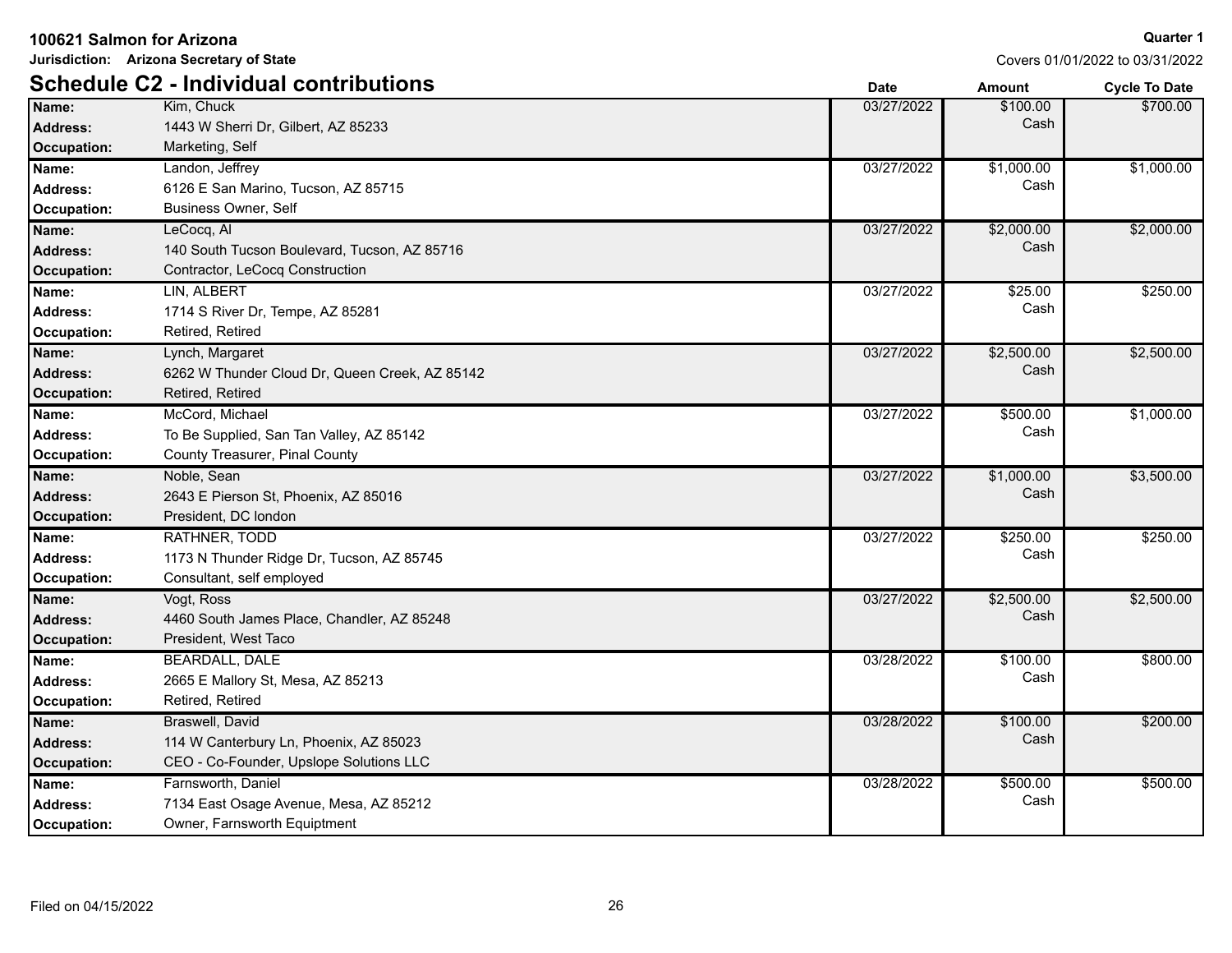|  | 100621 Salmon for Arizona |  |
|--|---------------------------|--|
|  |                           |  |

**Jurisdiction: Arizona Secretary of State**

|                 | <b>Schedule C2 - Individual contributions</b>        | <b>Date</b> | <b>Amount</b> | <b>Cycle To Date</b> |
|-----------------|------------------------------------------------------|-------------|---------------|----------------------|
| Name:           | Miller, Brady                                        | 03/28/2022  | \$1,000.00    | \$1,000.00           |
| <b>Address:</b> | 4838 E Baseline Rd, Ste 121, Mesa, AZ 85206          |             | Cash          |                      |
| Occupation:     | Sales, Monkey Depot                                  |             |               |                      |
| Name:           | NOBLE, WADE                                          | 03/28/2022  | \$2,500.00    | \$3,500.00           |
| <b>Address:</b> | 1405 W 16th St, Yuma, AZ 85364                       |             | Cash          |                      |
| Occupation:     | ATTORNEY, SELF                                       |             |               |                      |
| Name:           | Pena, Dan                                            | 03/28/2022  | \$1,000.00    | \$1,000.00           |
| Address:        | 146 E Colt Rd, Tempe, AZ 85284                       |             | Cash          |                      |
| Occupation:     | EVP, Loandepot                                       |             |               |                      |
| Name:           | PIERCE, SHERRY                                       | 03/28/2022  | \$15.00       | \$415.00             |
| Address:        | 2625 N 24th St, Mesa, AZ 85213                       |             | Cash          |                      |
| Occupation:     | Retired, Retired                                     |             |               |                      |
| Name:           | Rogers, Thomas                                       | 03/28/2022  | \$1,000.00    | \$1,000.00           |
| <b>Address:</b> | 7361 N Finger Rock PI, Tucson, AZ 85718              |             | Cash          |                      |
| Occupation:     | President, Rr Products                               |             |               |                      |
| Name:           | Watters, Stacia                                      | 03/28/2022  | \$3,300.00    | \$3,300.00           |
| <b>Address:</b> | 621 E encinas Av, Gilbert, AZ 85234                  |             | Cash          |                      |
| Occupation:     | Homemaker, Self                                      |             |               |                      |
| Name:           | Jagannathan, Lakshminarayan                          | 03/29/2022  | \$1,000.00    | \$2,000.00           |
| <b>Address:</b> | 1225 E Warner Rd, Unit 14, Tempe, AZ 85284           |             | Cash          |                      |
| Occupation:     | Principal Engineer, Intel                            |             |               |                      |
| Name:           | Kasser, Ivan                                         | 03/29/2022  | \$2,000.00    | \$2,000.00           |
| <b>Address:</b> | 75-5706 Hanama Place Ste. 104, Kailua Kona, HI 96740 |             | Cash          |                      |
| Occupation:     | Real Estate, Holualoa Arizona                        |             |               |                      |
| Name:           | Kostopoulos, Rick                                    | 03/29/2022  | \$1,000.00    | \$2,950.00           |
| <b>Address:</b> | 38006 N Boulder View Dr, Scottsdale, AZ 85262        |             | Cash          |                      |
| Occupation:     | Richard Kostopoulos, Self                            |             |               |                      |
| Name:           | PIERCE, SHERRY                                       | 03/29/2022  | \$100.00      | \$415.00             |
| <b>Address:</b> | 2625 N 24th St, Mesa, AZ 85213                       |             | Cash          |                      |
| Occupation:     | Retired, Retired                                     |             |               |                      |
| Name:           | Samlley, John                                        | 03/29/2022  | \$500.00      | \$500.00             |
| <b>Address:</b> | 4535 N Camino Del Obispo, Tucson, AZ 85718           |             | Cash          |                      |
| Occupation:     | Owner, Self                                          |             |               |                      |
| Name:           | Simmons, William                                     | 03/29/2022  | \$1,500.00    | \$3,000.00           |
| <b>Address:</b> | 3545 N Utah St, Arlington, VA 22207                  |             | Cash          |                      |
| Occupation:     | Lobbyist, Dutko Government Relations                 |             |               |                      |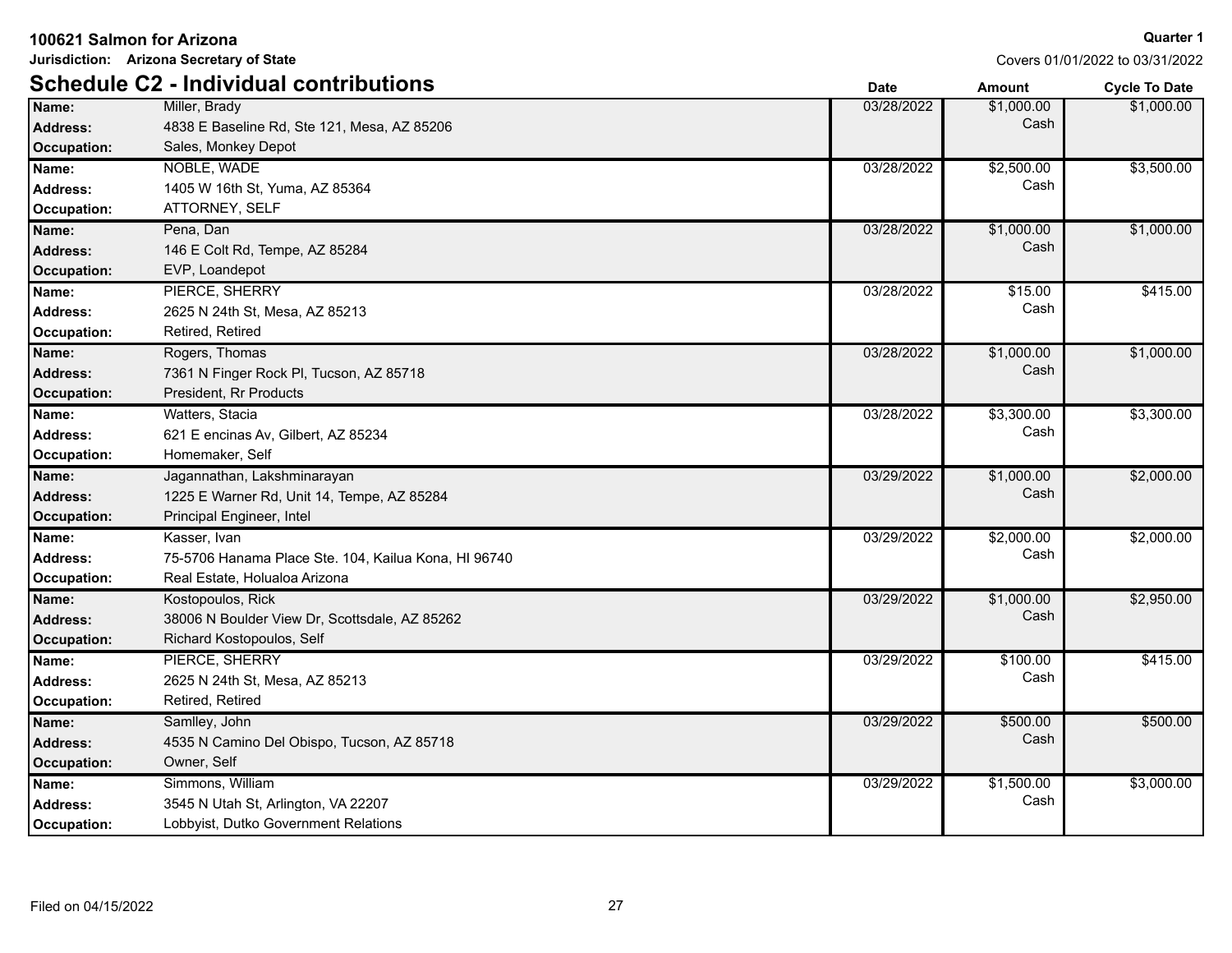**Jurisdiction: Arizona Secretary of State**

| <b>Schedule C2 - Individual contributions</b> |                                                 | <b>Date</b> | <b>Amount</b> | <b>Cycle To Date</b> |
|-----------------------------------------------|-------------------------------------------------|-------------|---------------|----------------------|
| Name:                                         | Sullivan, Robert                                | 03/29/2022  | \$1,000.00    | \$1,500.00           |
| <b>Address:</b>                               | 833 N Dusenburg Ave, Tucson, AZ 85748           |             | Cash          |                      |
| <b>Occupation:</b>                            | Retired, Retired                                |             |               |                      |
| Name:                                         | Taylor, Ronald                                  | 03/29/2022  | \$1,000.00    | \$1,000.00           |
| <b>Address:</b>                               | 3323 East Carol Avenue, Mesa, AZ 85204          |             | Cash          |                      |
| Occupation:                                   | Retired, Retired                                |             |               |                      |
| Name:                                         | Babeu, Paul                                     | 03/30/2022  | \$2,500.00    | \$2,500.00           |
| <b>Address:</b>                               | 5608 West Trenton Way, Florence, AZ 85132       |             | Cash          |                      |
| <b>Occupation:</b>                            | consultant, self                                |             |               |                      |
| Name:                                         | Bates, Gayelyn                                  | 03/30/2022  | \$500.00      | \$1,000.00           |
| <b>Address:</b>                               | 3539 E Dover St, Mesa, AZ 85213                 |             | Cash          |                      |
| Occupation:                                   | Business Development, Creation Technologies     |             |               |                      |
| Name:                                         | Baumbach, Mary                                  | 03/30/2022  | \$100.00      | \$600.00             |
| <b>Address:</b>                               | 14025 E. TAMAYA, PHOENIX, AZ 85044              |             | Cash          |                      |
| <b>Occupation:</b>                            | Retired, Retired                                |             |               |                      |
| Name:                                         | Bentz, Shari                                    | 03/30/2022  | \$5,300.00    | \$5,300.00           |
| <b>Address:</b>                               | 10824 N 53Rd St., Scottsdale, AZ 85254          |             | Cash          |                      |
| Occupation:                                   | Retired, Retired                                |             |               |                      |
| Name:                                         | Brimhall, Denis                                 | 03/30/2022  | \$25.00       | \$175.00             |
| <b>Address:</b>                               | 7814 E Portobello Ave, Mesa, AZ 85212           |             | Cash          |                      |
| Occupation:                                   | Retired, Retired                                |             |               |                      |
| Name:                                         | Cohn, Matthew                                   | 03/30/2022  | \$2,000.00    | \$2,000.00           |
| <b>Address:</b>                               | 6019 East Mariposa Street, Scottsdale, AZ 85251 |             | Cash          |                      |
| Occupation:                                   | Real Estate, Andrew Cohn                        |             |               |                      |
| Name:                                         | Day, David                                      | 03/30/2022  | \$1,250.00    | \$3,750.00           |
| <b>Address:</b>                               | 3746 E Kenwood St, Mesa, AZ 85215               |             | Cash          |                      |
| <b>Occupation:</b>                            | CPA, Self                                       |             |               |                      |
| Name:                                         | Franks, Lane                                    | 03/30/2022  | \$1,000.00    | \$3,500.00           |
| <b>Address:</b>                               | 10851 N Black Canyon Hwy, Phoenix, AZ 85029     |             | Cash          |                      |
| Occupation:                                   | employed, Liberty Petroleum                     |             |               |                      |
| Name:                                         | Franks, Trent                                   | 03/30/2022  | \$1,000.00    | \$4,000.00           |
| <b>Address:</b>                               | 6828 W Camino De Oro, Peoria, AZ 85383          |             | Cash          |                      |
| <b>Occupation:</b>                            | Self, Self                                      |             |               |                      |
| Name:                                         | Head, koko                                      | 03/30/2022  | \$500.00      | \$1,000.00           |
| <b>Address:</b>                               | 32 Waterline Dr, Saint Johns, FL 32259          |             | Cash          |                      |
| Occupation:                                   | Attorney, Hakimian Holdings, Inc.               |             |               |                      |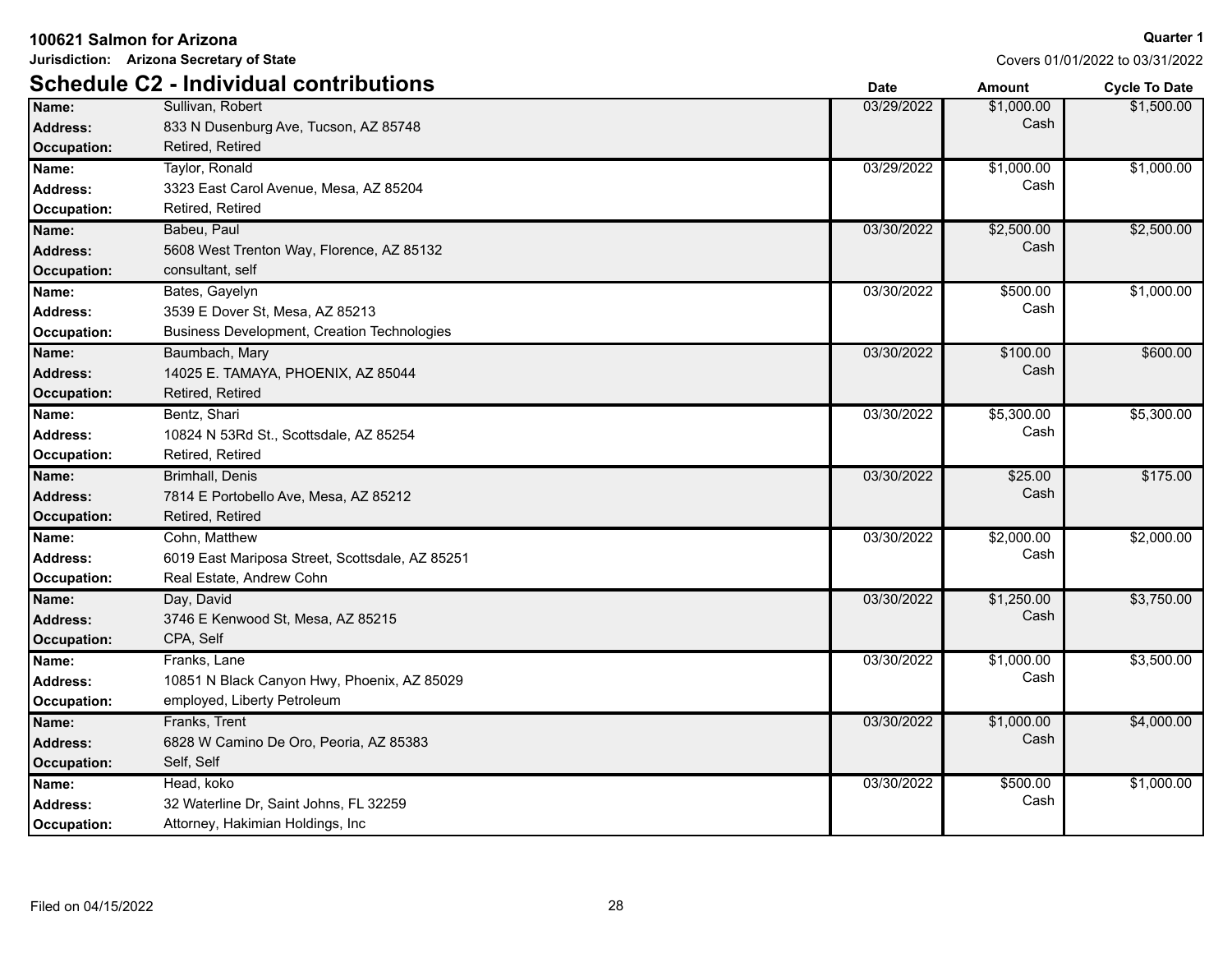| Jurisdiction: Arizona Secretary of State | Covers 01/01/2022 to 03/31/2022                        |             |               |                      |
|------------------------------------------|--------------------------------------------------------|-------------|---------------|----------------------|
|                                          | <b>Schedule C2 - Individual contributions</b>          | <b>Date</b> | <b>Amount</b> | <b>Cycle To Date</b> |
| Name:                                    | Shaffer, Matt                                          | 03/30/2022  | \$500.00      | \$2,732.00           |
| <b>Address:</b>                          | 5932 E Ingram St, Mesa, AZ 85205                       |             | Cash          |                      |
| <b>Occupation:</b>                       | Sales Manager, Dignity Health                          |             |               |                      |
| Name:                                    | Aiken, Robert                                          | 03/31/2022  | \$250.00      | \$500.00             |
| Address:                                 | 801 Pennsylvania Ave NW, Ste 214, Washington, DC 20004 |             | Cash          |                      |
| Occupation:                              | Vice President Federal Affairs, Pinnacle West          |             |               |                      |
| Name:                                    | Anderson, David                                        | 03/31/2022  | \$1,000.00    | \$2,000.00           |
| <b>Address:</b>                          | 2751 S Palm Ct, Gilbert, AZ 85295                      |             | Cash          |                      |
| <b>Occupation:</b>                       | Marketing, Off Madison Ave                             |             |               |                      |
| Name:                                    | Awerkamp, Eric                                         | 03/31/2022  | \$1,000.00    | \$1,000.00           |
| <b>Address:</b>                          | 2960 E Oriole Dr. Gilbert, AZ 85297                    |             | Cash          |                      |
| Occupation:                              | Attorney, Self                                         |             |               |                      |
| Name:                                    | <b>BARNARD, GORDON</b>                                 | 03/31/2022  | \$250.00      | \$250.00             |
| <b>Address:</b>                          | 6681 E ARROYO VERDI RD, GOLD CANYON, AZ 85118          |             | Cash          |                      |
| <b>Occupation:</b>                       | NOT EMPLOYED, NOT EMPLOYED                             |             |               |                      |
| Name:                                    | Bartlett, Sandra                                       | 03/31/2022  | \$25.00       | \$50.00              |
| <b>Address:</b>                          | 1153 W Gilbert, Gilbert, AZ 85233                      |             | Cash          |                      |
| Occupation:                              | Retired, Retired                                       |             |               |                      |
| Name:                                    | Bowman, Beth                                           | 03/31/2022  | \$1,000.00    | \$1,800.00           |
| <b>Address:</b>                          | 1073 East Palo Verde Street, Yuma, AZ 85365            |             | Cash          |                      |
| Occupation:                              | Owner, Coronation Peak Ranches, Inc.                   |             |               |                      |
| Name:                                    | Breinholt, Tyson                                       | 03/31/2022  | \$1,000.00    | \$1,000.00           |
| <b>Address:</b>                          | 2323 West University Drive, Tempe, AZ 85281            |             | Cash          |                      |
| Occupation:                              | Commercial Broker, CPI                                 |             |               |                      |
| Name:                                    | Call, Steven                                           | 03/31/2022  | \$1,000.00    | \$1,000.00           |
| Address:                                 | 7053 West Stardust Drive, Chandler, AZ 85226           |             | Cash          |                      |
| <b>Occupation:</b>                       | Accountant, Intel                                      |             |               |                      |
| Name:                                    | Chase, Arthur                                          | 03/31/2022  | \$1,000.00    | \$4,000.00           |
| <b>Address:</b>                          | 2465 S Finch St, Chandler, AZ 85286                    |             | Cash          |                      |
| Occupation:                              | Restaurant Manager, WMM, Inc                           |             |               |                      |
| Name:                                    | Choules, William                                       | 03/31/2022  | \$250.00      | \$250.00             |
| <b>Address:</b>                          | 5939 W Harrison St, Chandler, AZ 85226                 |             | Cash          |                      |
| <b>Occupation:</b>                       | Dentist, A William Choules                             |             |               |                      |
| Name:                                    | Clark, Joel                                            | 03/31/2022  | \$100.00      | \$125.00             |
| Address:                                 | 10631 E Horizon Trl, San Tan Valley, AZ 85143          |             | Cash          |                      |
| Occupation:                              | Retired, Retired                                       |             |               |                      |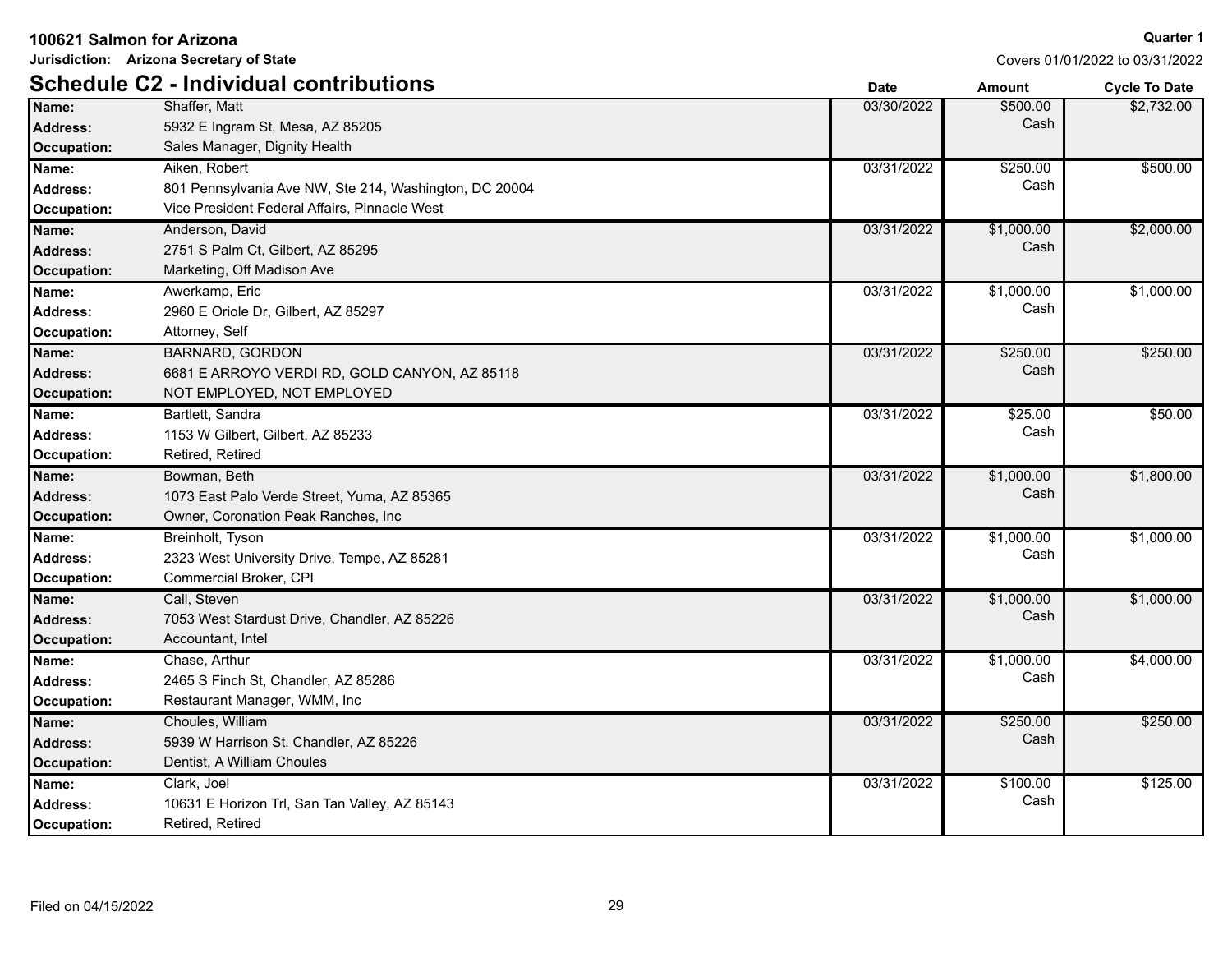|  |  |  | 100621 Salmon for Arizona |
|--|--|--|---------------------------|
|--|--|--|---------------------------|

**Jurisdiction: Arizona Secretary of State**

|                 | <b>Schedule C2 - Individual contributions</b>   | <b>Date</b> | <b>Amount</b> | <b>Cycle To Date</b> |
|-----------------|-------------------------------------------------|-------------|---------------|----------------------|
| Name:           | Clark, Joel                                     | 03/31/2022  | \$25.00       | \$125.00             |
| <b>Address:</b> | 10631 E Horizon Trl, San Tan Valley, AZ 85143   |             | Cash          |                      |
| Occupation:     | Retired, Retired                                |             |               |                      |
| Name:           | CLements, Virginia                              | 03/31/2022  | \$1,000.00    | \$2,000.00           |
| Address:        | 7361 N Finger Rock PI, Tucson, AZ 85718         |             | Cash          |                      |
| Occupation:     | Retired, Retired                                |             |               |                      |
| Name:           | Cohn, Amy                                       | 03/31/2022  | \$5,300.00    | \$5,300.00           |
| <b>Address:</b> | 6019 E Mariposa St, Scottsdale, AZ 85251        |             | Cash          |                      |
| Occupation:     | Designer, Creative Interiors                    |             |               |                      |
| Name:           | Coleman, Douglas                                | 03/31/2022  | \$250.00      | \$250.00             |
| <b>Address:</b> | 1474 S Royal Palm Rd, Apache Junction, AZ 85119 |             | Cash          |                      |
| Occupation:     | Justice of the Peace, Pinal County              |             |               |                      |
| Name:           | Contreras, Favio                                | 03/31/2022  | \$5,300.00    | \$5,300.00           |
| Address:        | 2818 E Desert Ln, Phoenix, AZ 85042             |             | Cash          |                      |
| Occupation:     | COO, 21st Century Healthcare                    |             |               |                      |
| Name:           | Contreras, Maria                                | 03/31/2022  | \$5,300.00    | \$5,300.00           |
| <b>Address:</b> | 2818 E Desert Ln, Phoenix, AZ 85042             |             | Cash          |                      |
| Occupation:     | Retired, Retired                                |             |               |                      |
| Name:           | <b>COX-GOLDER, VICKI</b>                        | 03/31/2022  | \$1,000.00    | \$3,000.00           |
| <b>Address:</b> | 5470 E Golder Ranch Dr, Tucson, AZ 85739        |             | Cash          |                      |
| Occupation:     | Owner, Vicki Cox-Golder Real Estate             |             |               |                      |
| Name:           | Creasman, John                                  | 03/31/2022  | \$1,000.00    | \$4,000.00           |
| <b>Address:</b> | 1130 N Loma Vis, Mesa, AZ 85213                 |             | Cash          |                      |
| Occupation:     | Retired, Retired                                |             |               |                      |
| Name:           | Davidson, John                                  | 03/31/2022  | \$2,400.00    | \$5,300.00           |
| Address:        | 1550 N 40th St, Unit 5, Mesa, AZ 85205          |             | Cash          |                      |
| Occupation:     | Owner, Davidson Benefit/Planning                |             |               |                      |
| Name:           | Davidson, Laura                                 | 03/31/2022  | \$2,400.00    | \$5,300.00           |
| <b>Address:</b> | 1550 N 40th St, Unit 5, Mesa, AZ 85205          |             | Cash          |                      |
| Occupation:     | Financial Planner, Davidson Benefits/Planning   |             |               |                      |
| Name:           | Ellsworth, Theresa                              | 03/31/2022  | \$250.00      | \$250.00             |
| Address:        | 113 West Cholla Street, Casa Grande, AZ 85122   |             | Cash          |                      |
| Occupation:     | Admin Assistant, U of A                         |             |               |                      |
| Name:           | Feiter, Anthony                                 | 03/31/2022  | \$500.00      | \$500.00             |
| <b>Address:</b> | 7257 W Softwind Dr, Peoria, AZ 85383            |             | Cash          |                      |
| Occupation:     | Asset Manager, Levine Investments               |             |               |                      |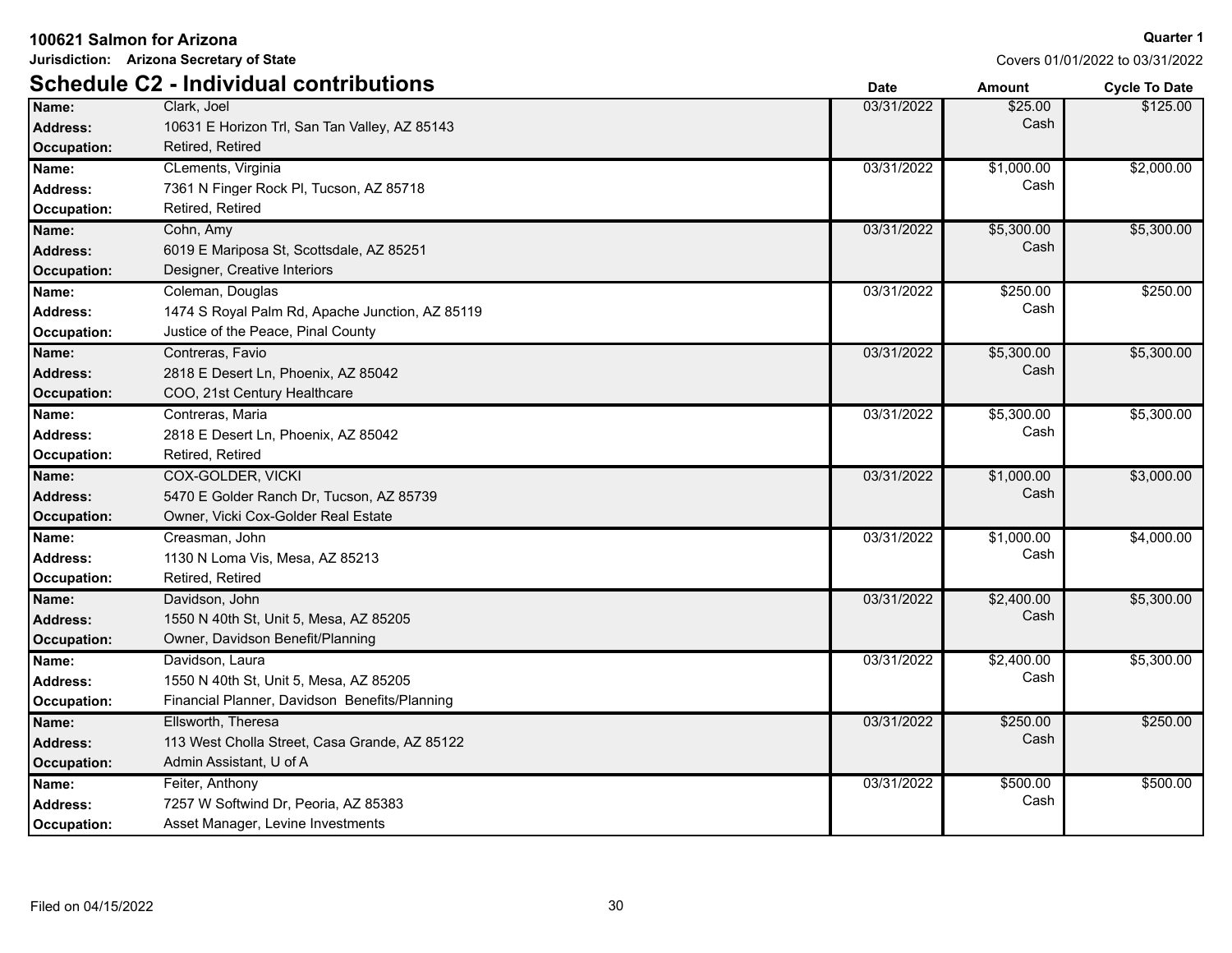| Jurisdiction: Arizona Secretary of State |                                                 | Covers 01/01/2022 to 03/31/2022 |               |                      |
|------------------------------------------|-------------------------------------------------|---------------------------------|---------------|----------------------|
|                                          | <b>Schedule C2 - Individual contributions</b>   | <b>Date</b>                     | <b>Amount</b> | <b>Cycle To Date</b> |
| Name:                                    | Froman, Sandra                                  | 03/31/2022                      | \$1,000.00    | \$3,500.00           |
| <b>Address:</b>                          | PO Box 8909, Catalina, AZ 85738                 |                                 | Cash          |                      |
| <b>Occupation:</b>                       | attorney, Retired                               |                                 |               |                      |
| Name:                                    | Gallimore, William                              | 03/31/2022                      | \$1,000.00    | \$2,000.00           |
| Address:                                 | 2934 Brooks Range, Prescott, AZ 86301           |                                 | Cash          |                      |
| <b>Occupation:</b>                       | Physician, Self                                 |                                 |               |                      |
| Name:                                    | Gooday, Henry                                   | 03/31/2022                      | \$125.00      | \$125.00             |
| <b>Address:</b>                          | PO Box 2426, Florence, AZ 85132                 |                                 | Cash          |                      |
| Occupation:                              | Judge, Pinal County Superior Court              |                                 |               |                      |
| Name:                                    | Gooday, Mary                                    | 03/31/2022                      | \$125.00      | \$125.00             |
| <b>Address:</b>                          | 360 E. Ruggles, PO Box 2426, Florence, AZ 85132 |                                 | Cash          |                      |
| Occupation:                              | Administrator, FUSD                             |                                 |               |                      |
| Name:                                    | Grantham, Travis                                | 03/31/2022                      | \$250.00      | \$250.00             |
| <b>Address:</b>                          | 2068 E Tiffany Court, Gilbert, AZ 85298         |                                 | Cash          |                      |
| <b>Occupation:</b>                       | Officer, USAF                                   |                                 |               |                      |
| Name:                                    | Griggs, Kerry                                   | 03/31/2022                      | \$500.00      | \$3,500.00           |
| Address:                                 | 1850 N Central Ave, Ste 2400, Phoenix, AZ 85004 |                                 | Cash          |                      |
| Occupation:                              | Attorney, Cavanaugh Law Firm                    |                                 |               |                      |
| Name:                                    | Gruwell, Scott                                  | 03/31/2022                      | \$2,600.00    | \$2,600.00           |
| <b>Address:</b>                          | 5516 E Arcadia Ln, Phoenix, AZ 85018            |                                 | Cash          |                      |
| <b>Occupation:</b>                       | Owner, Courtesy Auto                            |                                 |               |                      |
| Name:                                    | Hale, Aaron                                     | 03/31/2022                      | \$1,000.00    | \$1,000.00           |
| <b>Address:</b>                          | 2543 East Scorpio Place, Chandler, AZ 85249     |                                 | Cash          |                      |
| Occupation:                              | Board member, Vertex Education                  |                                 |               |                      |
| Name:                                    | Hartvigsen, Greg                                | 03/31/2022                      | \$1,000.00    | \$1,000.00           |
| <b>Address:</b>                          | 2020 E Norwood St, Mesa, AZ 85213               |                                 | Cash          |                      |
| <b>Occupation:</b>                       | VP Aviation, DigiFlight                         |                                 |               |                      |
| Name:                                    | Hathhorn, Lolly                                 | 03/31/2022                      | \$2,000.00    | \$2,000.00           |
| Address:                                 | 977 Co Rd A19A, Las Vegas, NM 87701             |                                 | Cash          |                      |
| Occupation:                              | Retired, Retired                                |                                 |               |                      |
| Name:                                    | Hazen, Brandt                                   | 03/31/2022                      | \$1,000.00    | \$3,000.00           |
| <b>Address:</b>                          | 2200 E River Rd, Ste 126, Tucson, AZ 85718      |                                 | Cash          |                      |
| <b>Occupation:</b>                       | Property manager, Hazen Enterprises             |                                 |               |                      |
| Name:                                    | Hazen, Cassandra                                | 03/31/2022                      | \$5,300.00    | \$5,300.00           |
| Address:                                 | 11699 Discovery Canyon Dr, Las Vegas, NV 89135  |                                 | Cash          |                      |
| <b>Occupation:</b>                       | Retired, Retired                                |                                 |               |                      |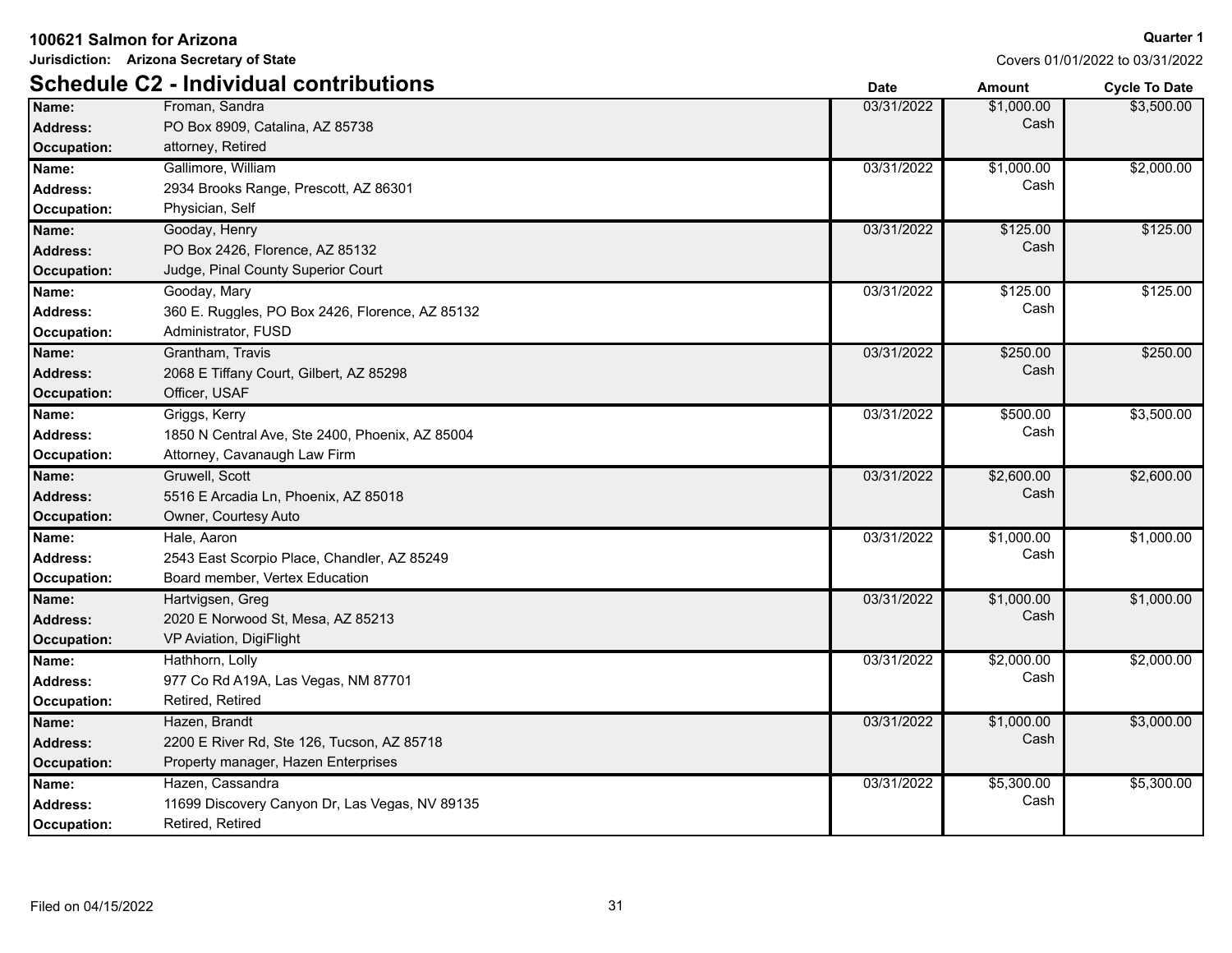| 100621 Salmon for Arizona |                                                     |             |               | <b>Quarter 1</b>                |
|---------------------------|-----------------------------------------------------|-------------|---------------|---------------------------------|
|                           | Jurisdiction: Arizona Secretary of State            |             |               | Covers 01/01/2022 to 03/31/2022 |
|                           | <b>Schedule C2 - Individual contributions</b>       | <b>Date</b> | <b>Amount</b> | <b>Cycle To Date</b>            |
| Name:                     | Herro, Anthony                                      | 03/31/2022  | \$2,500.00    | \$2,500.00                      |
| <b>Address:</b>           | 3401 E Palo Verde St, Gilbert, AZ 85296             |             | Cash          |                                 |
| Occupation:               | Owner, Dental on Central                            |             |               |                                 |
| Name:                     | Hibbard, Don                                        | 03/31/2022  | \$500.00      | \$500.00                        |
| <b>Address:</b>           | 1980 E Germann Rd, Gilbert, AZ 85297                |             | Cash          |                                 |
| <b>Occupation:</b>        | D & R Construction, Construction                    |             |               |                                 |
| Name:                     | Horsefield, America                                 | 03/31/2022  | \$4,300.00    | \$5,300.00                      |
| <b>Address:</b>           | 4646 E Willow Ave, Phoenix, AZ 85032                |             | Cash          |                                 |
| Occupation:               | Retired, Retired                                    |             |               |                                 |
| Name:                     | Horsefield, John                                    | 03/31/2022  | \$5,300.00    | \$5,300.00                      |
| <b>Address:</b>           | 4646 E Willow Ave, Phoenix, AZ 85032                |             | Cash          |                                 |
| Occupation:               | VP Operations, 21st Century Healthcare              |             |               |                                 |
| Name:                     | Hostetler, Megan                                    | 03/31/2022  | \$5,300.00    | \$5,300.00                      |
| <b>Address:</b>           | 1400 Driftwood point Rd, Santa Rosa Beach, FL 32459 |             | Cash          |                                 |
| <b>Occupation:</b>        | Trader, Top Tier Trader                             |             |               |                                 |
| Name:                     | huish, Reed                                         | 03/31/2022  | \$25.00       | \$50.00                         |
| <b>Address:</b>           | 632 N Hosick Cir, Mesa, AZ 85201                    |             | Cash          |                                 |
| Occupation:               | President, Z Power                                  |             |               |                                 |
| Name:                     | Johnston, Brad                                      | 03/31/2022  | \$250.00      | \$450.00                        |
| <b>Address:</b>           | 1130 W Palo Verde St, Gilbert, AZ 85233             |             | Cash          |                                 |
| Occupation:               | Attorney, Cavanagh Law Firm                         |             |               |                                 |
| Name:                     | Kimball, George                                     | 03/31/2022  | \$3,000.00    | \$3,000.00                      |
| Address:                  | 1300 North Alison Way, Chandler, AZ 85226           |             | Cash          |                                 |
| <b>Occupation:</b>        | Manager, Rangemasters                               |             |               |                                 |
| Name:                     | Knaperek, Robert                                    | 03/31/2022  | \$500.00      | \$500.00                        |
| <b>Address:</b>           | 8852 S Taylor Dr, Tempe, AZ 85284                   |             | Cash          |                                 |
| Occupation:               | Car Sales, Lund Cadillac                            |             |               |                                 |
| Name:                     | LaMadrid, Javier                                    | 03/31/2022  | \$250.00      | \$250.00                        |
| <b>Address:</b>           | 10070 N 106th St, Scottsdale, AZ 85258              |             | Cash          |                                 |
| <b>Occupation:</b>        | President, Complete Pool Care                       |             |               |                                 |
| Name:                     | Lamadrid, Tracy                                     | 03/31/2022  | \$250.00      | \$250.00                        |
| <b>Address:</b>           | 10070 N 106th St, Scottsdale, AZ 85258              |             | Cash          |                                 |
| Occupation:               | Payroll Director, Driver Solutions                  |             |               |                                 |
| Name:                     | Lamoreaux, Edwin                                    | 03/31/2022  | \$500.00      | \$1,200.00                      |
| <b>Address:</b>           | PO Box 186, Gilbert, AZ 85299                       |             | Cash          |                                 |

**Occupation:** Retired, Retired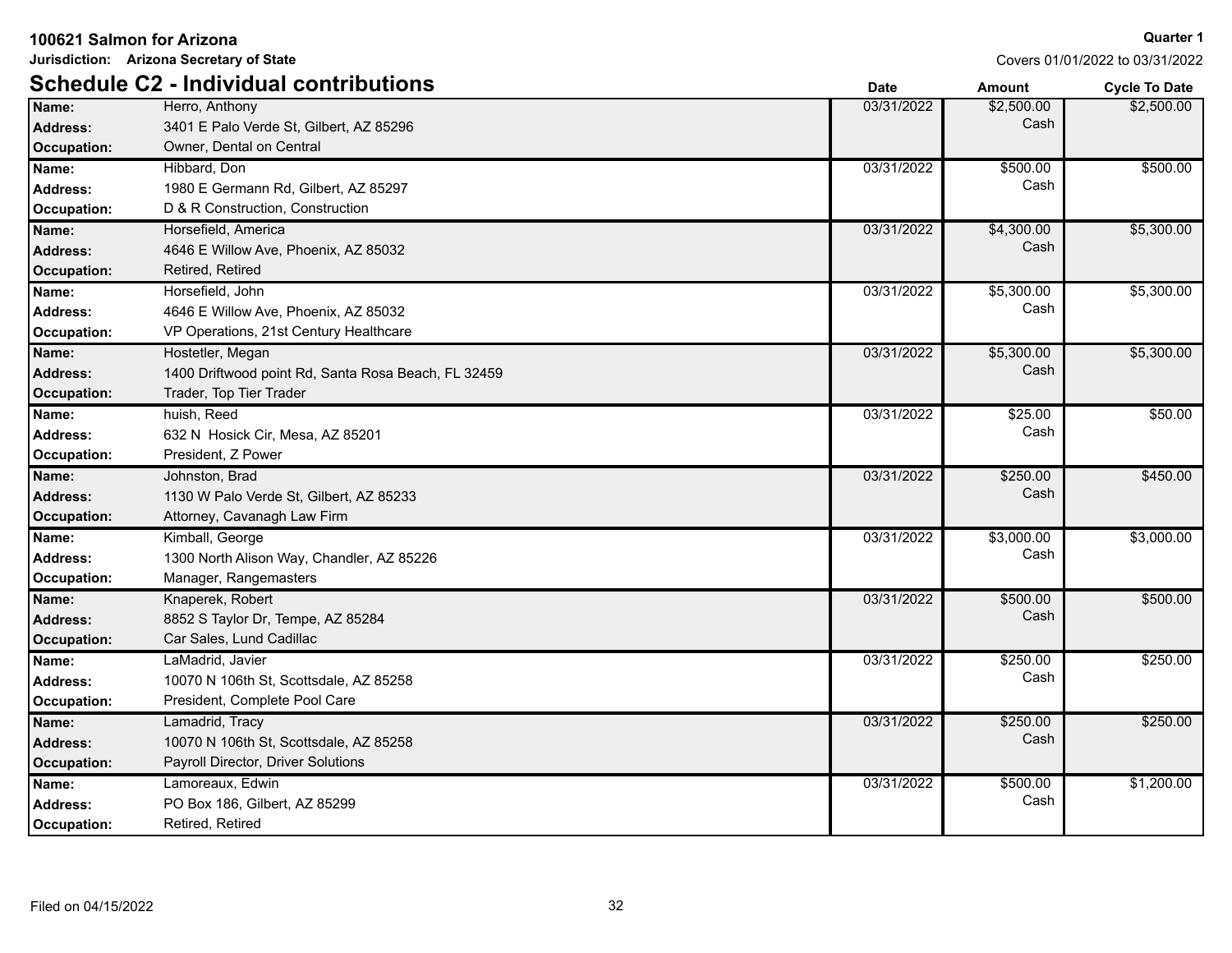|                    | Jurisdiction: Arizona Secretary of State           | Covers 01/01/2022 to 03/31/2022 |               |                      |
|--------------------|----------------------------------------------------|---------------------------------|---------------|----------------------|
|                    | <b>Schedule C2 - Individual contributions</b>      | <b>Date</b>                     | <b>Amount</b> | <b>Cycle To Date</b> |
| Name:              | Leibowitz, David                                   | 03/31/2022                      | \$1,000.00    | \$1,000.00           |
| <b>Address:</b>    | 1008 E Medlock Dr., Phoenix, AZ 85014              |                                 | Cash          |                      |
| Occupation:        | Consultant, Leibowitz Solo                         |                                 |               |                      |
| Name:              | Marson, Barrett                                    | 03/31/2022                      | \$1,000.00    | \$1,000.00           |
| Address:           | 22367 N 68th Drive, Glendale, AZ 85310             |                                 | Cash          |                      |
| Occupation:        | Consultant, Self                                   |                                 |               |                      |
| Name:              | McCord, Michael                                    | 03/31/2022                      | \$500.00      | \$1,000.00           |
| <b>Address:</b>    | To Be Supplied, San Tan Valley, AZ 85142           |                                 | Cash          |                      |
| <b>Occupation:</b> | County Treasurer, Pinal County                     |                                 |               |                      |
| Name:              | McKinley-Tarang, Michelle                          | 03/31/2022                      | \$250.00      | \$250.00             |
| <b>Address:</b>    | PO Box 994, Eloy, AZ 85131                         |                                 | Cash          |                      |
| Occupation:        | Retired, Retired                                   |                                 |               |                      |
| Name:              | Mcmullin, Paul                                     | 03/31/2022                      | \$500.00      | \$500.00             |
| <b>Address:</b>    | 1288 E Fawn Pointe Ct, Draper, UT 84020            |                                 | Cash          |                      |
| Occupation:        | Global Sales, Invivoscribe                         |                                 |               |                      |
| Name:              | Narducci, Lucas                                    | 03/31/2022                      | \$1,800.00    | \$5,300.00           |
| <b>Address:</b>    | 4390 E Gemini PI, Chandler, AZ 85249               |                                 | Cash          |                      |
| Occupation:        | Attorney, Snell-Wilmer                             |                                 |               |                      |
| Name:              | Narducci, Sally                                    | 03/31/2022                      | \$5,300.00    | \$5,300.00           |
| <b>Address:</b>    | 20509 VÃ-a de Arboles, Queen Creek, AZ 85142       |                                 | Cash          |                      |
| Occupation:        | Homemaker, Self                                    |                                 |               |                      |
| Name:              | Owens, Debbie                                      | 03/31/2022                      | \$500.00      | \$500.00             |
| <b>Address:</b>    | 5830 W Thunderbird Rd, Glendale, AZ 85306          |                                 | Cash          |                      |
| Occupation:        | Quality Engineer, Honeywell                        |                                 |               |                      |
| Name:              | Owens, Kevinb                                      | 03/31/2022                      | \$500.00      | \$500.00             |
| <b>Address:</b>    | 6321 W Dailey St, Glendale, AZ 85306               |                                 | Cash          |                      |
| <b>Occupation:</b> | Retired, Retired                                   |                                 |               |                      |
| Name:              | Peterson, Mark                                     | 03/31/2022                      | \$3,000.00    | \$3,000.00           |
| Address:           | 6837 N Lost Dutchman Dr, Paradise Valley, AZ 85253 |                                 | Cash          |                      |
| Occupation:        | Franchisee, Del Oro Foods                          |                                 |               |                      |
| Name:              | PLESCIA, JOHN                                      | 03/31/2022                      | \$500.00      | \$1,000.00           |
| <b>Address:</b>    | PO Box 3428, Carefree, AZ 85377                    |                                 | Cash          |                      |
| <b>Occupation:</b> | OWNER, STAR ROOFING                                |                                 |               |                      |
| Name:              | Price, John                                        | 03/31/2022                      | \$5,300.00    | \$5,300.00           |
| <b>Address:</b>    | 1025 N Fillmore St, Apt 521, Arlington, VA 22201   |                                 | Cash          |                      |
| <b>Occupation:</b> | President, Semantic Al                             |                                 |               |                      |

**100621 Salmon for Arizona**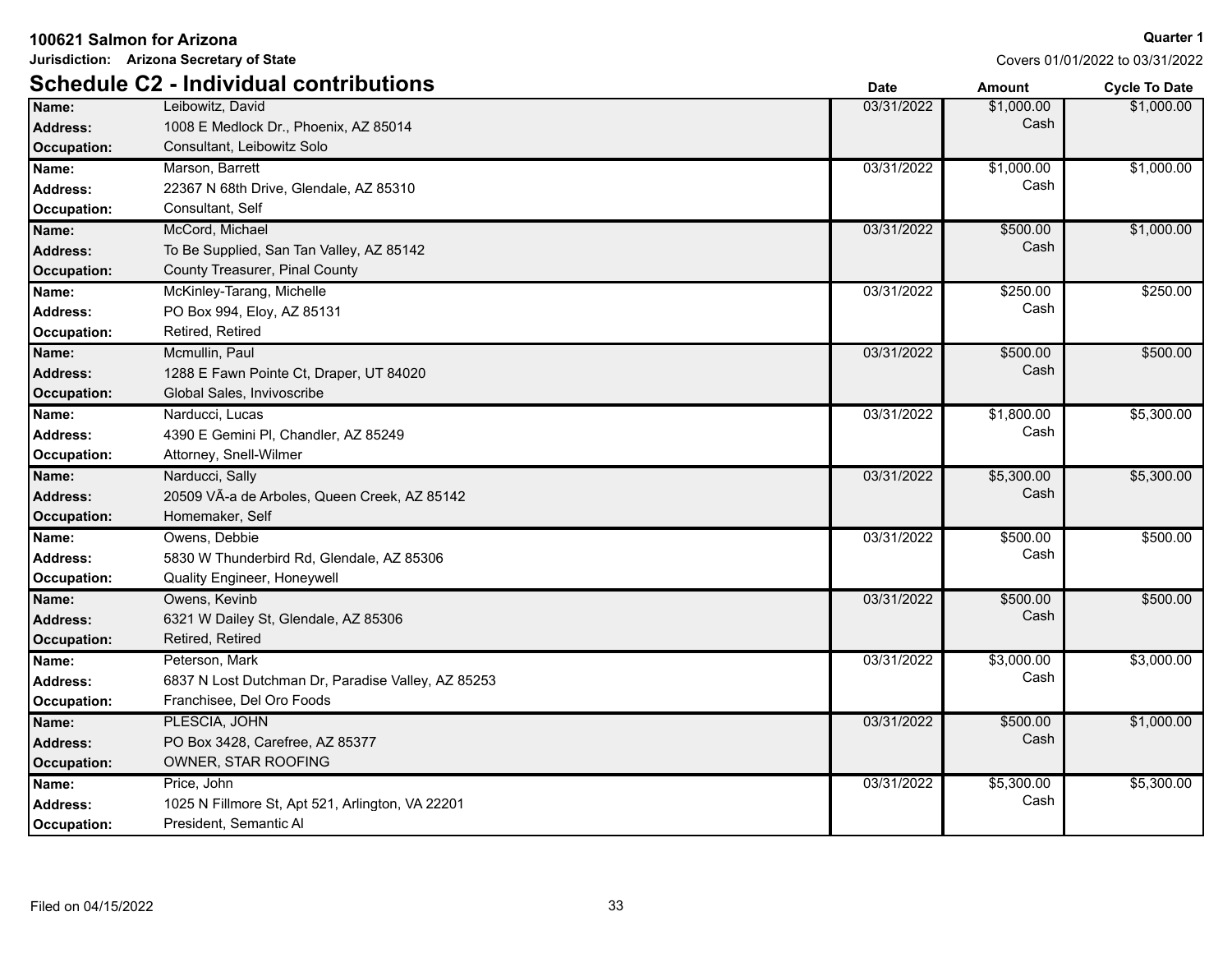**Jurisdiction: Arizona Secretary of State**

|                 | <b>Schedule C2 - Individual contributions</b> | <b>Date</b> | <b>Amount</b> | <b>Cycle To Date</b> |
|-----------------|-----------------------------------------------|-------------|---------------|----------------------|
| Name:           | Rayner, Ronald                                | 03/31/2022  | \$1,000.00    | \$1,000.00           |
| <b>Address:</b> | 1149 E Acacia Cir, Litchfield Park, AZ 85340  |             | Cash          |                      |
| Occupation:     | Farmer, Self                                  |             |               |                      |
| Name:           | Revenscroft, Sharon                           | 03/31/2022  | \$250.00      | \$250.00             |
| <b>Address:</b> | 6808 S. 36Th Street, Phoenix, AZ 85041        |             | Cash          |                      |
| Occupation:     | Attorney, Cavanagh Law                        |             |               |                      |
| Name:           | Saffer, Jonathan                              | 03/31/2022  | \$200.00      | \$200.00             |
| Address:        | 4966 N Ave de Castilla, Tucson, AZ 85718      |             | Cash          |                      |
| Occupation:     | Attorney, Rushing Lopez                       |             |               |                      |
| Name:           | Shill, Otto                                   | 03/31/2022  | \$500.00      | \$500.00             |
| <b>Address:</b> | 2514 North Mesa Dr, Mesa, AZ 85201            |             | Cash          |                      |
| Occupation:     | Attorney, Jennings Stross Salmon              |             |               |                      |
| Name:           | Stautz, Shae                                  | 03/31/2022  | \$5,300.00    | \$5,300.00           |
| <b>Address:</b> | 440 12th St NE, Apt 210, Washington, DC 20002 |             | Cash          |                      |
| Occupation:     | Administrator, Self                           |             |               |                      |
| Name:           | Stewart, Glenda                               | 03/31/2022  | \$2,000.00    | \$2,000.00           |
| <b>Address:</b> | 34476 S Arves St, Eloy, AZ 85131              |             | Cash          |                      |
| Occupation:     | Owner, Batteries and Bulbs                    |             |               |                      |
| Name:           | Storm, Prescilla                              | 03/31/2022  | \$1,000.00    | \$1,000.00           |
| <b>Address:</b> | 6778 N Corte Calabaza, Tucson, AZ 85704       |             | Cash          |                      |
| Occupation:     | Real Estate, Diamond Ventures                 |             |               |                      |
| Name:           | Sutter, Michael                               | 03/31/2022  | \$2,000.00    | \$2,000.00           |
| <b>Address:</b> | 8048 W Avenida Del Sol, Peoria, AZ 85383      |             | Cash          |                      |
| Occupation:     | Retired, Retired                              |             |               |                      |
| Name:           | Thomas, Paul                                  | 03/31/2022  | \$500.00      | \$500.00             |
| Address:        | 2016 E caroline Ln, Tempe, AZ 85284           |             | Cash          |                      |
| Occupation:     | Dentist, Self                                 |             |               |                      |
| Name:           | Utsch, Jeffrey                                | 03/31/2022  | \$500.00      | \$500.00             |
| <b>Address:</b> | 6141 N Pomona Rd, Tucson, AZ 85704            |             | Cash          |                      |
| Occupation:     | Realtor, Self                                 |             |               |                      |
| Name:           | Vickers, Michael                              | 03/31/2022  | \$1,000.00    | \$2,000.00           |
| <b>Address:</b> | PO Box 559, Falfurrias, TX 78355              |             | Cash          |                      |
| Occupation:     | Veterinarian, Las Palmas Vet Hospital         |             |               |                      |
| Name:           | Voepel, Yong                                  | 03/31/2022  | \$500.00      | \$500.00             |
| <b>Address:</b> | 2681 E beechnut PI, Chandler, AZ 85249        |             | Cash          |                      |
| Occupation:     | Homemaker, Self                               |             |               |                      |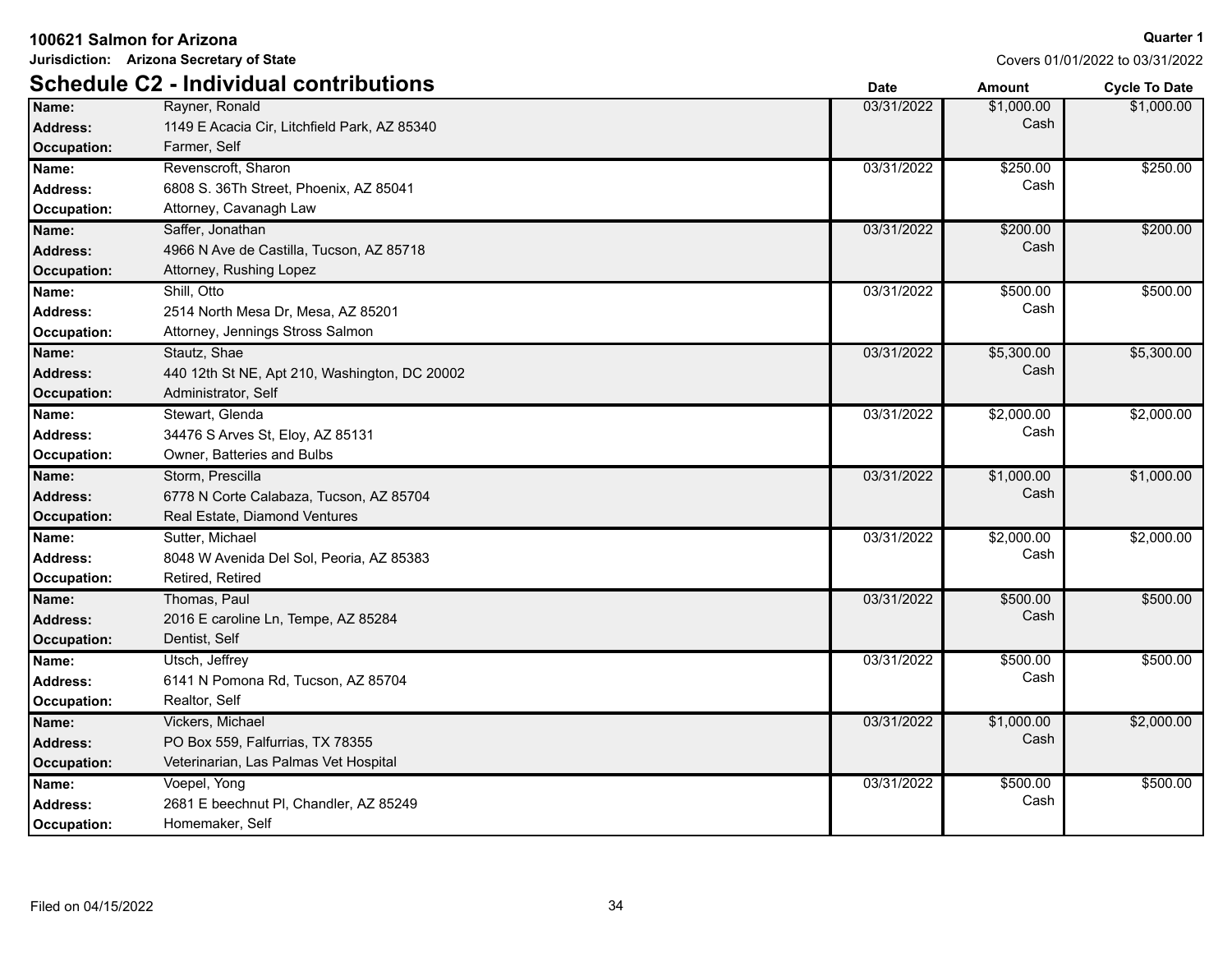|                               | Jurisdiction: Arizona Secretary of State            |             |              | Covers 01/01/2022 to 03/31/2022 |
|-------------------------------|-----------------------------------------------------|-------------|--------------|---------------------------------|
|                               | <b>Schedule C2 - Individual contributions</b>       | <b>Date</b> | Amount       | <b>Cycle To Date</b>            |
| Name:                         | Voyles, Mark                                        | 03/31/2022  | \$100.00     | \$250.00                        |
| <b>Address:</b>               | 870 W Erie St, Chandler, AZ 85225                   |             | Cash         |                                 |
| Occupation:                   | Retired, Retired                                    |             |              |                                 |
| Name:                         | Wiederspan, Kari                                    | 03/31/2022  | \$5,300.00   | \$5,300.00                      |
| <b>Address:</b>               | 850 West Wagner Dr, Gilbert, AZ 85233               |             | Cash         |                                 |
| Occupation:                   | Bank Risk Officer, MUFG                             |             |              |                                 |
| Name:                         | Wiederspan, Kyle                                    | 03/31/2022  | \$5,300.00   | \$5,300.00                      |
| <b>Address:</b>               | 850 West Wagner Dr, Gilbert, AZ 85233               |             | Cash         |                                 |
| Occupation:                   | VP Sales and Marketing, 21st Century Healthcare     |             |              |                                 |
| Name:                         | Willett, James                                      | 03/31/2022  | \$1,000.00   | \$3,500.00                      |
| <b>Address:</b>               | 3414 S 48th St, Ste 8, Phoenix, AZ 85040            |             | Cash         |                                 |
| Occupation:                   | Operations Manager, Red Star Vapor                  |             |              |                                 |
| Name:                         | Williams, Anthony                                   | 03/31/2022  | \$5,300.00   | \$5,300.00                      |
| <b>Address:</b>               | 1400 Driftwood Point Rd, Santa Rosa Beach, FL 32459 |             | Cash         |                                 |
| Occupation:                   | CEO, Top Tier Trade                                 |             |              |                                 |
|                               | <b>Total of Individual Contributions</b>            |             | \$466,877.00 |                                 |
| <b>Total of Refunds Given</b> |                                                     |             | (\$265.00)   |                                 |
|                               | Net Total of Individual Contributions               |             | \$466,612.00 |                                 |
|                               |                                                     |             |              |                                 |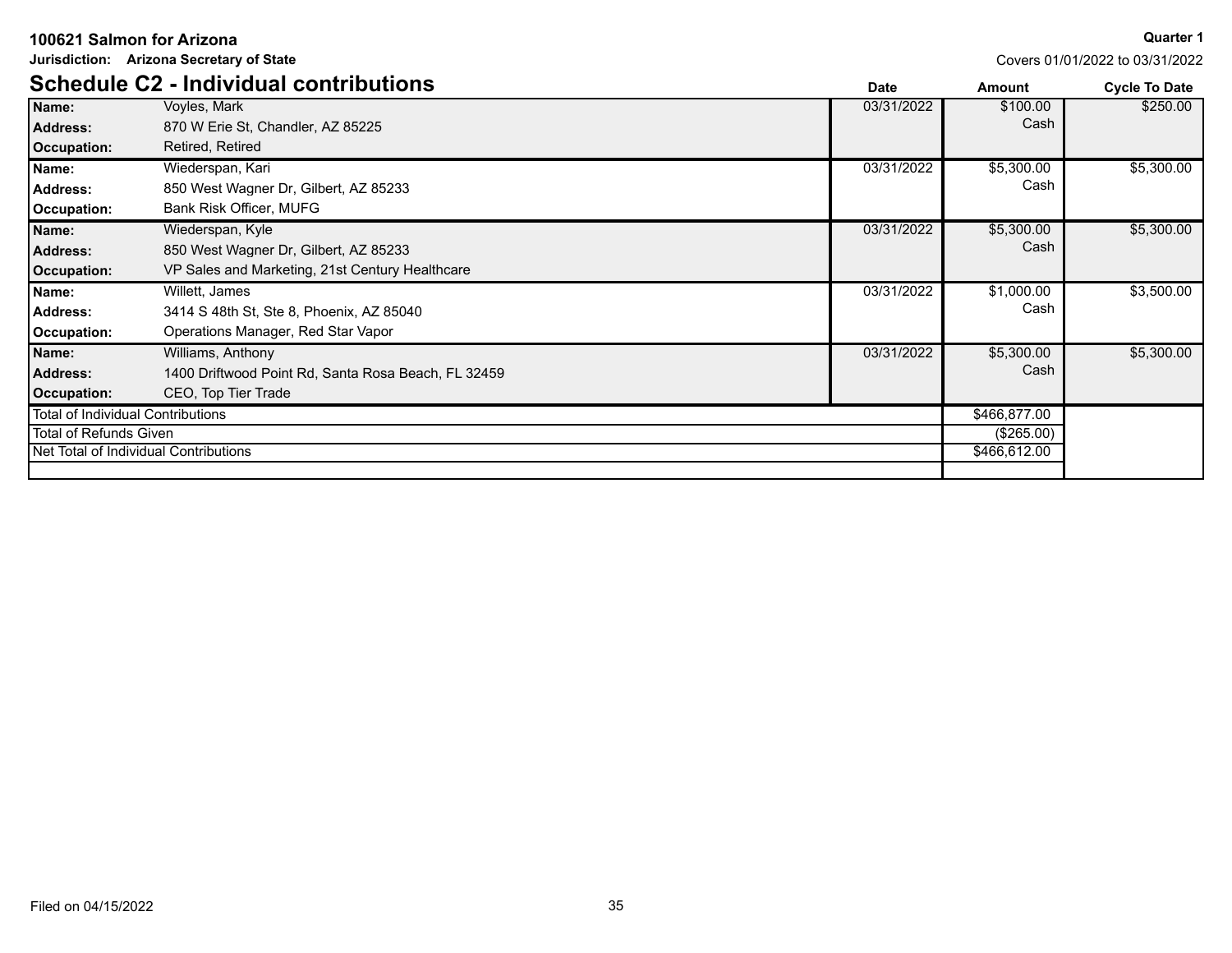| Jurisdiction: Arizona Secretary of State |                                               |             |              | Covers 01/01/2022 to 03/31/2022 |
|------------------------------------------|-----------------------------------------------|-------------|--------------|---------------------------------|
|                                          | <b>Schedule C3b - Contributions from PACs</b> | <b>Date</b> | Amount       | <b>Cycle To Date</b>            |
| Name:                                    | America's Future Together                     | 01/07/2022  | \$(2,500.00) | \$0.00                          |
| <b>Address:</b>                          | 824 S Milledge Av #101, Athens, GA 30605      |             | Cash         |                                 |
| Trans. Type:                             | <b>Refund Contributions from PACs</b>         |             |              |                                 |
| <b>Original Date:</b>                    | 12/24/2021                                    |             |              |                                 |
| <b>Original Amount:</b>                  | \$2,500.00                                    |             |              |                                 |
| Name:                                    | 100761 - Ranch PAC                            | 01/25/2022  | \$5,300.00   | \$5,300.00                      |
| <b>Address:</b>                          | PO Box 33342, Phoenix, AZ 85067               |             | Cash         |                                 |
| Trans. Type:                             | <b>Contributions from PACs</b>                |             |              |                                 |
| Name:                                    | Southwest Gas Arizona PAC                     | 03/31/2022  | \$500.00     | \$500.00                        |
| <b>Address:</b>                          | PO Box 52075, Phoenix, AZ 85072               |             | Cash         |                                 |
| Trans. Type:                             | <b>Contributions from PACs</b>                |             |              |                                 |
| Total of Contributions from PACs         |                                               |             | \$5,800.00   |                                 |
| Total of Refunds Given                   |                                               |             | (\$2,500.00) |                                 |
| Net Total of Contributions from PACs     |                                               |             | \$3,300.00   |                                 |
|                                          |                                               |             |              |                                 |

#### **Quarter 1**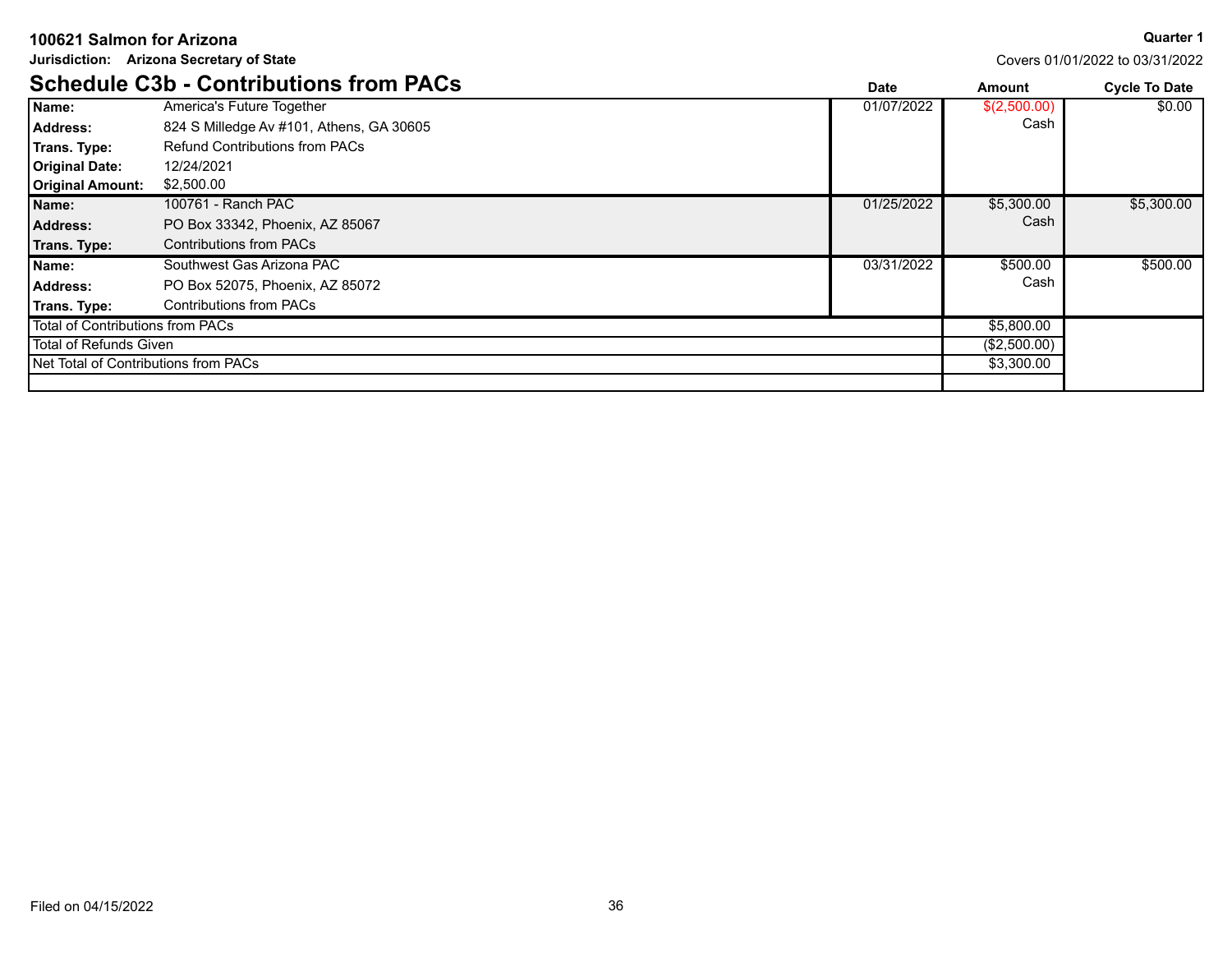| 100621 Salmon for Arizona                               |             |            | <b>Quarter 1</b>                |
|---------------------------------------------------------|-------------|------------|---------------------------------|
| Jurisdiction: Arizona Secretary of State                |             |            | Covers 01/01/2022 to 03/31/2022 |
| <b>Schedule In-State Contributions of \$100 or Less</b> | <b>Date</b> | Amount     | Cycle To Date                   |
| Name:<br><b>Multiple Contributors</b>                   | 03/31/2022  | \$4,893.00 | \$37,138.40                     |
| <b>Address:</b>                                         |             | Cash       |                                 |
| <b>Total of Small Contributions</b>                     |             | \$4,893.00 |                                 |
| <b>Total of Refunds Given</b>                           |             | \$0.00     |                                 |
| Net Total of Small Contributions                        |             | \$4,893.00 |                                 |
|                                                         |             |            |                                 |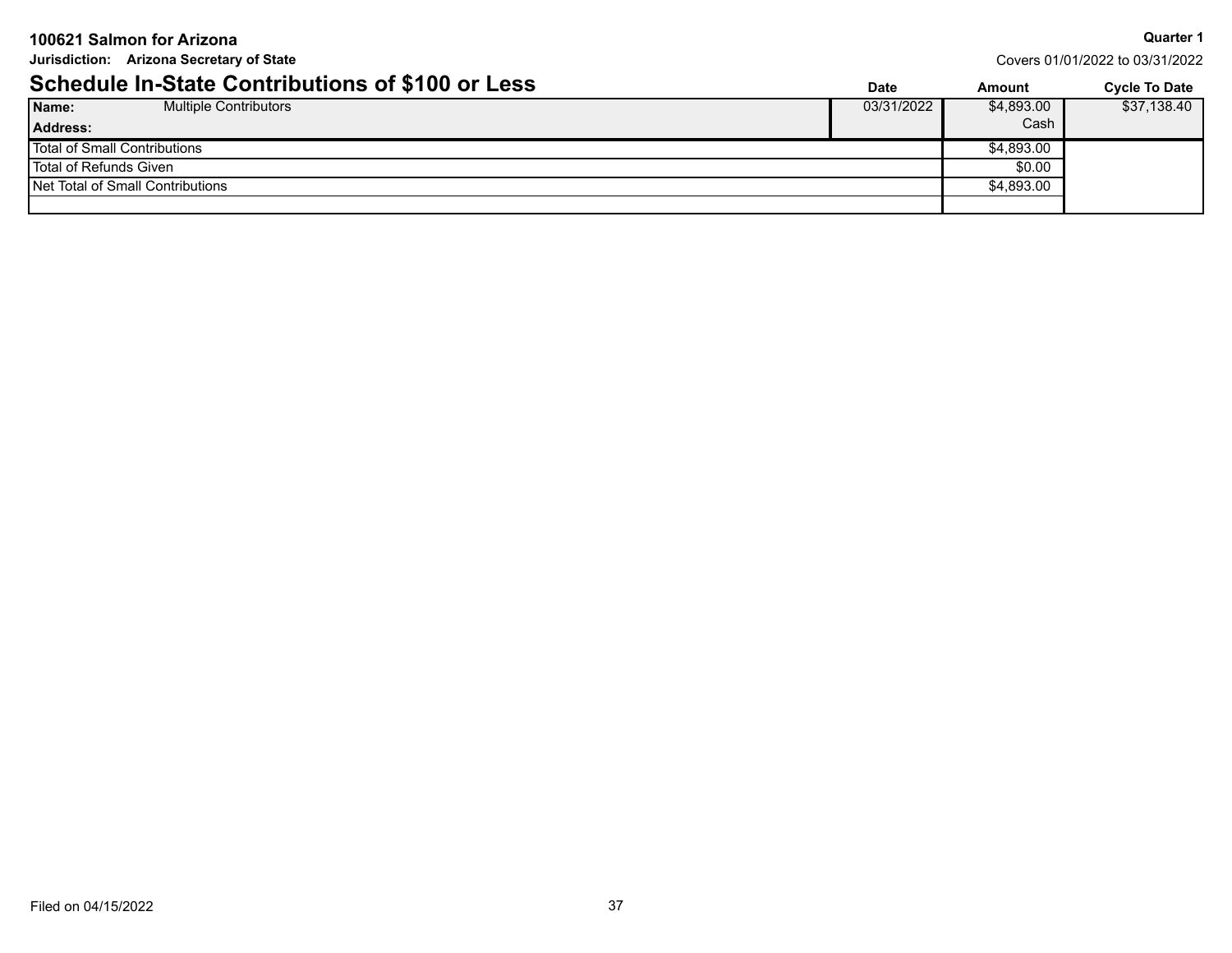**Jurisdiction: Arizona Secretary of State**

### **Quarter 1**

|                 | <b>Schedule E1 - Operating expenses</b>               | <b>Date</b> | <b>Amount</b> | <b>Cycle To Date</b> |
|-----------------|-------------------------------------------------------|-------------|---------------|----------------------|
| Name:           | Aristotle                                             | 01/01/2022  | \$1,500.00    | \$3,900.00           |
| Address:        | 205 Pennsylvania Ave SE, Washington, DC 20003         |             | Cash          |                      |
| Category:       | Professional Services - InformtionTech Services       |             |               |                      |
| Name:           | Lang, Joan                                            | 01/03/2022  | \$120.00      | \$515.00             |
| <b>Address:</b> | 12420 E. Doubletree Ranch Rd., Scottsdale, AZ 85259   |             | Cash          |                      |
| Category:       | Professional Services - Consultants                   |             |               |                      |
| Name:           | Mannes, Amy                                           | 01/03/2022  | \$1,500.00    | \$10,625.00          |
| Address:        | 2530 E Highland Street, Mesa, AZ 85213                |             | Cash          |                      |
| Category:       | Professional Services - Consultants                   |             |               |                      |
| Name:           | Saguaro Group, LLC                                    | 01/03/2022  | \$5,000.00    | \$45,000.00          |
| <b>Address:</b> | PO Box 51592, Phoenix, AZ 85076                       |             | Cash          |                      |
| Category:       | Professional Services - Polling/Research              |             |               |                      |
| Name:           | Shipley Strategies LLC                                | 01/03/2022  | \$12,500.00   | \$118,170.60         |
| <b>Address:</b> | 2114 E Montebello Ave, Phoenix, AZ 85016              |             | Cash          |                      |
| Category:       | Professional Services - Consultants                   |             |               |                      |
| Name:           | Twelve Oaks, LLC                                      | 01/03/2022  | \$3,000.00    | \$148,922.17         |
| <b>Address:</b> | 2776 S. Arlington Mill Dr., #161, Arlington, VA 22206 |             | Cash          |                      |
| Category:       | Professional Services - Consultants                   |             |               |                      |
| Name:           | Willett, Jeremiah                                     | 01/03/2022  | \$463.75      | \$27,571.79          |
| Address:        | 4700 N 16th St., Apt. 114, Phoenix, AZ 85016          |             | Cash          |                      |
| Category:       | Travel - Mileage                                      |             |               |                      |
| Name:           | Willett, Jeremiah                                     | 01/03/2022  | \$3,000.00    | \$27,571.79          |
| <b>Address:</b> | 4700 N 16th St., Apt. 114, Phoenix, AZ 85016          |             | Cash          |                      |
| Category:       | <b>Professional Services - Consultants</b>            |             |               |                      |
| Name:           | <b>American Airlines</b>                              | 01/04/2022  | \$257.21      | \$3,182.80           |
| Address:        | 1 Skyview Dr, Fort Worth, TX 76155                    |             | Cash          |                      |
| Category:       | Travel - Airfare                                      |             |               |                      |
| Name:           | FedEx                                                 | 01/04/2022  | \$4.88        | \$522.01             |
| <b>Address:</b> | 340 N 3rd St, Phoenix, AZ 85004                       |             | Cash          |                      |
| Category:       | Professional Services - Mailing services              |             |               |                      |
| Name:           | Moore Information, Inc.                               | 01/05/2022  | \$5,800.00    | \$59,800.00          |
| <b>Address:</b> | 921 SW Washington St, Ste 810, Portland, OR 97205     |             | Cash          |                      |
| Category:       | Professional Services - Polling/Research              |             |               |                      |
| Name:           | Arizona Federation of Republican Women                | 01/07/2022  | \$79.00       | \$532.00             |
| Address:        | PO Box 93391, Phoenix, AZ 85070                       |             | Cash          |                      |
| Category:       | Miscellaneous - Other                                 |             |               |                      |
| Memo:           | Event Sponsorship                                     |             |               |                      |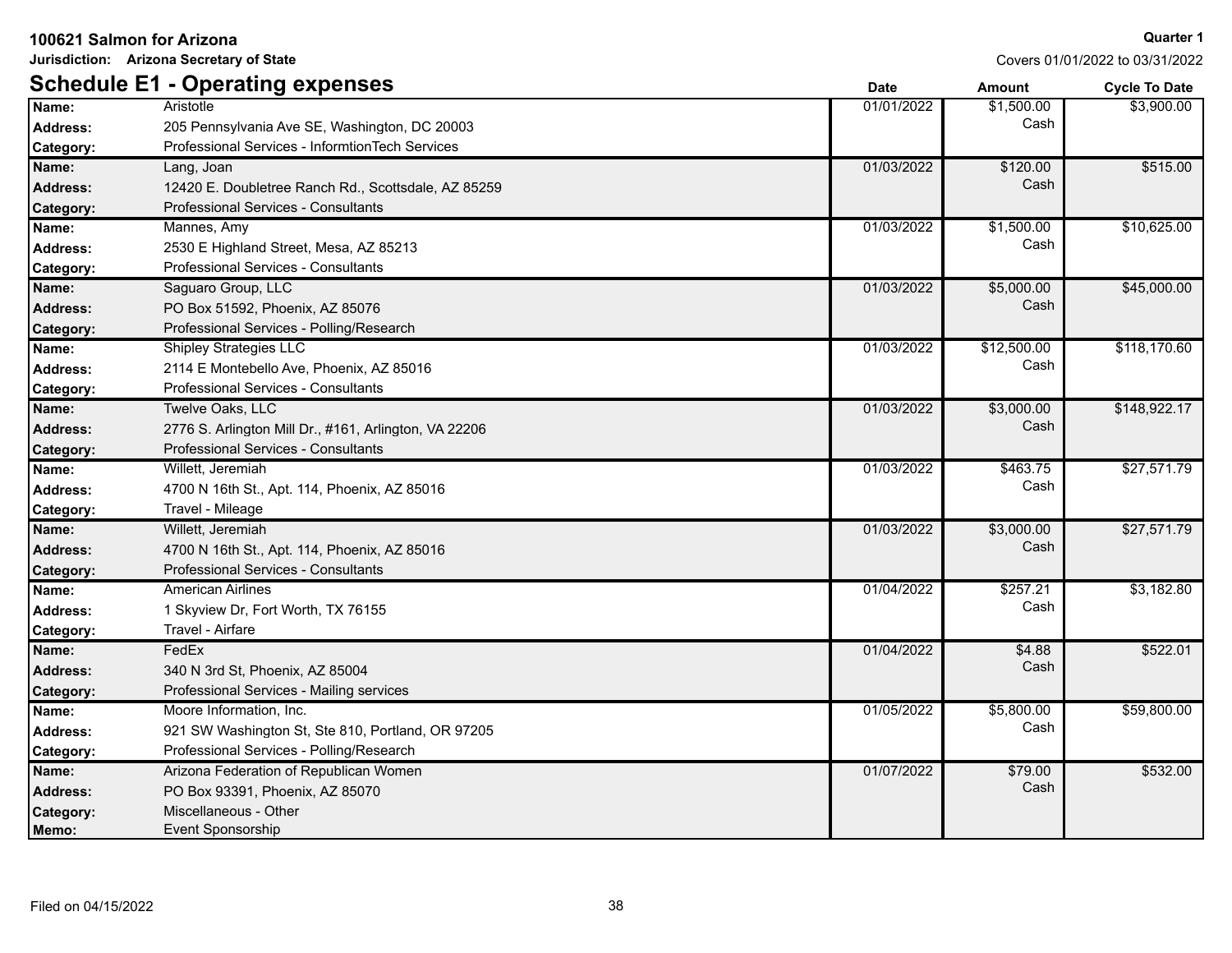**Jurisdiction: Arizona Secretary of State**

|                         | <b>Schedule E1 - Operating expenses</b>                 | <b>Date</b> | <b>Amount</b> | <b>Cycle To Date</b> |
|-------------------------|---------------------------------------------------------|-------------|---------------|----------------------|
| Name:                   | Hotels.com                                              | 01/07/2022  | \$686.26      | \$850.76             |
| <b>Address:</b>         | 10440 N Central Expressway, Suite 400, Dallas, TX 75231 |             | Cash          |                      |
| Category:               | Travel - Lodging                                        |             |               |                      |
| Name:                   | <b>Staples</b>                                          | 01/07/2022  | \$39.10       | \$364.42             |
| <b>Address:</b>         | 106 W Osborn Rd, Phoenix, AZ 85013                      |             | Cash          |                      |
| Category:               | Overhead - Office supplies                              |             |               |                      |
| Name:                   | Twelve Oaks, LLC                                        | 01/12/2022  | \$63,624.58   | \$148,922.17         |
| <b>Address:</b>         | 2776 S. Arlington Mill Dr., #161, Arlington, VA 22206   |             | Cash          |                      |
| Category:               | <b>Professional Services - Consultants</b>              |             |               |                      |
| Name:                   | BB&T                                                    | 01/21/2022  | \$15.00       | \$71.07              |
| <b>Address:</b>         | 1909 K St NW, , Washington, DC 20006                    |             | Cash          |                      |
| Category:               | Administration - Bank fees/service charge               |             |               |                      |
| Name:                   | FP1 Strategies, LLC                                     | 01/21/2022  | \$21,988.98   | \$358,673.93         |
| <b>Address:</b>         | 3001 Washington Blvd., 7th Floor, Arlington, VA 22201   |             | Cash          |                      |
| Category:               | <b>Communications - Advertising</b>                     |             |               |                      |
| Name:                   | FP1 Strategies, LLC                                     | 01/21/2022  | \$30,000.00   | \$358,673.93         |
| <b>Address:</b>         | 3001 Washington Blvd., 7th Floor, Arlington, VA 22201   |             | Cash          |                      |
| Category:               | Professional Services - Consultants                     |             |               |                      |
| Name:                   | FP1 Strategies, LLC                                     | 01/21/2022  | \$40,000.00   | \$358,673.93         |
| <b>Address:</b>         | 3001 Washington Blvd., 7th Floor, Arlington, VA 22201   |             | Cash          |                      |
| Category:               | Professional Services - Polling/Research                |             |               |                      |
| Name:                   | FP1 Strategies, LLC                                     | 01/21/2022  | \$7,500.00    | \$358,673.93         |
| <b>Address:</b>         | 3001 Washington Blvd., 7th Floor, Arlington, VA 22201   |             | Cash          |                      |
| Category:               | Communications - Production cost                        |             |               |                      |
| Name:                   | Tax1099.com                                             | 01/26/2022  | \$24.20       | \$24.20              |
| <b>Address:</b>         | One East Center Street, #250, Fayetteville, AR 72701    |             | Cash          |                      |
| Category:               | Administration - Bank fees/service charge               |             |               |                      |
| Name:                   | <b>MESA REPUBLICAN WOMEN</b>                            | 01/29/2022  | \$70.00       | \$70.00              |
| <b>Address:</b>         | 3509 E Elmwood St, , Mesa, AZ 85213                     |             | Cash          |                      |
| Category:               | Miscellaneous - Other                                   |             |               |                      |
| Memo:                   | Event Sponsorship                                       |             |               |                      |
| Name:                   | Conrad International                                    | 01/30/2022  | \$(1,395.14)  | \$915.36             |
| <b>Address:</b>         | 950 New York Ave NW, Washington, DC 20001               |             | Cash          |                      |
| Trans. Type:            | Rebate or Refund from Operating Expense                 |             |               |                      |
| <b>Original Date:</b>   | 12/17/2021                                              |             |               |                      |
| <b>Original Amount:</b> | (\$2,310.50)                                            |             |               |                      |
| Name:                   | Anedot                                                  | 01/31/2022  | \$86.91       | \$1,239.39           |
| <b>Address:</b>         | 1340 Poydras St, Ste 1770, New Orleans, LA 70112        |             | Cash          |                      |
| Category:               | Administration - Bank fees/service charge               |             |               |                      |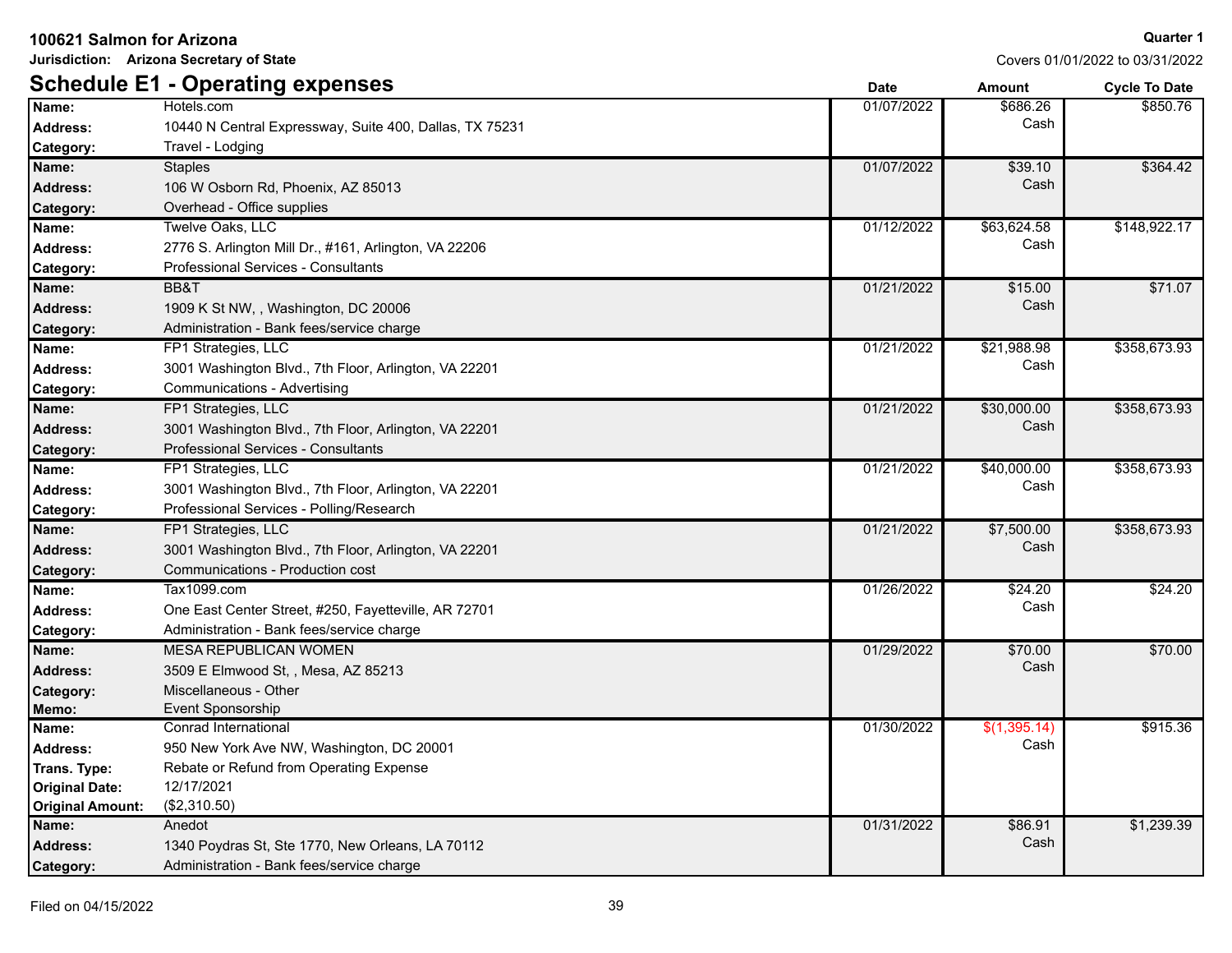| Name:            | FedEx                                                 | 01/31/2022 | \$152.00    | \$522.01     |
|------------------|-------------------------------------------------------|------------|-------------|--------------|
| <b>Address:</b>  | 340 N 3rd St, Phoenix, AZ 85004                       |            | Cash        |              |
| Category:        | Professional Services - Mailing services              |            |             |              |
| Name:            | Jeremiah Willett                                      | 01/31/2022 | \$422.80    | \$422.80     |
| <b>Address:</b>  | 4700 N 16th St., Apt. 114, Phoenix, AZ 85016          |            | Cash        |              |
| Occupation:      | Salmon for AZ                                         |            |             |              |
| Category:        | Travel - Mileage                                      |            |             |              |
| Name:            | Mannes, Amy                                           | 01/31/2022 | \$1,500.00  | \$10,625.00  |
| <b>Address:</b>  | 2530 E Highland Street, Mesa, AZ 85213                |            | Cash        |              |
| Category:        | Professional Services - Consultants                   |            |             |              |
| Name:            | Republican Women of Prescott                          | 01/31/2022 | \$50.00     | \$50.00      |
| Address:         | PO Box 10932, Prescott, AZ 86304                      |            | Cash        |              |
| Category:        | Miscellaneous - Other                                 |            |             |              |
| Memo:            | Event Sponsorship                                     |            |             |              |
| Name:            | Saguaro Group, LLC                                    | 01/31/2022 | \$5,000.00  | \$45,000.00  |
| <b>Address:</b>  | PO Box 51592, Phoenix, AZ 85076                       |            | Cash        |              |
| Category:        | Professional Services - Polling/Research              |            |             |              |
| Name:            | <b>Shipley Strategies LLC</b>                         | 01/31/2022 | \$12,500.00 | \$118,170.60 |
| <b>Address:</b>  | 2114 E Montebello Ave, Phoenix, AZ 85016              |            | Cash        |              |
| Category:        | Professional Services - Consultants                   |            |             |              |
| Name:            | <b>Shipley Strategies LLC</b>                         | 01/31/2022 | \$115.00    | \$118,170.60 |
| <b>Address:</b>  | 2114 E Montebello Ave, Phoenix, AZ 85016              |            | Cash        |              |
| Category:        | Event Expenses - Printing/photocopies                 |            |             |              |
| Name:            | <b>Shipley Strategies LLC</b>                         | 01/31/2022 | \$470.00    | \$118,170.60 |
| <b>Address:</b>  | 2114 E Montebello Ave, Phoenix, AZ 85016              |            | Cash        |              |
| Category:        | <b>Communications - Postage</b>                       |            |             |              |
| Name:            | <b>Shipley Strategies LLC</b>                         | 01/31/2022 | \$656.75    | \$118,170.60 |
| <b>Address:</b>  | 2114 E Montebello Ave, Phoenix, AZ 85016              |            | Cash        |              |
| Category:        | <b>Communications - Signs</b>                         |            |             |              |
| Name:            | Smith, Liam Michael                                   | 01/31/2022 | \$2,500.00  | \$2,500.00   |
| <b>Address:</b>  | 21026 E. Tierra Grande, Queen Creek, AZ 85142         |            | Cash        |              |
| Category:        | Professional Services - Consultants                   |            |             |              |
| Name:            | Smith, Liam Michael                                   | 01/31/2022 | \$207.31    | \$3,238.86   |
| <b>Address:</b>  | 21026 E. Tierra Grande, Queen Creek, AZ 85142         |            | Cash        |              |
| Category:        | Travel - Mileage                                      |            |             |              |
| Name:            | Twelve Oaks, LLC                                      | 01/31/2022 | \$3,000.00  | \$148,922.17 |
| <b>Address:</b>  | 2776 S. Arlington Mill Dr., #161, Arlington, VA 22206 |            | Cash        |              |
| <b>Category:</b> | Professional Services - Consultants                   |            |             |              |

**Schedule E1 - Operating expenses Date Date Date Amount Cycle To Date**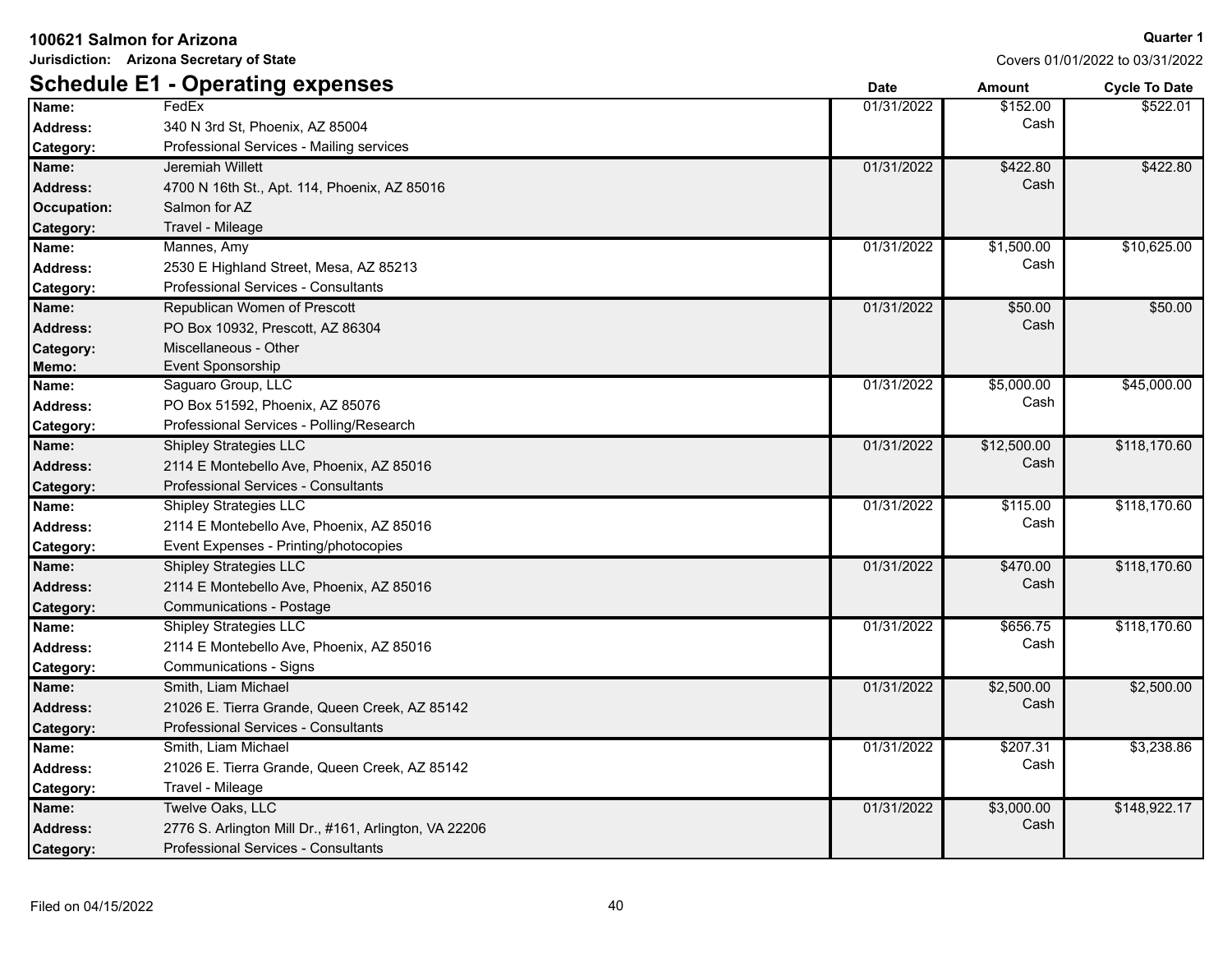|                 | Jurisdiction: Arizona Secretary of State            |             | COVERS UT/UT/ZUZZ TO U3/3T/ZUZZ |                      |
|-----------------|-----------------------------------------------------|-------------|---------------------------------|----------------------|
|                 | <b>Schedule E1 - Operating expenses</b>             | <b>Date</b> | <b>Amount</b>                   | <b>Cycle To Date</b> |
| Name:           | Willett, Jeremiah                                   | 01/31/2022  | \$3,000.00                      | \$27,571.79          |
| Address:        | 4700 N 16th St., Apt. 114, Phoenix, AZ 85016        |             | Cash                            |                      |
| Category:       | Professional Services - Consultants                 |             |                                 |                      |
| Name:           | <b>WinRed Technical Services</b>                    | 01/31/2022  | \$1,503.10                      | \$35,703.06          |
| <b>Address:</b> | 1776 Wilson Blvd #530, Arlington, VA 22209          |             | Cash                            |                      |
| Category:       | Administration - Bank fees/service charge           |             |                                 |                      |
| Name:           | <b>AMERICOPY</b>                                    | 02/02/2022  | \$1,562.32                      | \$1,562.32           |
| <b>Address:</b> | 1755 S Horne, Mesa, AZ 85204                        |             | Cash                            |                      |
| Category:       | <b>Communications - Mailings</b>                    |             |                                 |                      |
| Name:           | Lang, Joan                                          | 02/03/2022  | \$100.00                        | \$515.00             |
| <b>Address:</b> | 12420 E. Doubletree Ranch Rd., Scottsdale, AZ 85259 |             | Cash                            |                      |
| Category:       | <b>Professional Services - Consultants</b>          |             |                                 |                      |
| Name:           | Arizona Federation of Republican Women              | 02/10/2022  | \$80.00                         | \$532.00             |
| <b>Address:</b> | PO Box 93391, Phoenix, AZ 85070                     |             | Cash                            |                      |
| Category:       | Miscellaneous - Other                               |             |                                 |                      |
| Memo:           | Event Sponsorship                                   |             |                                 |                      |
| Name:           | Hampton Inn                                         | 02/14/2022  | \$322.56                        | \$322.56             |
| <b>Address:</b> | 1791 Sycamore Ave, Kingman, AZ 86409                |             | Cash                            |                      |
| Category:       | Travel - Lodging                                    |             |                                 |                      |
| Name:           | BB&T                                                | 02/22/2022  | \$31.78                         | \$71.07              |
| <b>Address:</b> | 1909 K St NW, , Washington, DC 20006                |             | Cash                            |                      |
| Category:       | Administration - Bank fees/service charge           |             |                                 |                      |
| Name:           | <b>American Airlines</b>                            | 02/25/2022  | \$1,302.10                      | \$3,182.80           |
| <b>Address:</b> | 1 Skyview Dr, Fort Worth, TX 76155                  |             | Cash                            |                      |
| Category:       | Travel - Airfare                                    |             |                                 |                      |
| Name:           | Anedot                                              | 02/28/2022  | \$1,152.48                      | \$1,239.39           |
| <b>Address:</b> | 1340 Poydras St, Ste 1770, New Orleans, LA 70112    |             | Cash                            |                      |
| Category:       | Administration - Bank fees/service charge           |             |                                 |                      |
| Name:           | <b>Huckaby Davis Lisker</b>                         | 02/28/2022  | \$6,556.65                      | \$12,181.06          |
| <b>Address:</b> | 228 S Washington St, Ste 115, Alexandria, VA 22314  |             | Cash                            |                      |
| Category:       | Professional Services - Accountant/bookkeeper       |             |                                 |                      |
| Name:           | Mannes, Amy                                         | 02/28/2022  | \$1,500.00                      | \$10,625.00          |
| <b>Address:</b> | 2530 E Highland Street, Mesa, AZ 85213              |             | Cash                            |                      |
| Category:       | Professional Services - Consultants                 |             |                                 |                      |
| Name:           | Saguaro Group, LLC                                  | 02/28/2022  | \$5,000.00                      | \$45,000.00          |
| <b>Address:</b> | PO Box 51592, Phoenix, AZ 85076                     |             | Cash                            |                      |
| Category:       | Professional Services - Polling/Research            |             |                                 |                      |

**100621 Salmon for Arizona Jurisdiction: Arizona Secretary of State**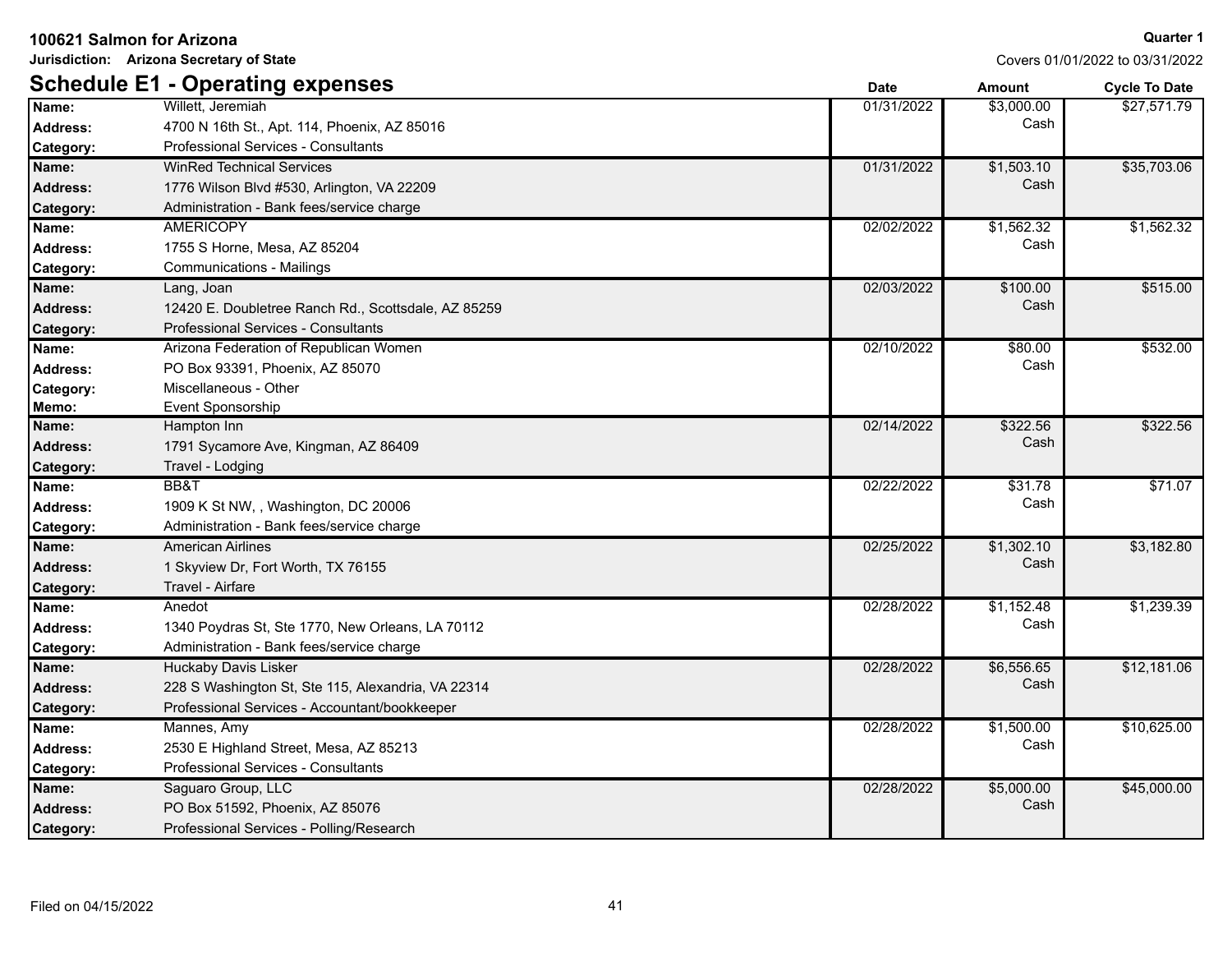|                  | Jurisdiction: Arizona Secretary of State              |             | Covers 01/01/2022 to 03/31/2022 |                      |
|------------------|-------------------------------------------------------|-------------|---------------------------------|----------------------|
|                  | <b>Schedule E1 - Operating expenses</b>               | <b>Date</b> | Amount                          | <b>Cycle To Date</b> |
| Name:            | <b>Shipley Strategies LLC</b>                         | 02/28/2022  | \$12,500.00                     | \$118,170.60         |
| Address:         | 2114 E Montebello Ave, Phoenix, AZ 85016              |             | Cash                            |                      |
| Category:        | Professional Services - Consultants                   |             |                                 |                      |
| Name:            | <b>Shipley Strategies LLC</b>                         | 02/28/2022  | \$3,000.00                      | \$118,170.60         |
| <b>Address:</b>  | 2114 E Montebello Ave, Phoenix, AZ 85016              |             | Cash                            |                      |
| Category:        | Communications - Signs                                |             |                                 |                      |
| Name:            | Shipley Strategies LLC                                | 02/28/2022  | \$1,625.00                      | \$118,170.60         |
| <b>Address:</b>  | 2114 E Montebello Ave, Phoenix, AZ 85016              |             | Cash                            |                      |
| Category:        | Communications - Flyers/handouts/door hangers         |             |                                 |                      |
| Name:            | Smith, Liam Michael                                   | 02/28/2022  | \$2,500.00                      | \$3,238.86           |
| <b>Address:</b>  | 21026 E. Tierra Grande, Queen Creek, AZ 85142         |             | Cash                            |                      |
| Category:        | Professional Services - Consultants                   |             |                                 |                      |
| Name:            | Twelve Oaks, LLC                                      | 02/28/2022  | \$3,000.00                      | \$148,922.17         |
| <b>Address:</b>  | 2776 S. Arlington Mill Dr., #161, Arlington, VA 22206 |             | Cash                            |                      |
| Category:        | Professional Services - Consultants                   |             |                                 |                      |
| Name:            | Willett, Jeremiah                                     | 02/28/2022  | \$3,000.00                      | \$27,571.79          |
| <b>Address:</b>  | 4700 N 16th St., Apt. 114, Phoenix, AZ 85016          |             | Cash                            |                      |
| Category:        | Professional Services - Consultants                   |             |                                 |                      |
| Name:            | <b>WinRed Technical Services</b>                      | 02/28/2022  | \$1,830.68                      | \$35,703.06          |
| <b>Address:</b>  | 1776 Wilson Blvd #530, Arlington, VA 22209            |             | Cash                            |                      |
| Category:        | Administration - Bank fees/service charge             |             |                                 |                      |
| Name:            | Lang, Joan                                            | 03/01/2022  | \$40.00                         | \$515.00             |
| <b>Address:</b>  | 12420 E. Doubletree Ranch Rd., Scottsdale, AZ 85259   |             | Cash                            |                      |
| Category:        | <b>Professional Services - Consultants</b>            |             |                                 |                      |
| Name:            | Smith, Liam Michael                                   | 03/01/2022  | \$531.55                        | \$3,238.86           |
| <b>Address:</b>  | 21026 E. Tierra Grande, Queen Creek, AZ 85142         |             | Cash                            |                      |
| Category:        | Travel - Mileage                                      |             |                                 |                      |
| Name:            | Twelve Oaks, LLC                                      | 03/01/2022  | \$2,734.62                      | \$148,922.17         |
| <b>Address:</b>  | 2776 S. Arlington Mill Dr., #161, Arlington, VA 22206 |             | Cash                            |                      |
| <b>Category:</b> | Professional Services - Consultants                   |             |                                 |                      |
| Name:            | Willett, Jeremiah                                     | 03/01/2022  | \$525.04                        | \$27,571.79          |
| <b>Address:</b>  | 4700 N 16th St., Apt. 114, Phoenix, AZ 85016          |             | Cash                            |                      |
| Category:        | Travel - Mileage                                      |             |                                 |                      |
| Name:            | Groundgame Political Solutions, LLC                   | 03/03/2022  | \$11,250.00                     | \$16,875.00          |
| <b>Address:</b>  | 217 E. Capitol Ave., Jefferson City, MO 65101         |             | Cash                            |                      |
| <b>Category:</b> | Professional Services - Consultants                   |             |                                 |                      |
| Name:            | The Breakers Palm Beach                               | 03/06/2022  | \$2,030.56                      | \$2,030.56           |
| <b>Address:</b>  | 1 S County Rd, Palm Beach, FL 33480                   |             | Cash                            |                      |
| <b>Category:</b> | Travel - Lodging                                      |             |                                 |                      |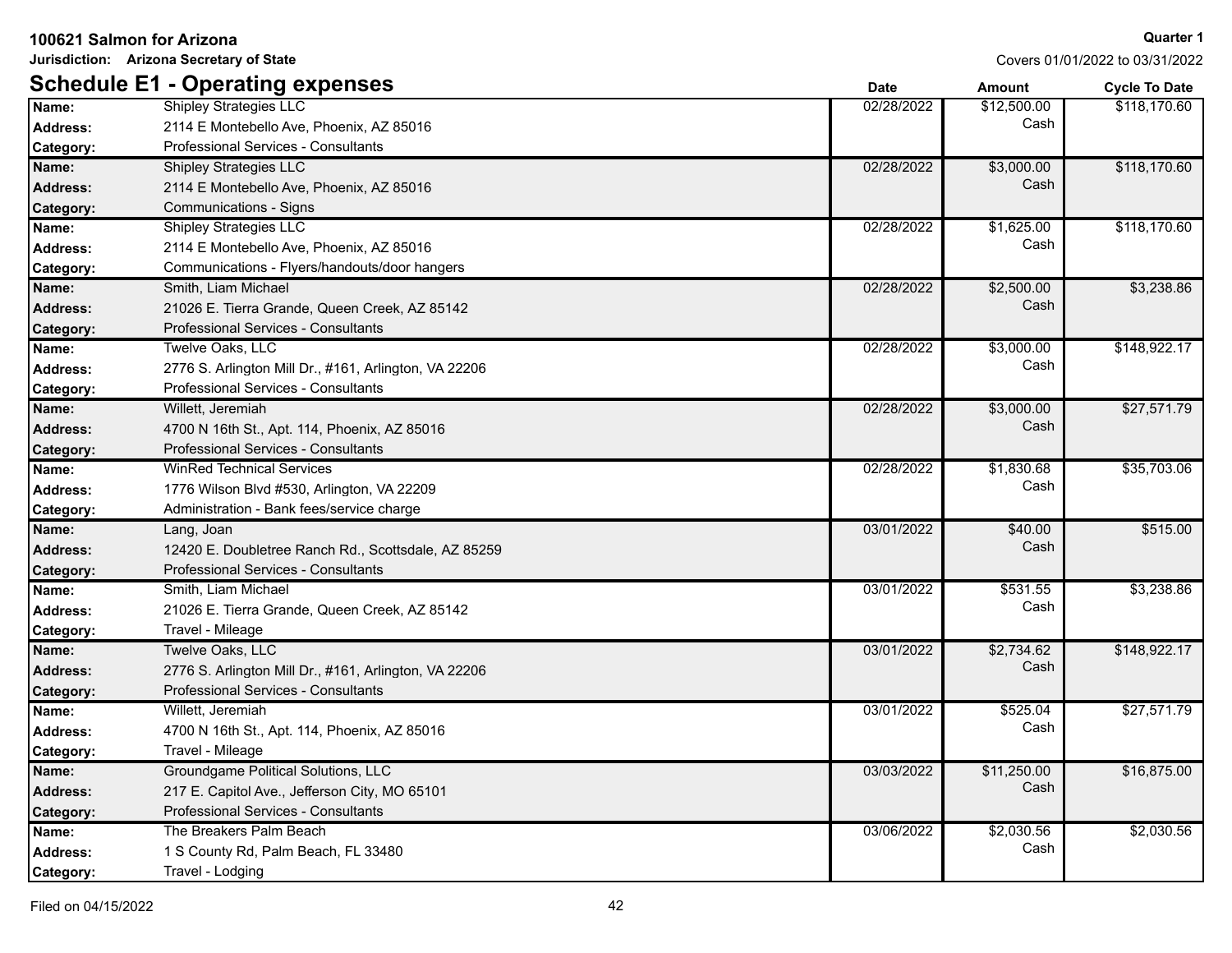**Jurisdiction: Arizona Secretary of State**

|                                                 | <b>Schedule E1 - Operating expenses</b>               | <b>Date</b>   | <b>Amount</b> | <b>Cycle To Date</b> |
|-------------------------------------------------|-------------------------------------------------------|---------------|---------------|----------------------|
| Name:                                           | Expedia.com                                           | 03/08/2022    | \$310.50      | \$775.98             |
| Address:                                        | 3150 139th Ave SE, , Bellevue, WA 98005               |               | Cash          |                      |
| Category:                                       | Travel - Lodging                                      |               |               |                      |
| Name:                                           | i360, LLC                                             | 03/09/2022    | \$4,000.00    | \$4,000.00           |
| <b>Address:</b>                                 | 29374 Network PI, Chicago, IL 60673                   |               | Cash          |                      |
| Category:                                       | Professional Services - InformtionTech Services       |               |               |                      |
| Name:                                           | FP1 Strategies, LLC                                   | 03/18/2022    | \$(41,640.00) | \$358,673.93         |
| <b>Address:</b>                                 | 3001 Washington Blvd., 7th Floor, Arlington, VA 22201 |               | Cash          |                      |
| Trans. Type:                                    | Rebate or Refund from Operating Expense               |               |               |                      |
| Memo:                                           | <b>Partial Refund</b>                                 |               |               |                      |
| <b>Original Date:</b>                           | 11/29/2021                                            |               |               |                      |
| <b>Original Amount:</b>                         | (\$42,066.00)                                         |               |               |                      |
| Name:                                           | BB&T                                                  | 03/21/2022    | \$24.29       | \$71.07              |
| Address:                                        | 1909 K St NW., Washington, DC 20006                   |               | Cash          |                      |
| <b>Category:</b>                                | Administration - Bank fees/service charge             |               |               |                      |
| Name:                                           | Duncor, LLC                                           | 03/23/2022    | \$270.75      | \$270.75             |
| Address:                                        | 4049 E. Presidio St., Ste. 101, Mesa, AZ 85215        |               | Cash          |                      |
| <b>Category:</b>                                | Communications - Advertising                          |               |               |                      |
| Name:                                           | Anedot                                                | 03/31/2022    | \$2,460.42    | \$2,460.42           |
| Address:                                        | PO Box 84314, Baton Rouge, LA 70898                   |               | Cash          |                      |
| <b>Category:</b>                                | Administration - Bank fees/service charge             |               |               |                      |
| Name:                                           | <b>WinRed Technical Services</b>                      | 03/31/2022    | \$2,037.84    | \$35,703.06          |
| <b>Address:</b>                                 | 1776 Wilson Blvd #530, Arlington, VA 22209            |               | Cash          |                      |
| <b>Category:</b>                                | Administration - Bank fees/service charge             |               |               |                      |
| Total of Operating Expenses                     |                                                       | \$299,615.97  |               |                      |
| Total of Refunds, Rebates, and Credits Received |                                                       | (\$43,035.14) |               |                      |
| Net Total of Operating Expenses                 |                                                       | \$256,580.83  |               |                      |
|                                                 |                                                       |               |               |                      |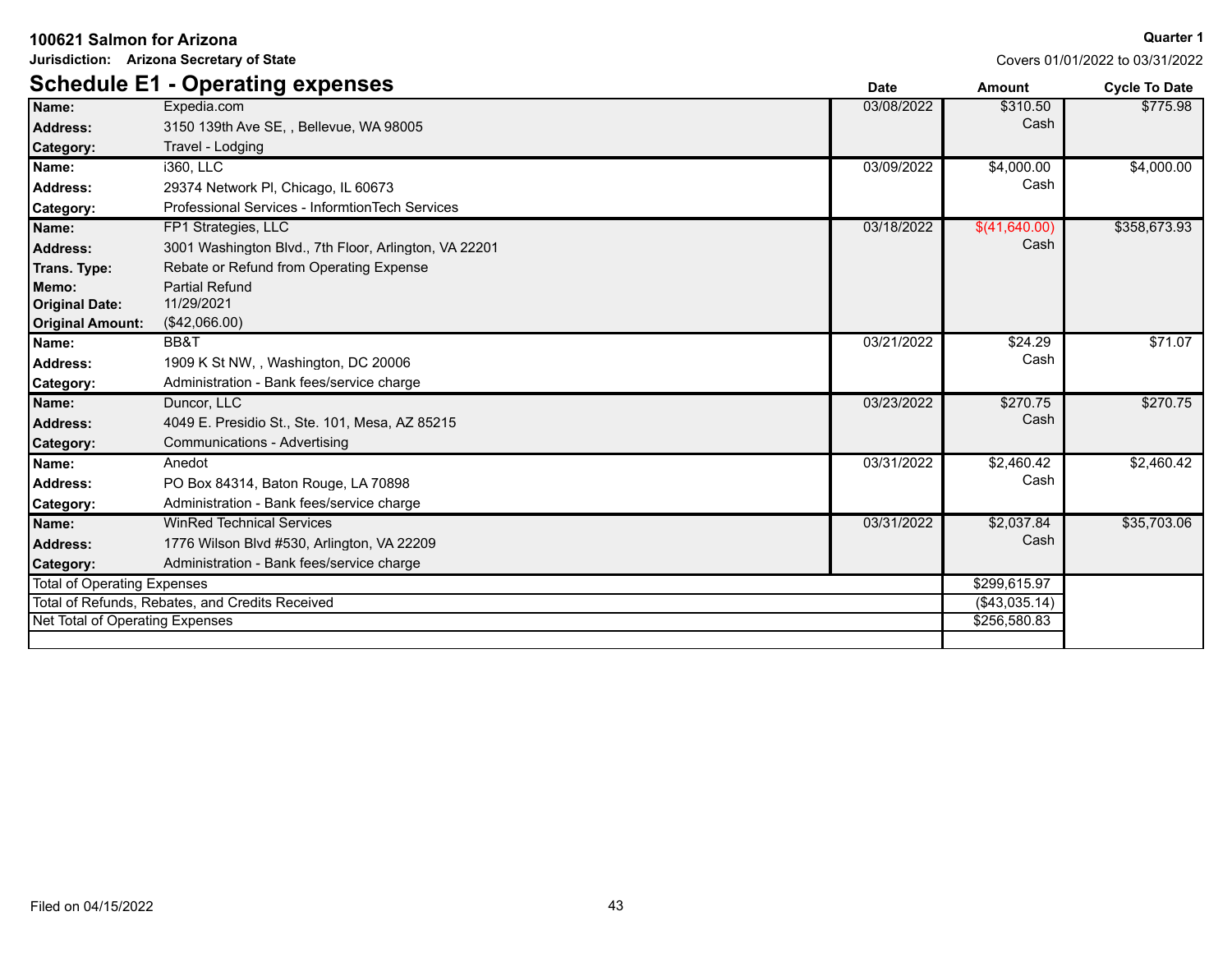**Jurisdiction: Arizona Secretary of State**

**Quarter 1**

Covers 01/01/2022 to 03/31/2022

### **Schedule E3c - Contributions to Parties**

|                                       | <u> OCHEUDIE LUC - CONTINUUDIIS IU FAILIES</u>           | Date       | Amount   | CVCIE TO DATE |
|---------------------------------------|----------------------------------------------------------|------------|----------|---------------|
| Name:                                 | 1752 - MOHAVE COUNTY REPUBLICAN CENTRAL COMMITTEE        | 02/14/2022 | \$200.00 | \$260.00      |
| Address:                              | 2176 McCulloch Blvd N, Ste 2, Lake Havasu City, AZ 86403 |            | Cash     |               |
| Trans. Type:                          | Contribution to a Party                                  |            |          |               |
| Memo:                                 | Event Sponsorship                                        |            |          |               |
| Total of Contributions to Parties     |                                                          | \$200.00   |          |               |
| Total of Refunds Received             |                                                          |            | \$0.00   |               |
| Net Total of Contributions to Parties |                                                          | \$200.00   |          |               |
|                                       |                                                          |            |          |               |